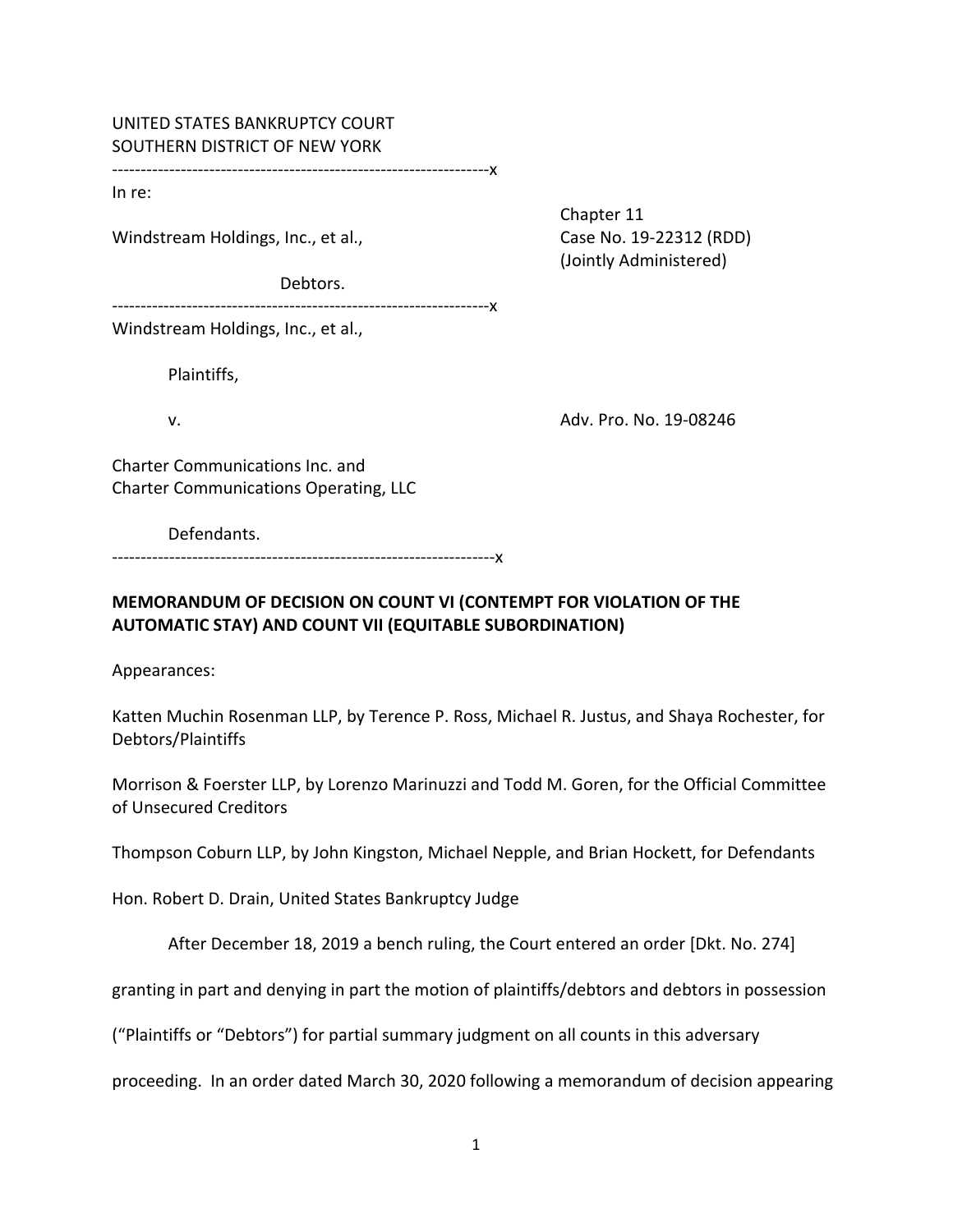at Windstream Hldgs., Inc. v. Charter Communs. Inc. (In re Windstream Hldgs., Inc.), 2020 Bankr. LEXIS 708 (Bankr. S.D.N.Y. Mar. 17, 2020), the Court decided to hear the remaining issues in this adversary proceeding only with respect to Count VI (breach of the automatic stay set forth in 11 U.S.C. § 362(a)) and Count VII (equitable subordination under 11 U.S.C. § 510(c)) of the claims filed in these chapter 11 cases by defendant Charter Communications Operating, LLC ("Operating;" the defendants together, "Defendants" or "Charter"). $^{1}$ 

The Court's order on the Debtors' summary judgment motion held that the Defendants breached the automatic stay set forth in 11 U.S.C. § 362(a) by their termination of "last mile" connectivity service to certain of the Debtors' customers based on the Debtors' prepetition default under the parties' Spectrum Business Value Added Reseller Agreement, dated April 11, 2018 (the "VAR Agreement"),<sup>2</sup> as well as Defendants' literally false and intentionally misleading advertising campaign to induce the Debtors' customers to terminate their agreements with the Debtors.

The remaining issues on Count VI are whether the Defendants are liable in civil contempt for such breaches and, if so, the proper compensatory sanction.

As to Count VII, the remaining issues are the amount of harm caused by the foregoing conduct to the creditors of the Debtors against which Operations has filed claims (the "Applicable Debtors") and whether equitably subordinating Operations' claims to those creditors' claims conflicts with any other provision of the Bankruptcy Code, the Applicable

 $1$  The reference has since been withdrawn by the District Court with respect to the remaining issues pertaining to Counts I‐V, for a jury trial. The Court assumes the parties' familiarity with these and the other prior rulings in this adversary proceeding

<sup>2</sup> Joint Exhibit ("JE") 1.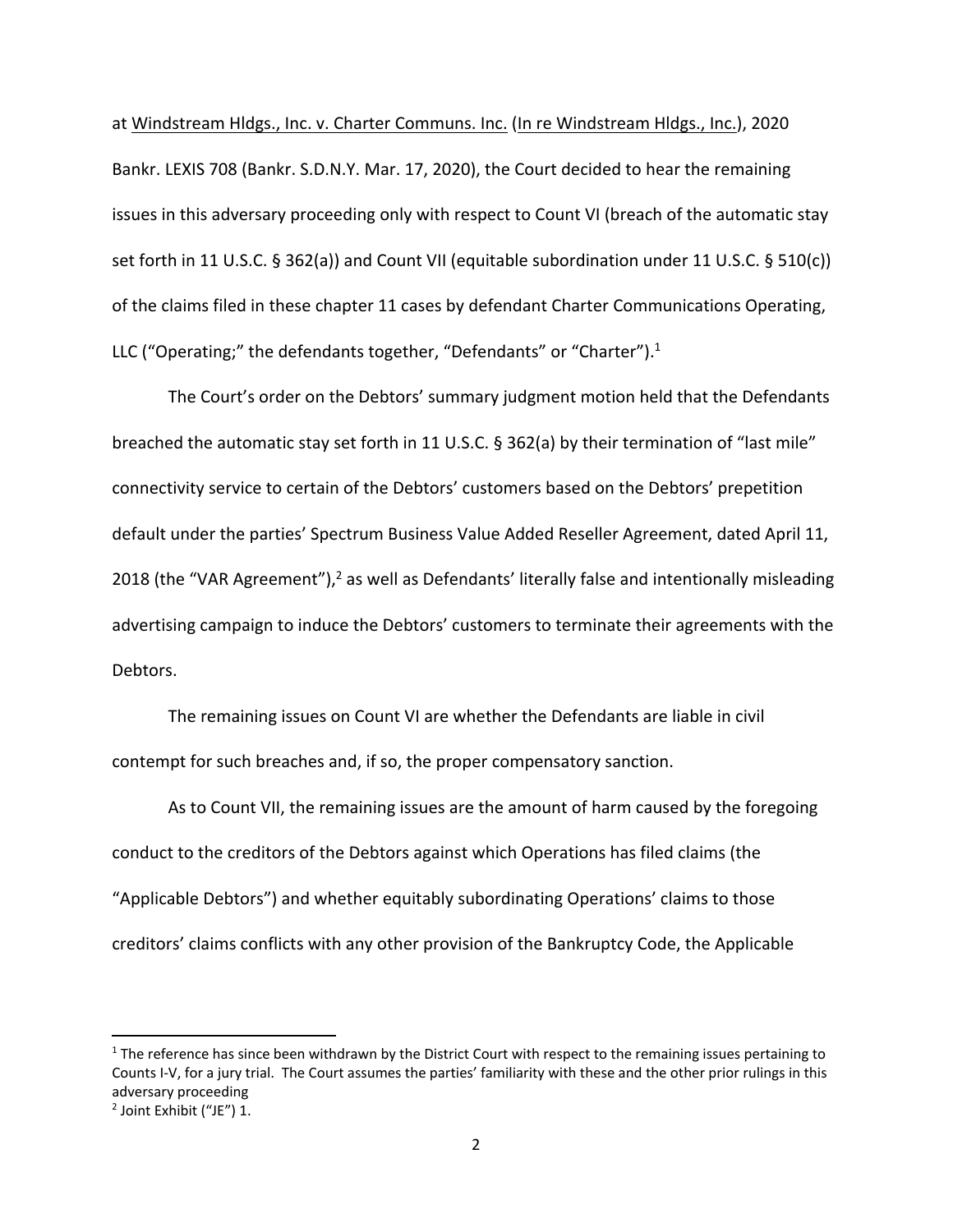Debtors' summary judgment motion having previously established the other elements of their equitable subordination claim under 11 U.S.C. § 510(c).

The Court conducted a four‐day trial on these issues and has considered the witness' testimony, the parties' agreed deposition designations, the documents admitted into evidence, and the parties' post-trial submissions. This Memorandum of Decision explains why (a) the Defendants should be held in contempt for violating the automatic stay under (i) 11 U.C.C. § 362(a)(3) and (6) for their termination of service to the Debtors' customers on account of prepetition amounts owing under the VAR Agreement, and (ii) 11 U.S.C. § 362(a)(3) for their literally false and intentionally misleading advertising campaign that wrongfully interfered with the Debtors' customer contracts and goodwill; (b) the Defendants should be jointly and severally sanctioned in the amount of certain of the Debtors' actual damages arising from their termination of customer service under the VAR Agreement, in the aggregate sum of \$5,278.85; (c) the Defendants should be jointly and severally sanctioned \$19,179,329.45 for the losses caused by their violation of the automatic stay by intentionally and wrongfully interfering with the Debtors' customer contracts and good will; (d) (i) the harm to the Applicable Debtors' general unsecured creditors in Class 6A under the Debtors' confirmed Chapter 11 Plan caused by Operations' foregoing conduct is, as set forth in in the Court‐Approved Disclosure Statement therefor, $3$  far greater than Operations' projected recovery on its claims against the Applicable Debtors that are Class 6A Obligors, warranting the equitable subordination of Operations' unsecured claims in full under 11 U.S.C. § 510(c) to the other general unsecured claims against the those Debtors, and (ii) such subordination does not conflict with any other provision of the

<sup>3</sup> Dkt. No. 1813 at 5.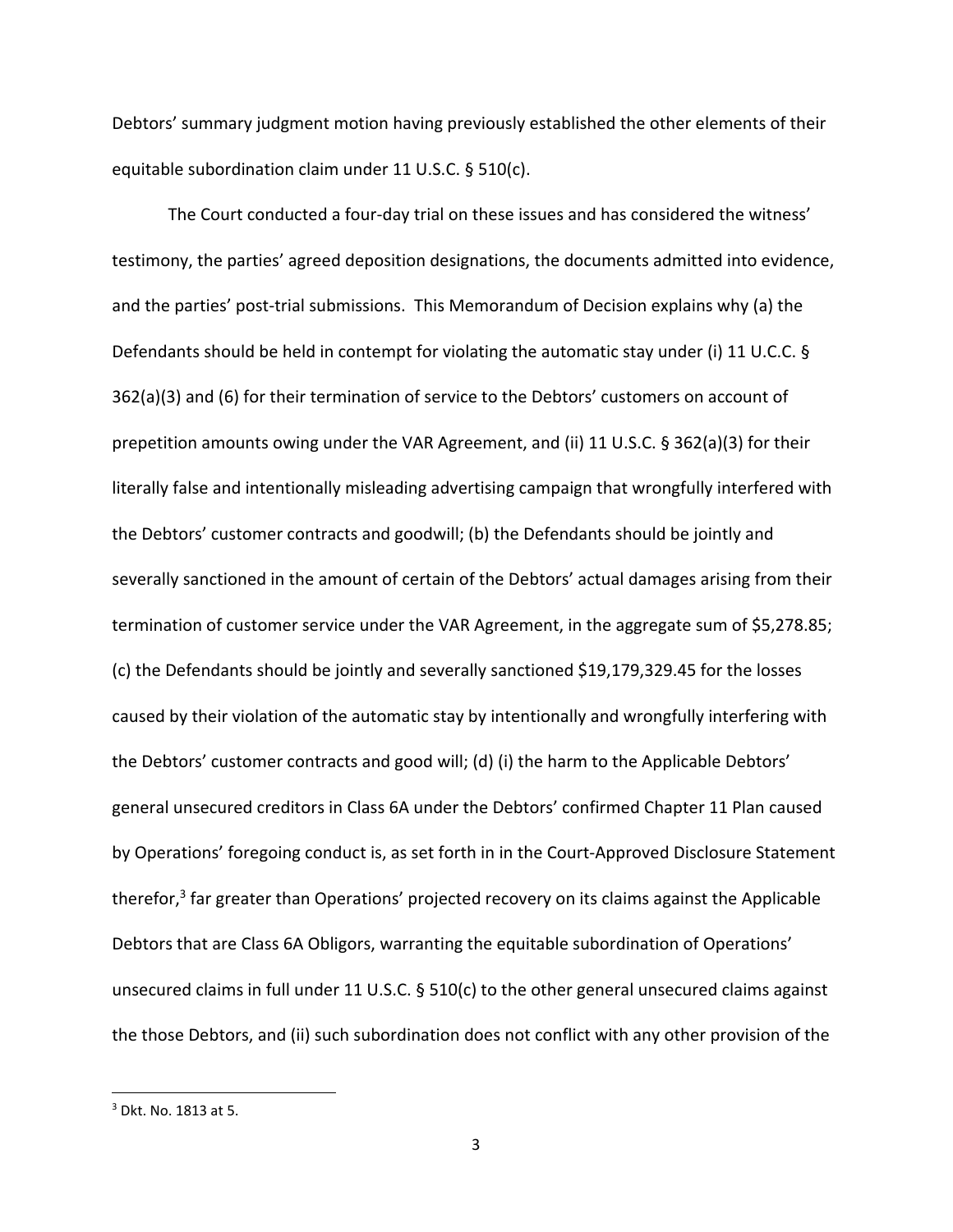Bankruptcy Code; and (e) because the general unsecured creditors in Class 6B under the Debtor's Chapter 11 Plan would receive a full recovery regardless of the damages caused by Operations, Operations' claims against the Applicable Debtors that are Class 6B Obligors should not be equitably subordinated.

#### **Jurisdiction**

The Court has previously ruled that it has "arising under" jurisdiction under 28 U.S.C. §§ 157(a)‐(b) and 1334(b) with respect to Counts VI and VII, which are core proceedings under 28 U.S.C. § 157(b) that the Court can decide by a final order under the United States Constitution. In re Windstream Hldgs., Inc., 2020 Bankr. LEXIS 708 at \*6, \*12‐14; *see also* In re Residential Capital, LLC, 571 B.R. 581, 585 (Bankr. S.D.N.Y. 2017) ("If a civil contempt proceeding arises out of a core matter, the contempt proceeding is core."); Ames Dept. Stores, Inc. v. Lumbermens Mut. Cas. Co. (In re Ames Dep't. Stores, Inc.), 542 B.R. 121, 141‐43, 145 (Bankr. S.D.N.Y. 2015) (bankruptcy court has not only core but also exclusive jurisdiction over claims for breach of the automatic stay and equitable subordination). Confirmation of the Debtors' Chapter 11 Plan after the trial in this proceeding did not deprive the Court of jurisdiction over these pending claims. New York Skyline Inc. v. Empire State Bldg. Co. LLC (In re New York Skyline Inc.), 2019 Bankr. LEXIS 2837, at \*35‐39 (Bankr. S.D.N.Y. Aug. 26, 2015).

#### **Discussion**

### **Contempt for Violation of the Automatic Stay**.

Acts taken in violation of the automatic stay set forth in 11 U.S.C. § 362(a) are void. In re 48th St. Steakhouse, 835 F.2d 427, 431 (2d Cir. 1987); 3 Collier on Bankruptcy ¶ 362.12[1] (16<sup>th</sup> ed. 2020), and courts routinely grant injunctive relief to ameliorate their effect. In re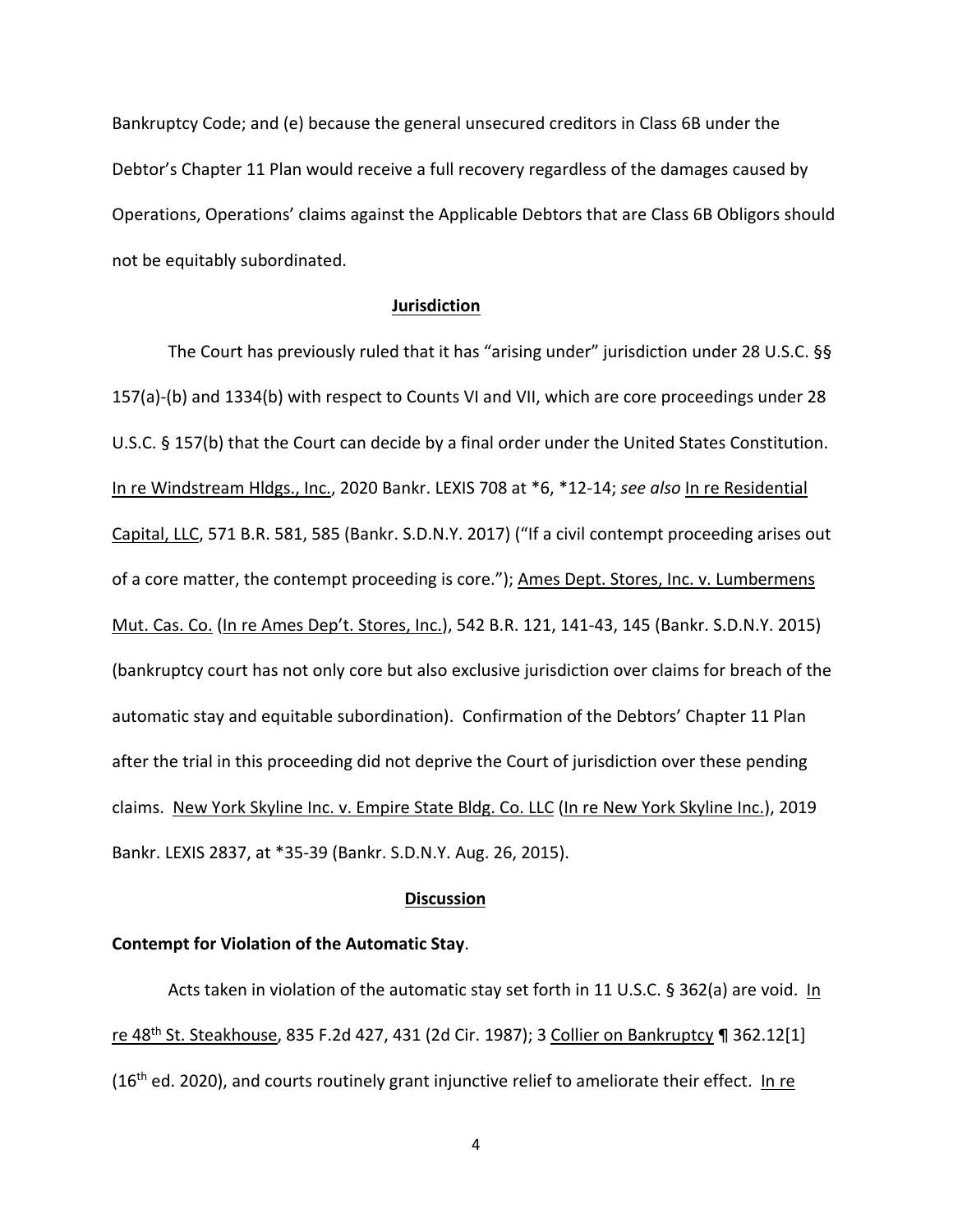Adelphia Communs. Corp. v. The American Channel, LLC, 345 B.R. 69, 83‐84, 86 (Bankr. S.D.N.Y. 2006). In addition, under certain circumstances monetary sanctions may be warranted for such violations. In the Second Circuit, if the debtor is not a natural person such sanctions derive from the Court's inherent contempt power, Maritime Asbestos Legal Clinic v. LTV Steel Co. (In re Chateaugay Corp.), 920 F.2d 183, 187 (2d Cir. 1990); *see also* Fidelity Mortgage Investors v. Camelia Builders, Inc., 550 F.2d 47, 52‐53 (2d Cir. 1976), *cert. denied*, 429 U.S. 1093 (1977); 3 Collier on Bankruptcy ¶ 362.12[2], as well as under 11 U.S.C. § 105(a), which provides that "The court may issue any order, process, or judgment that is necessary or appropriate to carry out the provisions of this title," in this instance 11 U.S.C.  $\S 362(a)$ .<sup>4</sup>

Generally, "Federal Courts consider two factors in determining whether to hold a party in civil contempt: whether the alleged contemnor had notice of the court order, and whether that person complied with the order." In re Residential Capital, 571 B.R. at 585. As held by In re Chateaugay Corp., the automatic stay has the effect of a court order for purposes of the contempt power as further supported by 11 U.S.C. § 105(a). 920 F.2d at 187; *see also* Knupfer v. Lindblade (In re Dyer), 322 F.3d 1178, 1191 (9th Cir. 2003) ("Because the metes and bounds of the automatic stay are provided by statute and systematically applied to all cases, there can be no doubt that the automatic stay qualifies as a specific and definite court order.") (internal quotation and citation omitted).

<sup>4</sup> A separate, statutory basis governs sanctions for breach of the automatic stay, 11 U.S.C. § 362(k) (formerly section 362(h)), which states that, with one exception, "[A]n individual injured by any willful violation of a stay provided by this section shall recover actual damages, including costs and attorneys' fees, and, in appropriate circumstances, may recover punitive damages." The Second Circuit has determined, however, that this provision applies only to natural persons. In re Chateaugay Corp., 920 F.2d at 186‐87.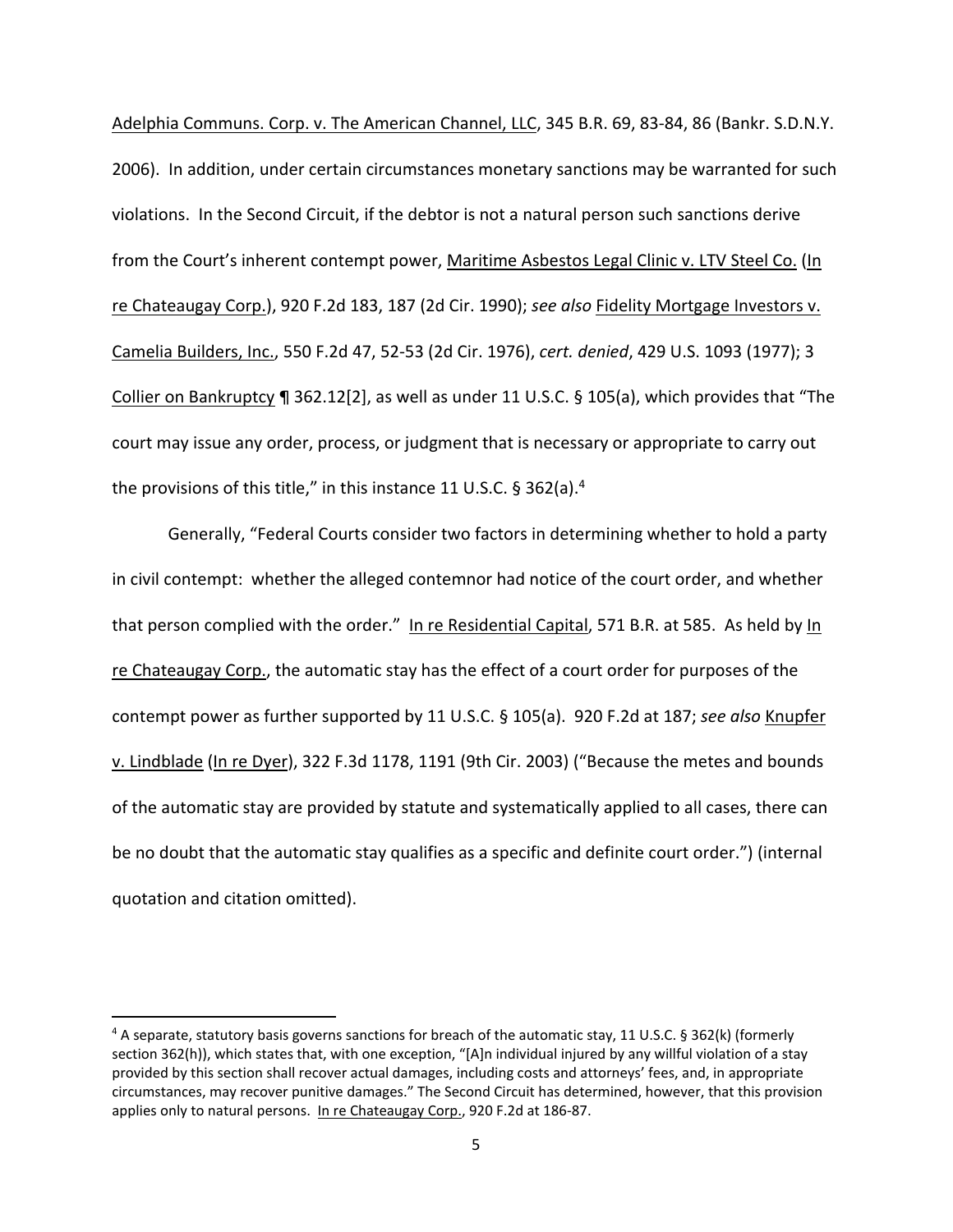In addition, "To justify a civil contempt order, a movant must establish that (1) the order the contemnor failed to comply with is clear and unambiguous, (2) the proof of noncompliance is clear and convincing, and (3) the contemnor has not diligently attempted to comply in a reasonable manner." Weston Capital Advisors v. PT Bank Mutiara, Tbk, 736 Fed. App'x 19, 21 (2d Cir. 2018); *see also* In re Residential Capital, 571 B.R. at 585; In re Chief Exec. Officers Clubs, Inc., 359 B.R. 527, 535 (Bankr. S.D.N.Y. 2007) (noting, further, at 534, "it is well established that bankruptcy courts have power to enter civil contempt orders"). Lastly, an alleged contemnor's inability to comply with an order cannot be punished by contempt if the burden to prove such inability is carried "clearly, plainly, and unmistakably." Huber v. Marine Midland Bank, 51 F.3d 5, 10 (2d Cir. 1995).

The Supreme Court has clarified that when a court uses its inherent civil contempt power (including in the bankruptcy context when invoked in conjunction with 11 U.S.C. §§ 105(a) and 524), an additional finding of bad faith or willfulness is not required. Taggart v. Lorenzen, 139 S. Ct. 1795, 1802 (2019). *See also* Dibattista v. Selene Fin. LP (In re Debattista), 615 B.R. 31 (S.D.N.Y. 2020), which dismissed the argument that the willful violation of an order in the sense of an intent to violate, as opposed to an intentional act in violation of the order, is required to hold one in contempt: "This standard . . . does not seem to survive Taggart, where the Court held that 'the absence of willfulness does not relieve [a party] from civil contempt.' 139 S. Ct. at 1802." Id. at 39.

Instead, "civil contempt should not be resorted to where there is a fair ground of doubt as to the wrongfulness of the defendant's conduct." Taggart v. Lorenzen, 139 S. Ct. at 1801 (internal quotation and citation omitted). Moreover, "This standard is generally an objective

6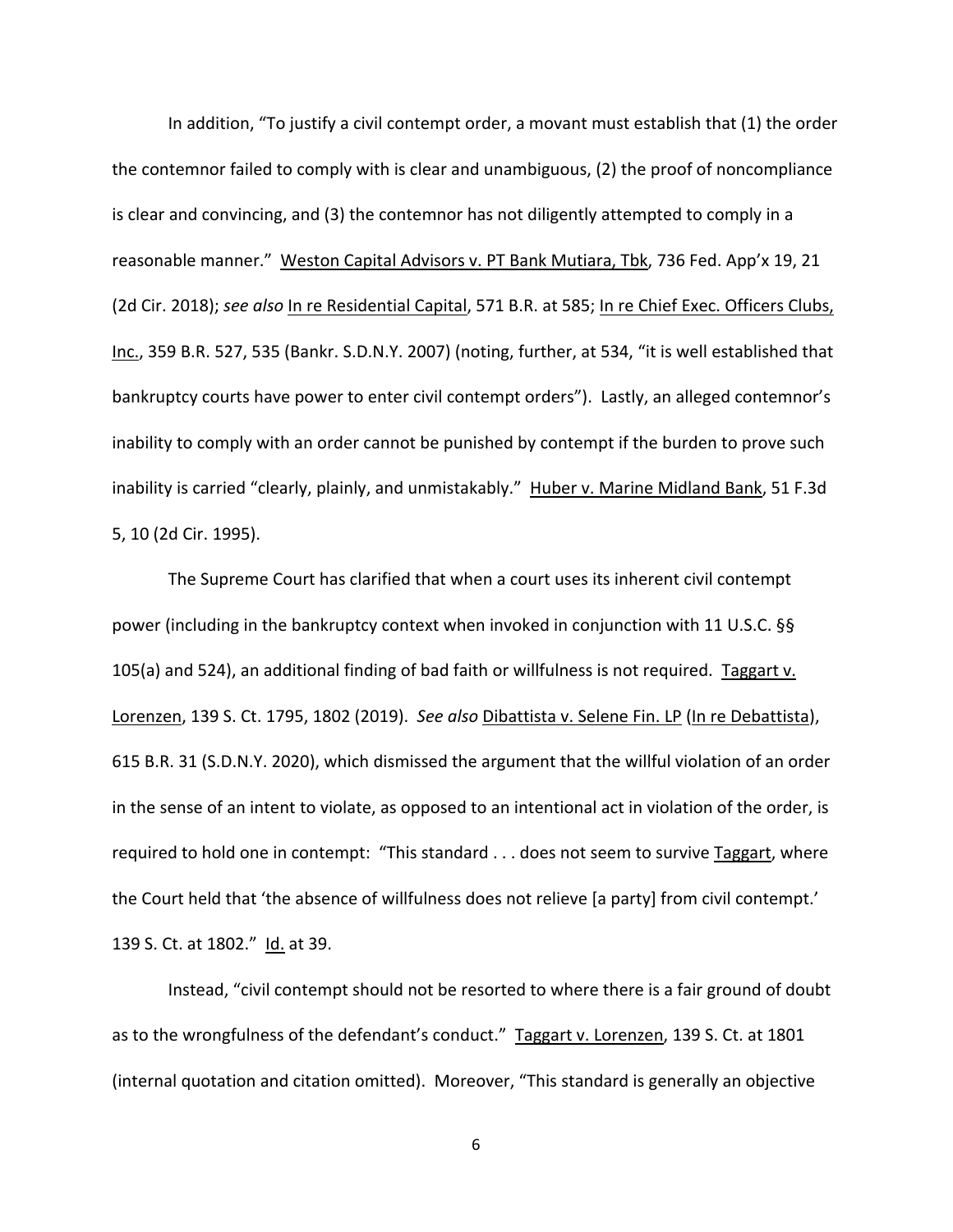one. We have explained before that a party's subjective belief that she was complying with an order ordinarily will not insulate her from civil contempt if that belief was objectively unreasonable." Id. at 1802.

Taggart applied to a motion to hold a creditor in contempt for violating a discharge order under 11 U.S.C. § 524, and the Court specifically reserved on whether the "fair ground of doubt" standard should also apply to violations of the automatic stay, where "lower courts often have used a standard akin to strict liability to remedy violations," id. at 1803‐04, and the automatic stay "aims to prevent damaging disruptions to the administration of a bankruptcy case in the short run." Id. at 1804. This has led to some uncertainty with respect to the post-Taggert standard to be applied to stay violations. *Compare* Suh v. Anderson (In re Jeong), 2020 Bankr. LEXIS 714, at \*10-11 (BAP 9th Cir. March 16, 2020) (applying Taggert's "fair ground of doubt" standard) *and* In re Freeland, 2020 Bankr. LEXIS 2174, at \*7 n.3 (Bankr. D. Ore. Aug. 12, 2020) (noting issue but finding contempt under Taggart standard as well as prior Ninth Circuit standard in any event); *see also* In re Spiech Farms, LLC, 603 B.R. 395, 408 (Bankr. W.D. Mich. 2019).

There are at least two reasons to make such a distinction. First, to the extent that section 363(k) of the Bankruptcy Code applies to a stay violation, it reflects a congressional policy separate from the courts' general contempt power and is the subject of extensive case law interpretation. Second, because (a) bankruptcy courts are actively supervising cases covering all of the debtor's property while the automatic stay is in effect and (b) the automatic stay is of fundamental importance in the collective, multi‐party context of bankruptcy cases, *see* Midlantic Nat. Bank v. N.Y. Dept of Envtl Prot., 474 U.S. 494, 503 (1986); United States v.

7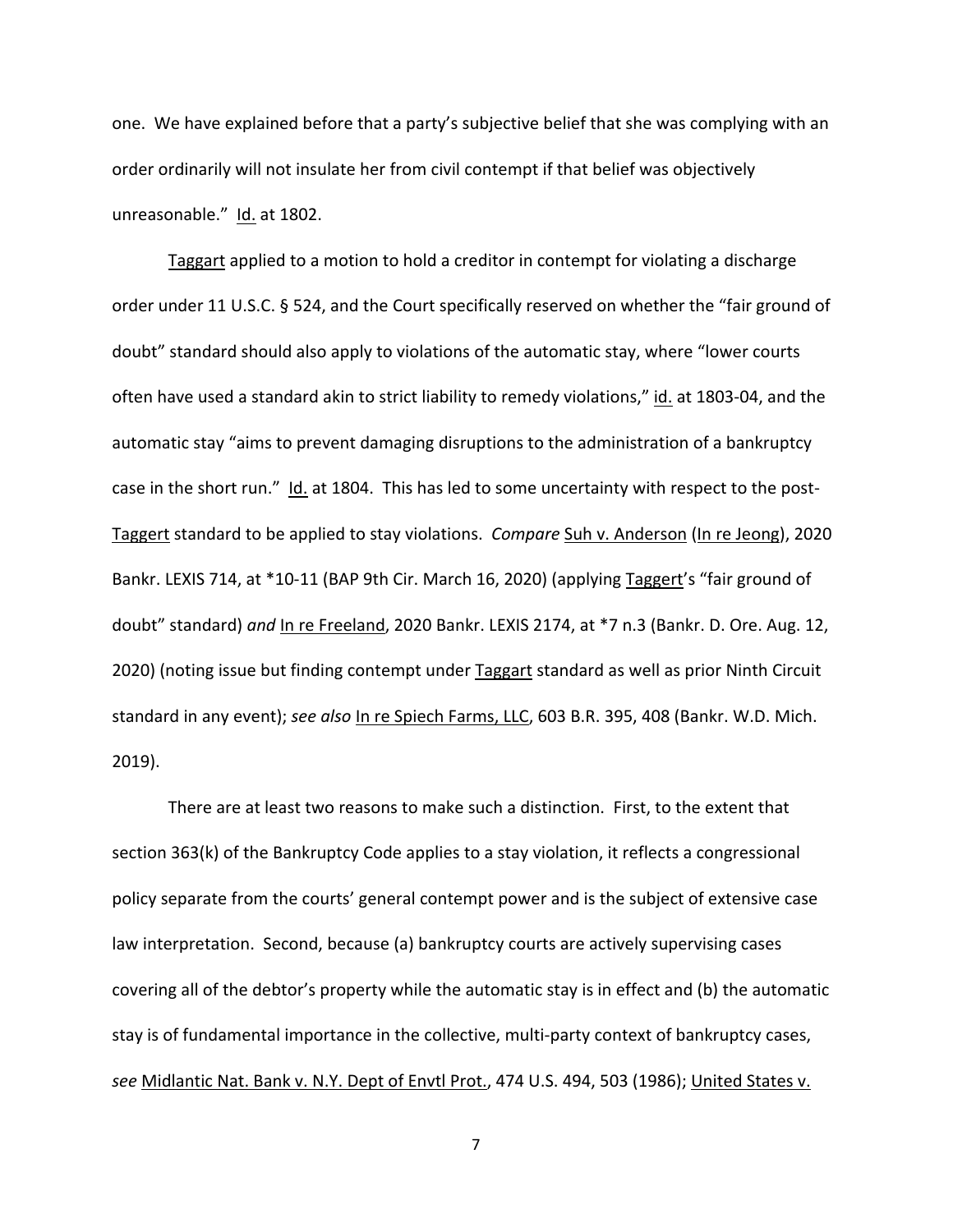Colasuanno, 697 F.3d 164, 172 (2d Cir. 2012); H.R. Rep. No. 95‐595 at 340‐41 (1977), it is logical to require those in doubt whether the stay applies to seek clarification from the court or be sanctioned for shooting first and aiming later. *See* Squire v. Stringer, 820 Fed. App'x 429, 434 (6th Cir. Aug. 10, 2020) ("Allowing a creditor to circumvent the automatic stay based on his own judgments would lead to the very chaotic and uncontrolled scramble for the debtor's assets the stay was designed to prevent.") (internal quotation and citation omitted).

In any event, it should be clear from the nature of Taggert's reservation regarding breaches of the automatic stay that applying a standard that is more *lenient* to potential violators of the automatic stay than the objective "fair ground of doubt" approach is highly unlikely. Any issue in the Second Circuit whether a greater showing is required when applying the Court's contempt power, such as of malice or bad faith, for violation of the stay therefore appears to be resolved by Taggert in the negative.<sup>5</sup>

Applying the facts to the foregoing standard, the evidence shows that the Defendants should be held in contempt for breaching the automatic stay set forth in 11 U.S.C. § 362(a)(3) and (6) when they terminated services to certain customers of the Debtors based on the

<sup>&</sup>lt;sup>5</sup> Such doubts might otherwise have arisen because of dicta in In re Chateaugay Corp., which summarized In re Crysen/Montenay Energy Co., 902 F.2d 1098, 1105 (2d Cir. 1990), as holding that "contempt involves maliciousness or a lack of a good faith argument and belief that the party's actions were not in violation of the automatic stay." 920 F.2d at 187. On the other hand, courts have interpreted Crysen/Montenay as holding that "any deliberate act taken in violation of the stay, which the violator knows to be in existence [suffices for contempt] . . . In other words, specific intent to violate the stay is not required; instead, general intent in taking actions which have the effect of violating the stay is sufficient to warrant damages." Wells Fargo Bank, N.A. v. Weidenbenner (In re Weidenbenner), 2019 U.S. Dist. LEXIS 69907, at \*6, \*17-18 (S.D.N.Y. Apr. 25, 2019), and the cases cited therein. *See also* FirstBank P.R. v. Barclays Capital Inc. (In re Lehman Bros. Hldgs Inc.), 526 B.R. 481, 496 (S.D.N.Y. 2014), *aff'd* 645 Fed. App'x 6 (2d Cir. 2016) ("The Bankruptcy Court also correctly held that subjective good faith is not a bar to contempt."), *citing* City of New York v. Local 28 Sheet Metal Workers' Int'l Ass'n, 170 F.3d 279, 283 (2d Cir. 1999). *Compare* In re Diamond Beach Assocs. Ltd Pship, 185 B.R. 408, 412 (Bankr. D. Conn. 1995) (accord) *and* In re Coney Island Land Co., LLC, 2005 Bankr. LEXIS 2909, at \*11 (Bankr. E.D.N.Y. Mar. 31, 2005) (requiring a showing of malice or lack of a good faith argument and belief that stay was violated before contempt sanctions would be imposed).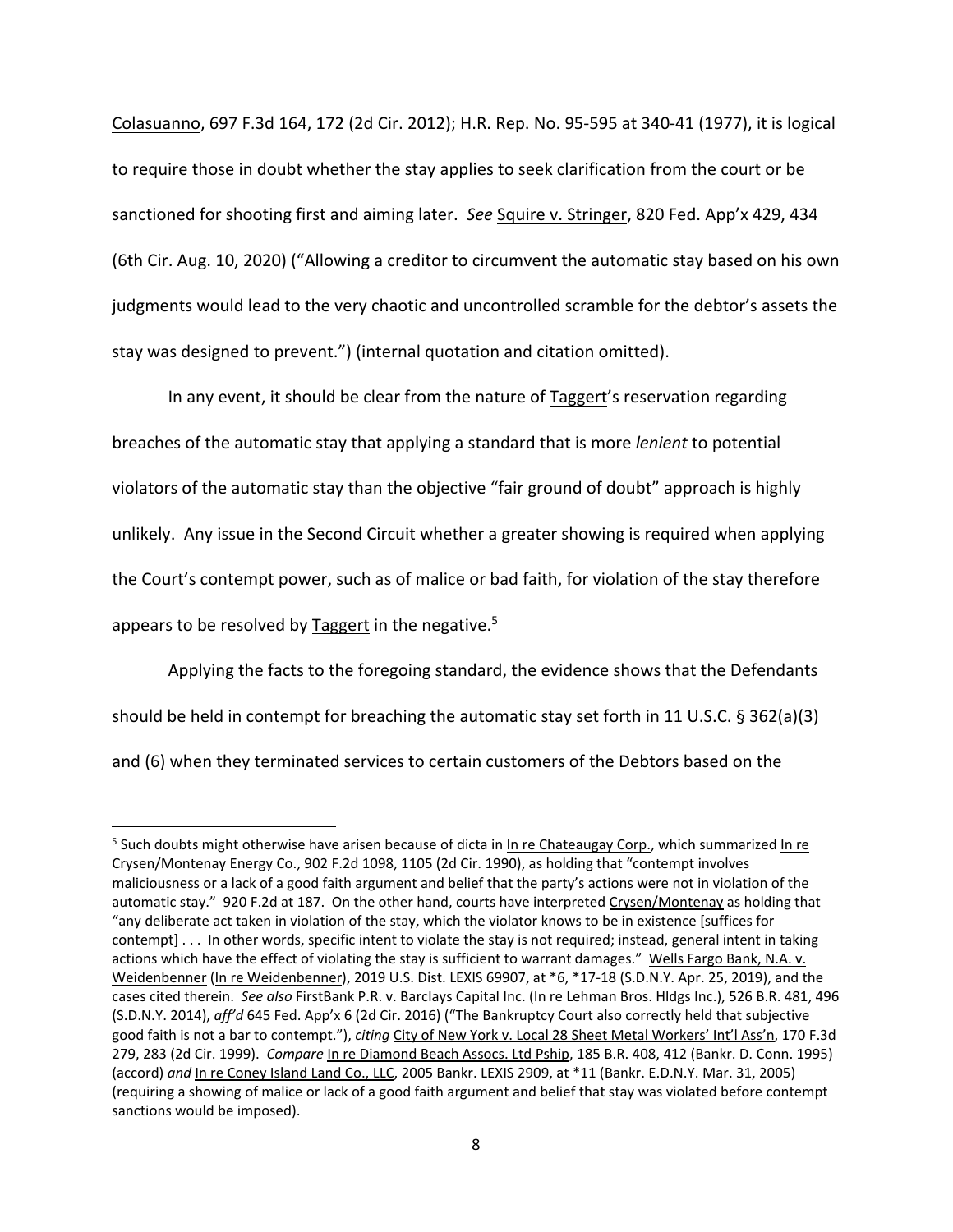Debtors' default under the VAR Agreement. It is uncontroverted that Charter had notice of the commencement of the Debtors' chapter 11 cases and the imposition of the automatic stay before terminating services, which Charter admittedly terminated because of its belief that the Debtor parties to the VAR Agreement were in default of prepetition obligations thereunder. It is also uncontroverted that 11 U.S.C. § 362(a)(6) clearly and unambiguously stays such conduct. A reasonable person would not think otherwise.

Charter's only response is a variation on the "inability" defense to a finding of contempt, that is, that the termination of service was wholly mechanical, arising from "automatic nonpayment protocols" programmed into its computerized billing system,<sup>6</sup> or, possibly, that Charter reasonably attempted to comply. There are two problems with these arguments, however. First, it is not really a defense for a large and sophisticated entity like Charter that provides services to many customers, some of whom inevitably will file for relief under the Bankruptcy Code, to argue that its systems do not have an effective fail‐safe to prevent it from violating the automatic stay. Charter has not contended that it lacked the capacity to adopt systems to override such automated collection activity. Under similar circumstances, courts have routinely found contempt for a stay violation. *See, e.g.*, Jove Eng'g Inc. v. IRS (In re Jove Eng'g, Inc.), 92 F.3d 1539, 1556‐57 (11th Cir. 1996); Price v. U.S. (In re Price), 42 F.3d 1068, 1070 (7th Cir. 1994); Associated Credit Servs. v. Campion (In re Campion), 294 B.R. 313, 317 (B.A.P. 9th Cir. 2003); De La Fuente v. Wells Fargo Bank, N.A., 430 B.R. 764, 799-89 (Bankr. S.D. Tex.

<sup>6</sup> Defendants' Post‐Trial Brief on Counts VI and VII, dated June 9, 2020 ("Charter Mem.") 3‐4. As stated in agreed designations from the deposition of Charter's Frederick Gunzel, because of Operation's automated billing system, its personnel took from February 25, 2019 to May 9, 2019 to complete their manual analysis and restoration of the Debtors' accounts that should not have been automatically terminated in violation of the automatic stay. This resulted in the termination of service to many the Debtors' customers in March 2019 and a smaller number of additional shutoffs in April and May 2019. Gunzel Dep. Tr. at 25‐27, 66.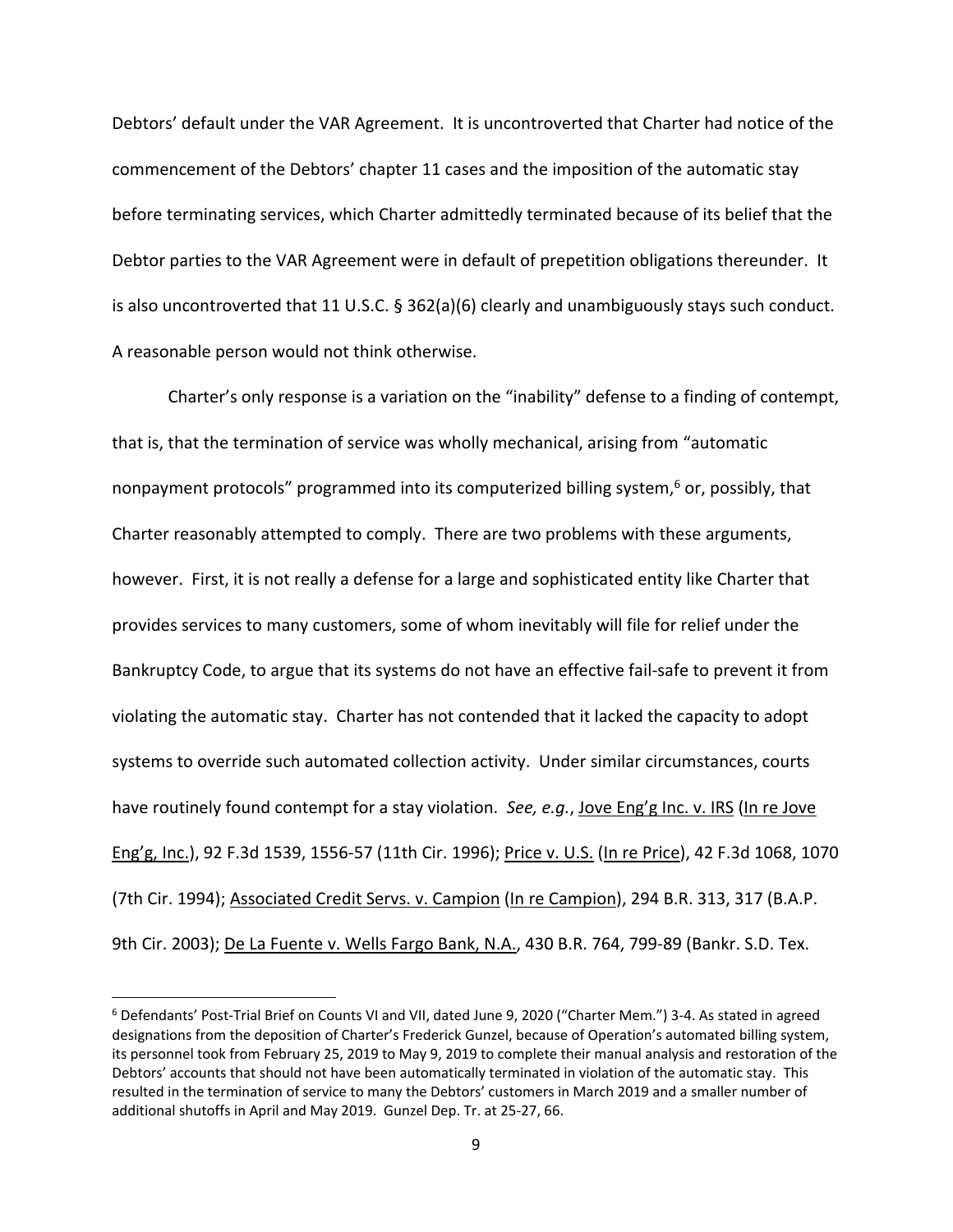2010). Turning a blind eye to the automatic stay by choosing systems that are incapable of complying with it is not tantamount to an inability to comply nor with making diligent efforts to comply in a reasonable manner.7

Second, when the Defendants terminated service to the Debtors' customers, they did not even comply with the VAR Agreement itself, which provides at page 2 for 30‐days' notice before service cancellation. Such compliance would perhaps have enabled the Debtors to identify their affected customers so that Charter could have manually overridden its automated cancellation procedures in a timely manner in compliance with the automatic stay.

The evidence also shows that Charter should be held in contempt of 11 U.S.C. § 362(a)(3) for interfering with the Plaintiffs' customer contracts and goodwill through Charter's literally false and intentionally misleading advertising campaign intended to create the impression, using mailings designed to seem as if they were coming from the Debtors, that the Debtors were going out of business. As set forth in the Court's summary judgment decision, the existence of that campaign was clearly established. Again, it is also uncontroverted that Charter had notice of the Plaintiffs' bankruptcy cases and the imposition of the automatic stay when it launched the campaign; indeed, Charter premised the campaign on false assertions regarding the Debtors' bankruptcy cases.

Like section 362(a)(6), section 362(a)(3) of the Bankruptcy Code also is clear and unambiguous as applied to Charters' conduct. It automatically stays "any act to obtain possession of property of the estate or of property from the estate or to exercise control over

<sup>&</sup>lt;sup>7</sup> It is possible that Charter also may be arguing in its post-trial memorandum that its after-the-fact efforts to correct its violation of the automatic stay should excuse it from being held in contempt, but the focus should be on its actions before the violation, not after.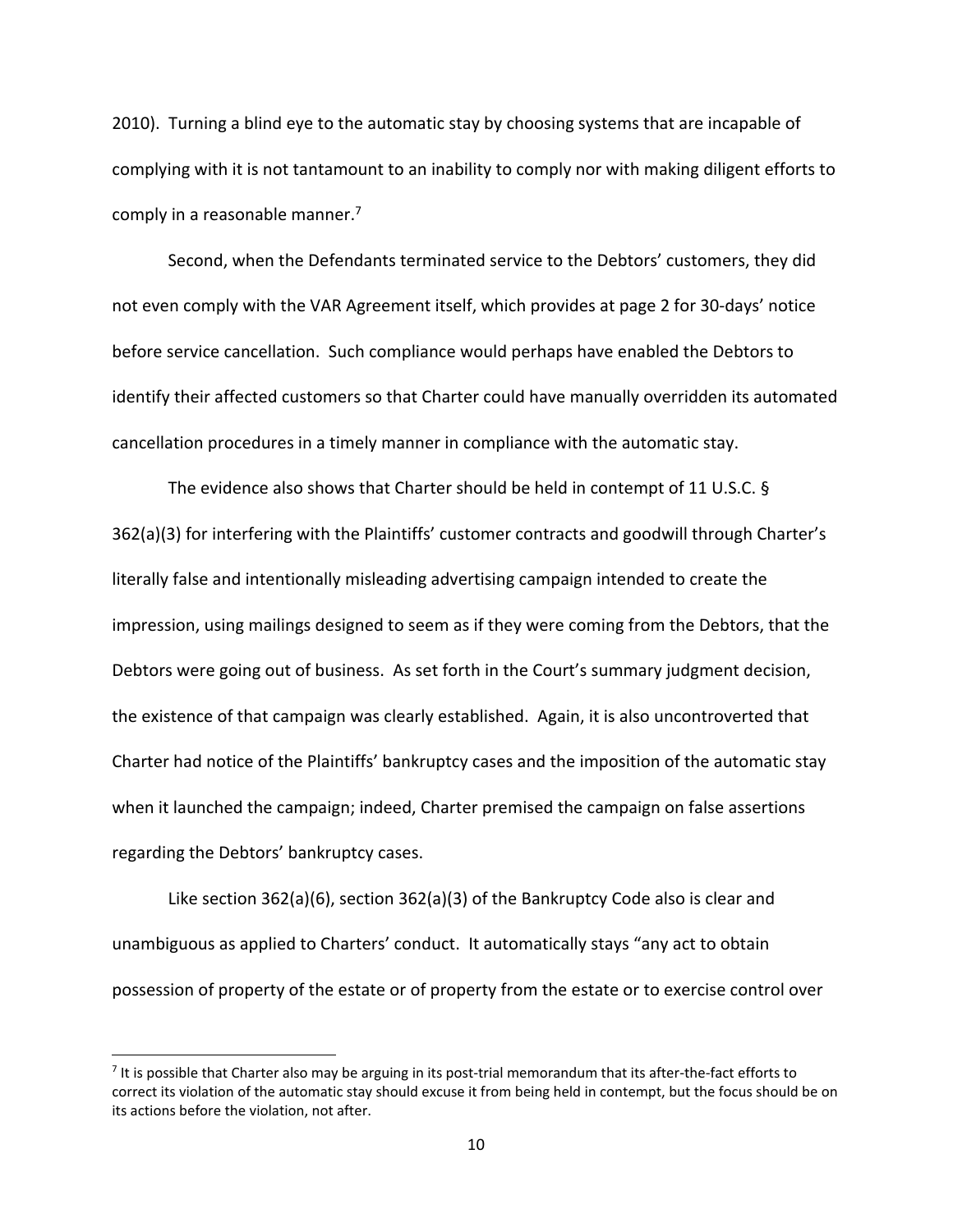property of the estate." 11 U.S.C.  $\S 362(a)(3)$ . By its plain terms section 362(a)(3) is not confined to acts to collect or enforce a claim or judgment against the debtor, i.e., creditor activity. National Tax Credit Partners, L.P. v. Havlik, 20 F.3d 705, 708 (7th Cir. 1994). Other subsections of section 362(a) address such conduct. Instead, as noted by the leading treatise on bankruptcy law, section 362(a)(3) of the Bankruptcy Code was enacted, with 11 U.S.C. §§ 542 and 543, to ensure that a trustee or debtor in possession maintains control of the estate's property and to protect against its "dismemberment" in furtherance of an eventual equitable distribution to creditors. 3 Collier on Bankruptcy ¶ 362.03[5]; *see also* In re Trump Entm't Resorts, Inc., 534 B.R. 93, 102 (Bankr. D. Del. 2015); In re Stinson, 221 B.R. 726, 730‐31 (Bankr. E.D Mich. 1998).

Section 362(a)(3) clearly encompasses and protects a debtor's executory contracts, which are property of the debtor's estate under 11 U.S.C. § 541. 3 Collier on Bankruptcy ¶ 362.03[5][a] ("Executory contracts and leases are considered a form of property of the estate. As property of the estate, the debtor's interests in such contracts and leases are protected against termination or other interference that would have the effect of removing or hindering the debtor's rights in violation of section 362(a)(3)."); *see also* U.S. BankTrust Nat'l Assn. v. Am. Airlines, Inc. (In re AMR, Inc.), 485 B.R. 279, 294 (Bankr. S.D.N.Y. 2013) (contract rights are property of the estate protected by section 362(a)(3) from the exercise of control over them), *aff'd* 730 F.3d 88 (2nd Cir. 2013); Adelphia Communs. Corp. v. The America Channel, LLC (In re Adelphia Communs. Corp.), 2006 Bankr. LEXIS 975, at \*10 (Bankr. S.D.N.Y. Apr. 5, 2006) ("An interference with the estate's . . . contractual right [under its sale contract] . . . is a classic and egregious violation of section 362(a)(3).").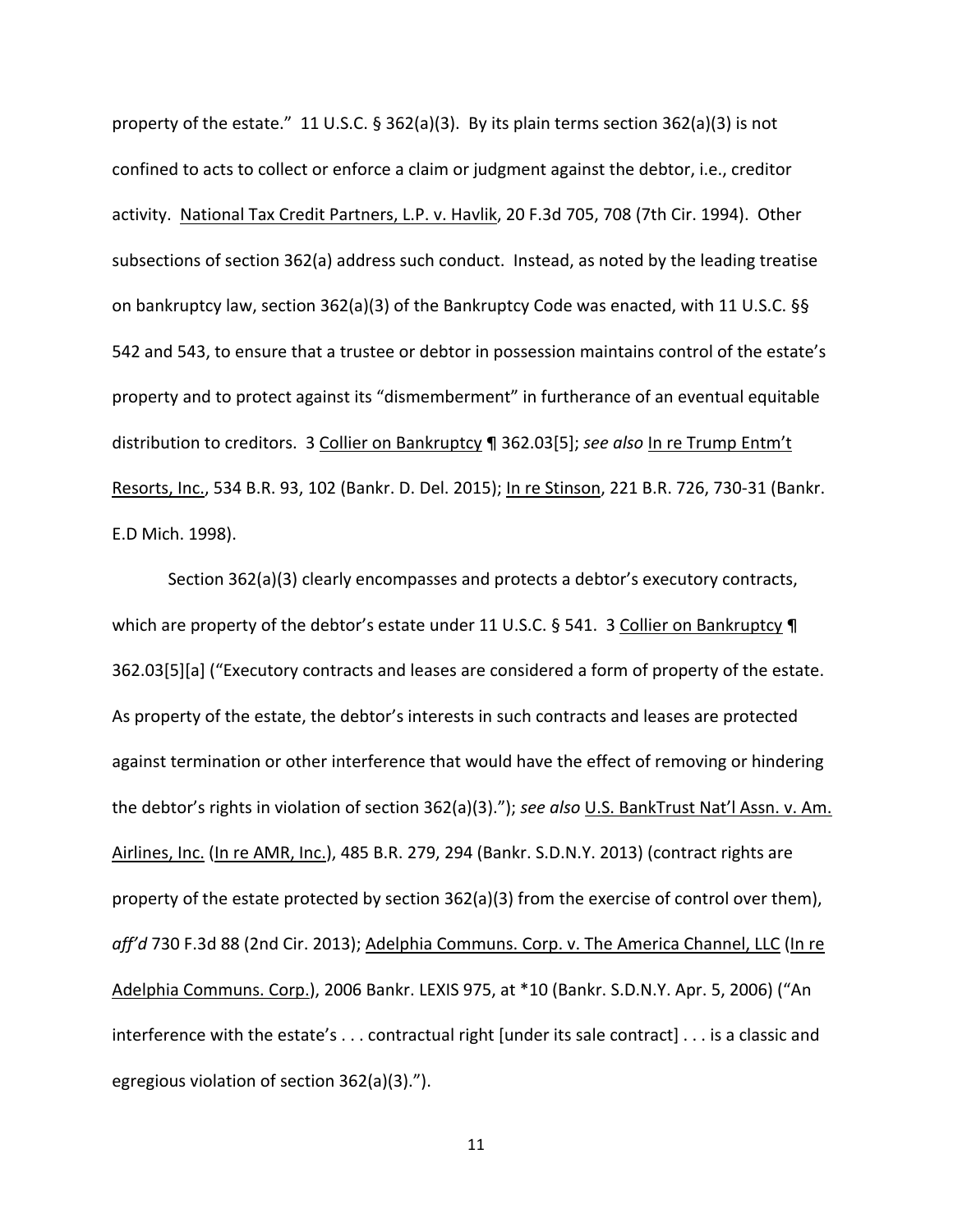Section 362(a)(3) protects a debtor's goodwill, too, which also is well recognized property of the estate under 11 U.S.C. § 541(a)(1). 3 Collier on Bankruptcy. ¶ 362.03[5], n. 48; Cyganowski v. Biolitec U.S., Inc. (In re Biolitec, Inc.), 2015 Bankr. LEXIS 228, at \*31‐32 (Bankr. D. N.J. Jan. 22, 2015); Phillips v. Diecast Marketing Innovations, LLC (In re Collecting Concepts), 2000 Bankr. LEXIS 615, at \*9 (Bankr. E.D. Va. Feb. 28, 2000); *see also* Merry Hull & Co. v. Hi‐Line Co., Inc., 243 F. Supp. 45, 50 (S.D.N.Y. 1965) ("Goodwill is an asset of a bankrupt like any other asset, and to hold that upon the bankruptcy of the business the goodwill vanishes would be to deprive the creditors of the bankrupt of what might be a substantial asset.").

Consistent with section 362(a)(3)'s plain terms, which automatically stay not only actions directly against the debtor but all actions to obtain property of or from the estate or to exercise control over property of the estate, *see* Amedisys, Inc. v. Nat'l Century Fin. Enters. (In re Nat'l Century Fin. Enters.), 423 F.3d 567, 578 (6th Cir. 2005); Official Com. of Unsecured Creditors v. PSS Steamship Co. (In re Prudential Lines), 928 F.2d 565, 573‐74 (2d Cir. 1991) (because net operating loss carryforward was an asset of the debtor's estate, taking a worthless stock deduction that would impair the NOL was stayed), section 362(a)(3) stays acts that impair, interfere with or destroy the estate's interest in contracts or goodwill. *See, e.g.*, ACandS, Inc. v. Travelers Cas. & Sur. Co., 435 F.3d 252, 260 (3d Cir. 2006) (Alito, J.) (third‐party litigation that would adversely impair debtor's insurance contract rights automatically stayed), *cert. denied*, 547 U.S. 1159 (2006); Licensing by Paolo v. Sinatra (In re Gucci), 126 F.3d 380, 392 (2d Cir. 1996) (trade mark litigation against non‐debtor sublicensee of debtor licensor automatically stayed); In re 48<sup>th</sup> St. Steakhouse, 835 F.2d 427, 430-31 (2d Cir. 1987) (owner's termination of lease with non-debtor that had the effect of terminating debtor's sublease automatically stayed); In re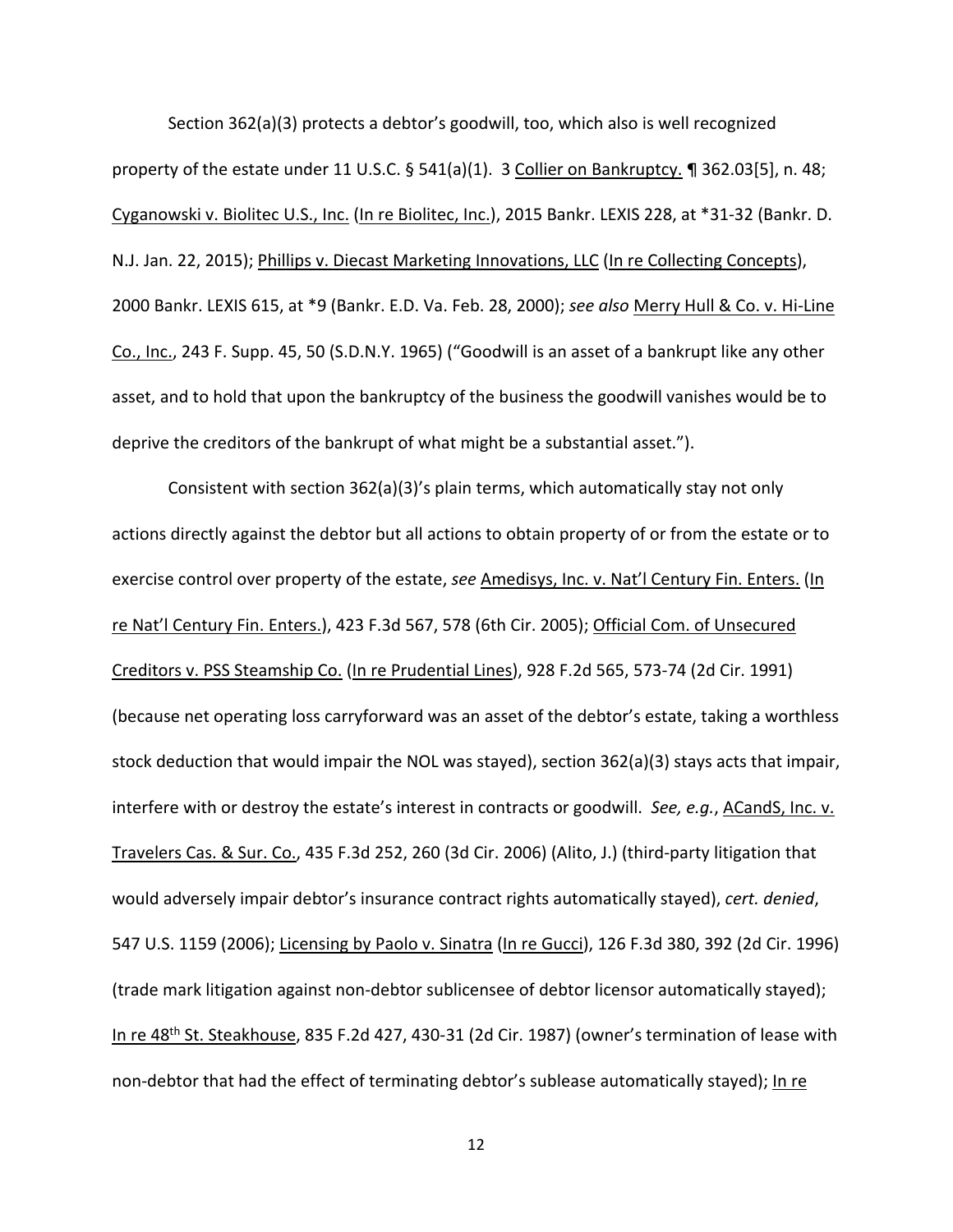Extraction Oil & Gas, Inc., 2020 Bankr. LEXIS 3378, at \*9-11 (Bankr. D. Del. Dec. 3, 2020) (thirdparty litigation that interfered with debtor's contractual and business relationships with service providers automatically stayed); Cyganowski v. Biolitec U.S., Inc. (In re Biolitec, Inc.), 2015 Bankr. LEXIS 228, at \*31‐41 (interference with debtor's customer contracts and goodwill automatically stayed); Alert Hldgs., Inc. v. Interstate Protective Services, Inc. (In re Alert Hldgs., Inc.), 148 B.R. 194, 202‐03 (Bankr. S.D.N.Y. 1992) (intentionally deceptive advertising that interfered with debtor's customer contracts and harmed goodwill automatically stayed); *see also* Corp. Claim Mgmt. v. Shaiper (In re Patriot Nat'l, Inc.), 592 B.R. 560, 571‐72 (Bankr. D. Del. 2018) (motion to dismiss denied: complaint stated claim for breach of section 362(a)(3) based on defendants' knowing use of misappropriated information protected by debtor's contracts); In re Prithvi Catalytic, Inc., 2015 Bankr. LEXIS 1185, at \*36‐40 (Bankr. W.D. Pa. Apr. 8, 2015) (motion to dismiss denied; complaint stated claim for breach of section 362(a)(3) based on defendants' hiring key employees knowing that they were parties to debtor's non‐compete contracts); Phillips v. Diecast Marketing Innovations, LLC (In re Collecting Concepts), 2000 Bankr. LEXIS 615, at \*9-10 (preliminary injunction granted against interference with debtor's goodwill and executory contracts by competitor in violation of section 362(a)(3)).

Many of these decisions do not limit the effect of section 362(a)(3) of the Bankruptcy Code to acts for which the violator would be liable under applicable non‐bankruptcy law and instead apply the stay by its plain terms to conduct that simply interferes with the debtor's contract rights. *See, e.g.*, ACandS, Inc. v. Travelers Cas. & Sur. Co., 435 F.3d at 260, and In re 48<sup>th</sup> Street Steakhouse, 835 F.2d at 430-31. In contrast, where it was clear that the acts impairing the debtor's property, including the debtor's contracts and goodwill, were lawful

13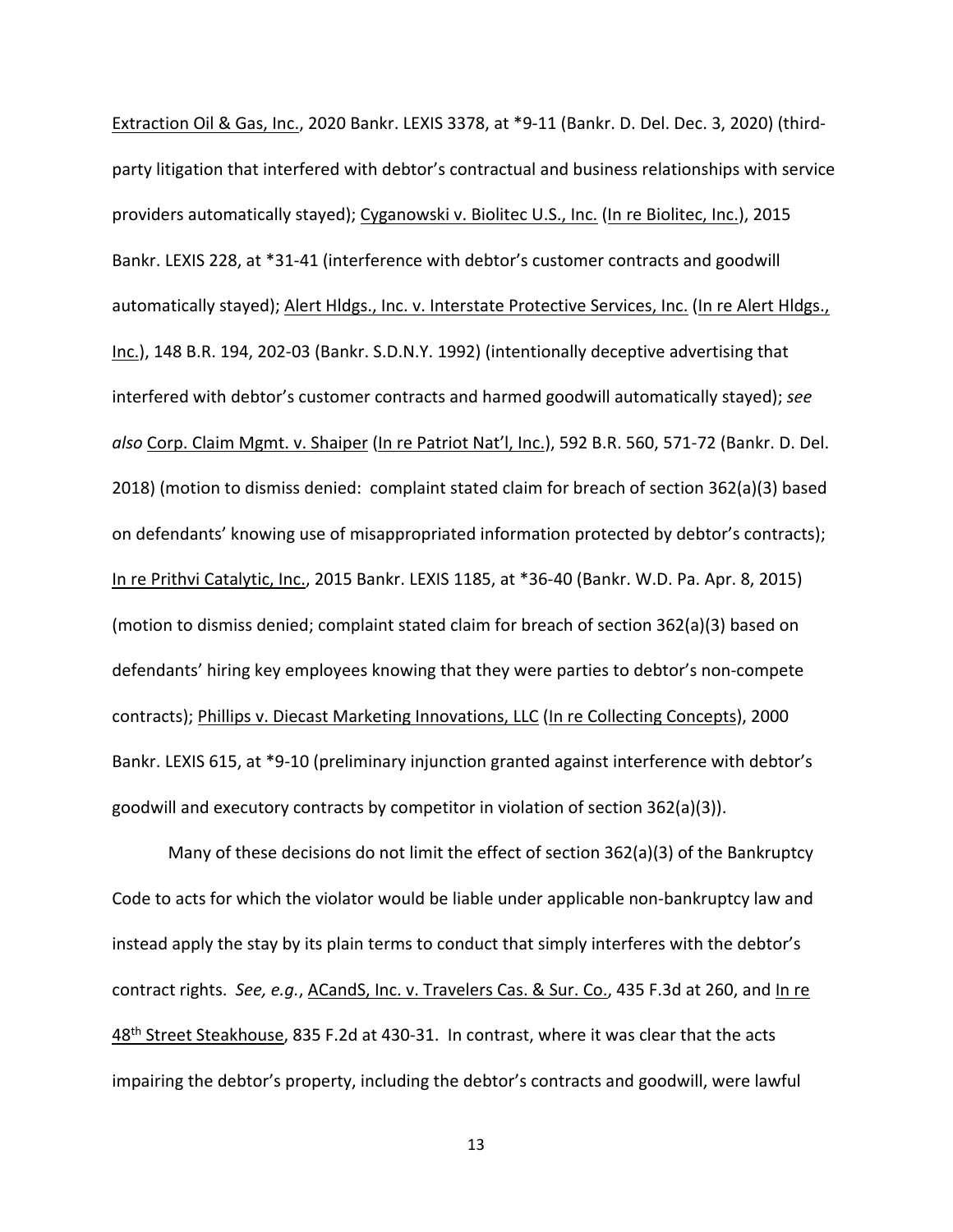under applicable non‐bankruptcy law, the courts in In re Trump Entm't Resorts, Inc., 534 B.R. at 104‐05, and Allentown Ambassadors, Inc. v. Northeast Am. Baseball, LLC (In re Allentown Ambassadors, Inc.), 361 B.R. 22, 439-40 (Bankr. E.D. Pa. 2007), employed a balancing test to determine whether to enforce the stay. The issue need not be resolved here, of course, because Defendants' literally false and intentionally misleading advertising campaign was not, in the words of Allentown Ambassadors, "ordinary course commercial conduct," 361 B.R. at 440, but, rather, violated federal and state statutes, in contrast to the union's actions in Trump Entm't that were protected by the Norris-Laguardia Act. 534 B.R. at 104.

The Defendants do not meaningfully address any of this caselaw or commentary. Instead, in addition to attempting to reargue the merits of the Court's prior ruling that they violated the automatic stay by engaging in their literally false and intentionally misleading advertising campaign to poach the Debtors' customers, $8$  they argue, contrary to Taggert's objective "no reason to doubt" standard, that they subjectively did not believe they were violating the stay.<sup>9</sup> Further, they contend that if anyone violated the stay, it was their advertising agency and their consultant, One Touch Intelligence in developing the campaign,  $10$ which, however, ignores the Defendants' authorization of the campaign to be modeled on a prior campaign relating to a competitor that was "shutting down service"<sup>11</sup> to create doubt whether the Debtors would remain in business, $12$  and the obvious contradictions between it

<sup>8</sup> Indeed, Defendants go so far as to point to "undisputed evidence" allegedly adduced at trial that they did not engage in such a campaign, Charter Mem. 10‐13, ignoring that such "evidence" was irrelevant to the remaining issues to be tried after the Court's summary judgment ruling.

<sup>9</sup> Charter Mem. 7‐8, 13‐14.

<sup>10</sup> Charter Mem. 10‐11, 12‐13.

<sup>11</sup> Dep. Tr. of Kelly Atkinson, dated May 1, 2019, at 42.

<sup>12</sup> Dep. Tr. of Kelly Atkinson, dated September 19, 2019 at 117‐18.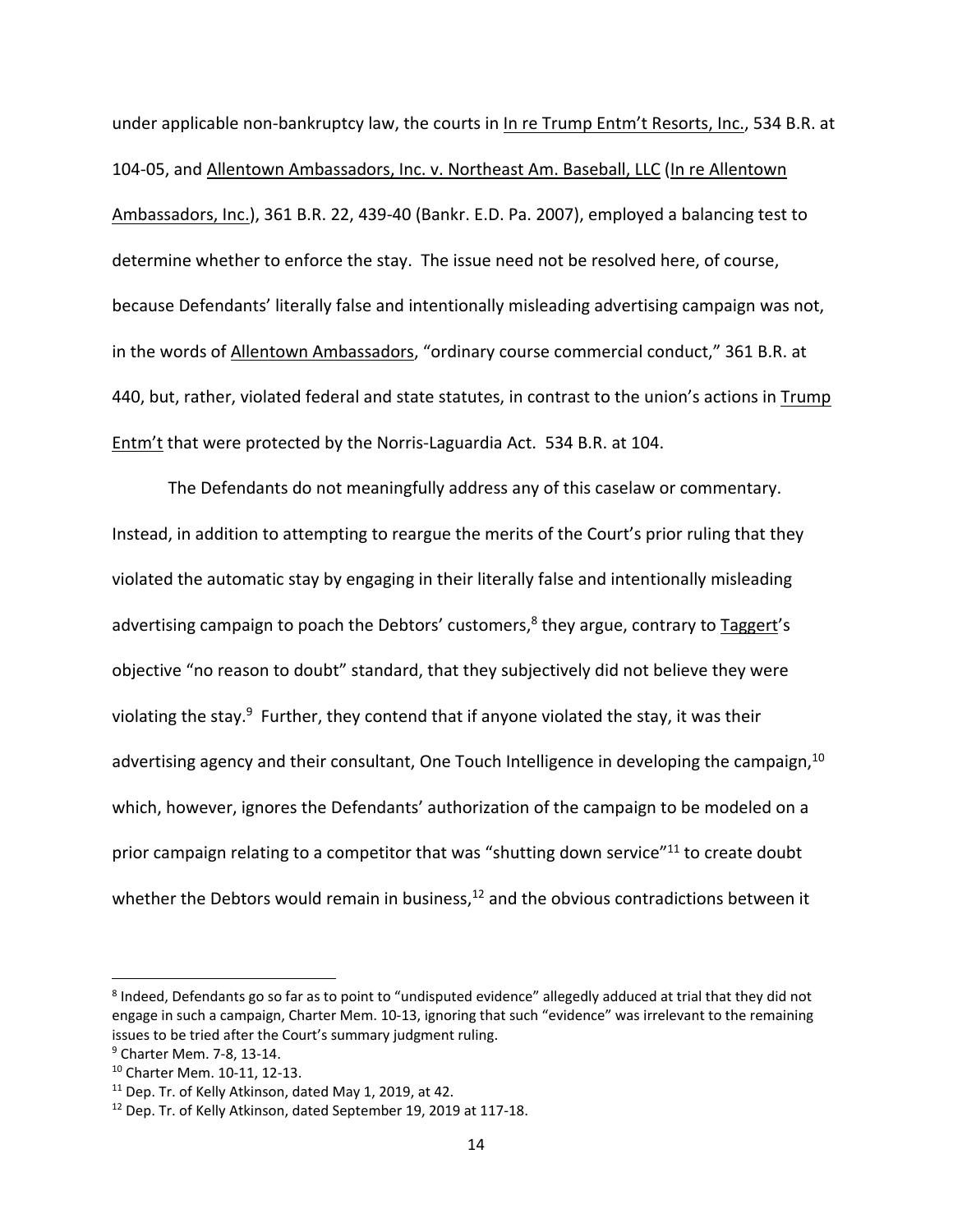and One Touch and Charter's own analyses of the Debtors' financial condition.<sup>13</sup> Moreover, the acts of the Defendants' agents in violation of the stay would be imputed to them. HSBC Bank USA v. Crawford (In re Crawford), 476 B.R. 83, 86‐87 (S.D.N.Y. 2012); In re Stringer, 586 B.R. 535, 446 (Bankr. S.D. Oh. 2019), *aff'd* Squire v. Stringer, 820 Fed. App'x 429 (6th Cir. Aug. 10,  $2020$ ).<sup>14</sup>

The Defendants make two other arguments that require more attention. First, they contend that applying section 362(a)(3) to their literally false and intentionally misleading advertising campaign would violate their First Amendment right to free speech<sup>15</sup> and, implicitly, that they therefore would have a fair ground for doubt that the automatic stay applied.

In doing so, however, they acknowledge, albeit in a footnote, that this right is not absolute and can be curtailed, such as by application of the automatic stay, if part of behavior prohibited in furtherance of a legitimate government interest.16 *See, e.g.*, Desert Palace Inc. v. Baumblit (In re Baumblit), 15 Fed. App'x 30, 36‐37 (2d Cir. 2001) ("It is well settled that First Amendment rights are not immune from regulation when they are used as an integral part of conduct which violates a valid statute."). The principle clearly applies to violations of the automatic stay. *See* Collier v. Hill (In re Collier), 410 B.R. 464, 474‐76 (Bankr. E.D. Tex. 2009), in which the posting of a sign that said, "Brad Collier owes me \$943.23. Will you please come and

<sup>&</sup>lt;sup>13</sup> One Touch Intelligence's February 25, 2010 report to Charter noted that the Debtors had "secured \$1 billion in debtor-in-possession financing to maintain operations during the reorganization process" which "minimizes operational disruptions" and that the Chapter 11 filing "will allow [the Debtors] to reorganize." JE 27. Charter itself recognized that the Debtors "have funding to continue in normal operations," Plaintiffs' Trial Ex. 29 ("P. Ex.") and would operate "BAU" (business as usual). P. Ex. 8.

<sup>&</sup>lt;sup>14</sup> The Defendants' argument that their response to the Plaintiffs' cease and desist letter adequately addressed any violation of the automatic stay, Charter Mem. 13, apparently on a waiver theory, is not only precluded by the Court's summary judgment ruling but contradicted by the correspondence itself and the Debtors' ongoing efforts to enforce their rights.

<sup>15</sup> Charter Mem. 29‐30.

<sup>16</sup> Charter Mem. 30 n. 34.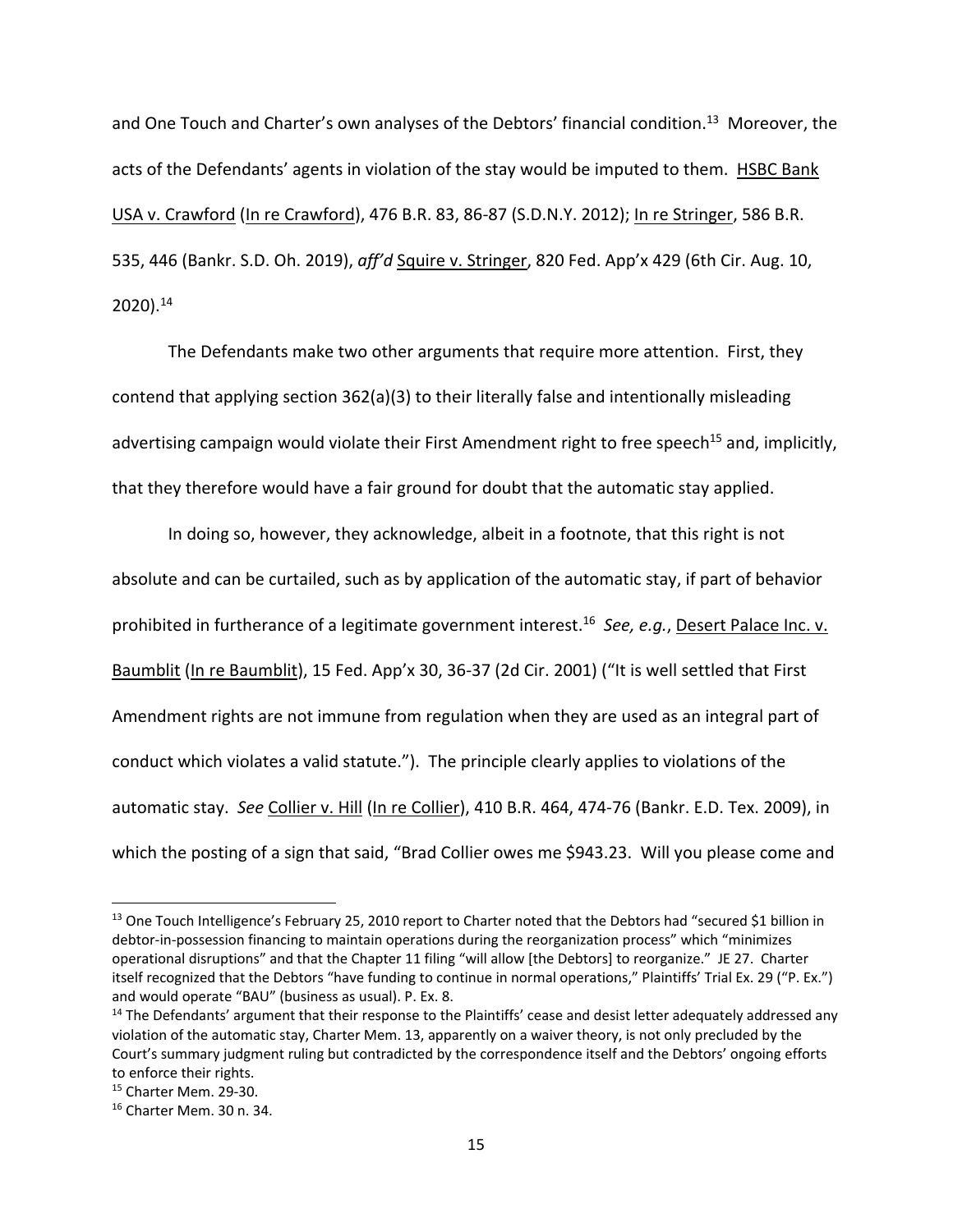pay me!" was not protected by the First Amendment because it was debt collection activity prohibited by 11 U.S.C. § 362(a)(6), and In re Andrus, 189 B.R. 413, 416‐18 (N.D. Ill 1995), which held that conduct including the posting of signs stating that the debtor "Went Bankrupt! He Didn't Pay His Bills! He Is A Deadbeat! This Is a Public Service Announcement" and "Gene Andrus, Where's My Money?" was not protected speech, but, rather, properly prohibited: "The fact that [defendant's] conduct contained a communicative element does not necessarily render it protected speech under the First Amendment."). *See also* In re Sechuan City, Inc., 96 B.R. 37, 42‐44 (Bankr. E.D. Pa. 1989); 3 Collier on Bankruptcy ¶ 362.03[8][d].

The Defendants nonetheless contend that this principle, clearly applicable to section 362(a)(6) of the Bankruptcy Code, does not apply to section 362(a)(3) of the Bankruptcy Code. To the contrary, Defendants' advertising campaign constituted conduct that Congress could properly regulate under section 362(a)(3). The campaign's goal was to induce the Debtors' customers to terminate their contracts<sup>17</sup> and switch to Charter by sending them literally false and intentionally misleading information about the Debtors' bankruptcy cases and financial wherewithal. Such commercial speech is properly curtailed by precluding such wrongful conduct. *See generally* Milavetz, Gallop & Milavetz, P.A. v. United States, 559 U.S. 229, 248‐53 (2010) (regulation of misleading commercial speech is not entitled to either strict or intermediate scrutiny under the First Amendment but instead must only be reasonably related to a governmental interest). As discussed at length above, section 362(a)(3) of the Bankruptcy Code, like section 362(a)(6), protects a strong governmental interest threatened by the

 $17$  On average a customer's relationship with the Debtors lasts 50 months. May 6, 2020 Trial Tr. at 39 (testimony of Jeffrey H. Auman).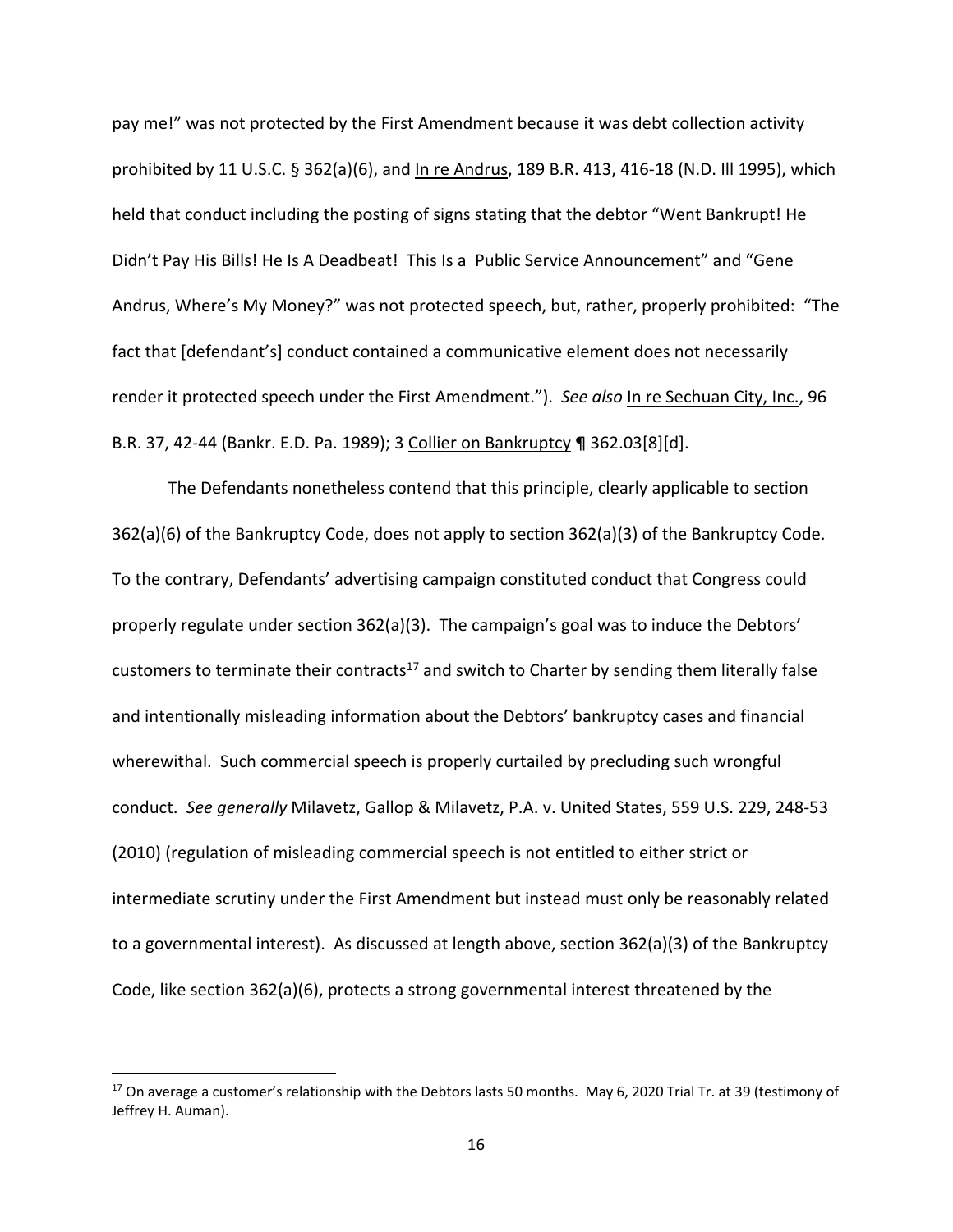Defendants' conduct. The Defendants' failure to identify any countervailing interest is highlighted by In re National Service Corp., 742 F.2d 859 (5th Cir. 1984), upon which they heavily rely for the incorrect proposition that section 362(a)(3) cannot be used to regulate any speech not intended to coerce payment of a claim.<sup>18</sup> In fact, unlike here, the defendant in National Service *accurately* reported a debtor's bankruptcy status on a billboard commissioned from it by the debtor which otherwise would have *inaccurately* implied that the debtor was affiliated with a financially healthy company and therefore could pay its bills. Id. at 860, 862. The defendant's addition to the billboard was found to be primarily informational; there was no act to harm and thus no violation of section 362(a) of the Bankruptcy Code. Id. at 862.

Second, the Defendants contend that section 362(a)(3) is ambiguous or impermissibly broad in regulating their conduct<sup>19</sup> and therefore, again implicitly, that they would have a fair ground of doubt that their advertising campaign violated the stay. Section 362(a)(3) indeed has at times been found to be ambiguous with respect to the meaning of "any act . . . to exercise control over property of the estate." 11 U.S.C. § 362(a)(3). That ambiguity has been identified in only two contexts, however, neither of which is relevant here. First, courts have differed over whether the statute covers the *failure* to act to return property seized prepetition that nonetheless remains property of the estate. *See, e.g.*, In re Young, 193 B.R. 630, 624 (Bankr. D. D.C. 1991), cited by the Defendants for the general proposition that section 362(a)(3) is ambiguous.<sup>20</sup> Second, courts have grappled with the application of the subsection's use of the

<sup>18</sup> Charter Mem. 2 n. 2, 30.

<sup>19</sup> Charter Mem. 30‐32.

<sup>&</sup>lt;sup>20</sup> The Supreme Court has since held that section 362(a)(3) does not apply to a creditor's maintaining the status quo by merely retaining a vehicle seized prepetition on account of a debt. City of Chicago v. Fulton, 141 S. Ct. 585 (2021).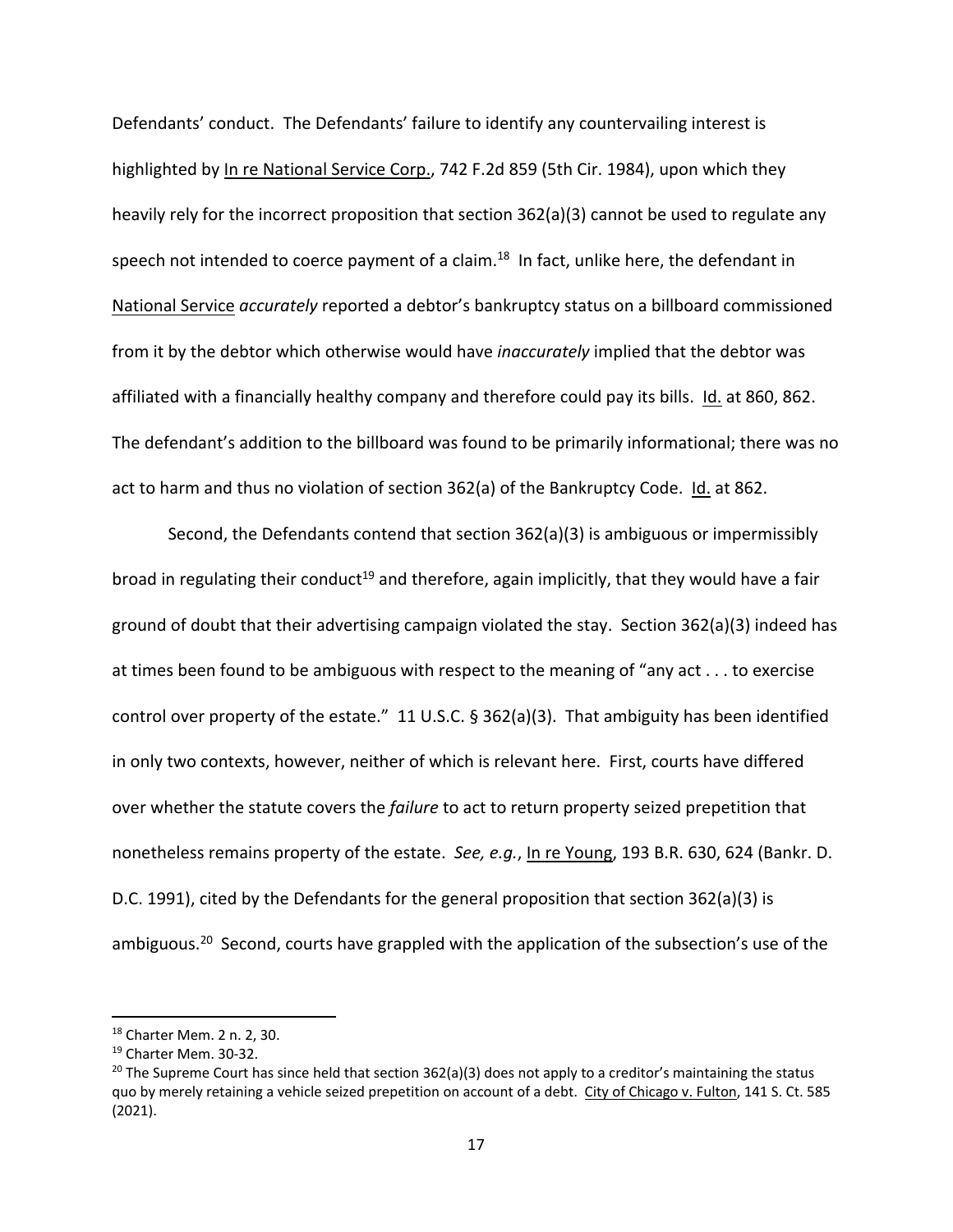phrase "exercise control over property of the estate" where estate property is sought to be protected against a strong countervailing interest held by the alleged violator of the stay. Id. at 627 (possessory lien would be destroyed by returning vehicle repossessed prepetition); In re Harchar, 393 B.R. 160, 177 (Bankr. N.D. Oh. 2008), *aff'd* Harchar v. United States (In re Harchar), 694 F.3d 639, 646 (6th Cir. 2012) (temporary freeze of tax refund to enable IRS to determine whether to seek amendment to debtor's plan or to obtain stay relief to exercise setoff right or to pay the refund to the chapter 13 trustee is not a violation of section 362(a)(3)); *see also* In re Trump Entm't, 534 B.R. at 103‐104 (section 362(a)(3) not enforced to enjoin union communications with prospective customers of debtor where Norris‐Laguardia Act precluded an injunction of the union's actions outside of bankruptcy and debtor's interest in prospective customers was tenuous).<sup>21</sup>

As highlighted by the Trump Entm't decision, at times evaluation of the nature and extent of the estate's interest in the property at issue can pose challenges to application of section 362(a)(3). For example, because the court in In re Allentown Ambassadors, Inc. needed to consider further the nature of the debtor's contract rights, it denied the defendants' motion for summary judgment that they did not violate section 362(a)(3) when they dissolved the baseball league in which the debtor was a member and formed a new league that excluded the debtor. 361 B.R. at 457. Again, the Defendants cited this decision for the general proposition that "control" as used in the statute is ambiguous, a matter of degree, but failed to address whether there was any ambiguity in how the statute applied to their own conduct.<sup>22</sup> They also

<sup>&</sup>lt;sup>21</sup> The same judge enforced section 362(a)(3) in In re Patriot Nat'l, Inc., 592 B.R. at 571-72, where the debtor had a clear property interest in existing contracts.

<sup>22</sup> Charter Mem. 31.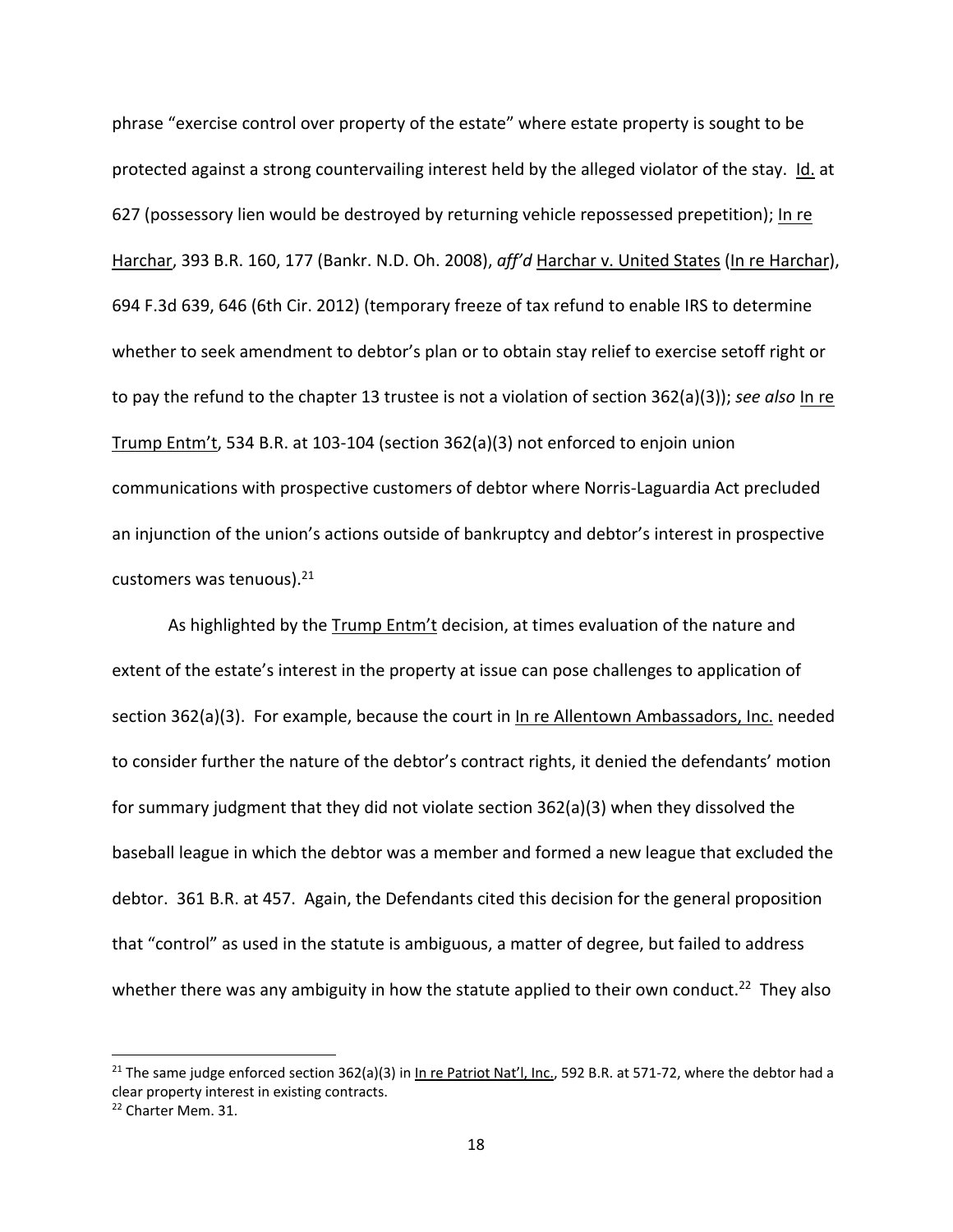failed to note the decision's clear guidance that if a party doubts section 362(a)'s applicability to their conduct, they should seek relief from the automatic stay under 11 U.S.C. § 362(d). Id. at 441 n. 40. Similarly, in In re Golden Distribs., Ltd., 122 B.R. 15 (Bankr. S.D.N.Y. 1990), also relied upon by the Defendants, the debtor's former salespeople did not harm the debtor's goodwill or contracts because they had not appropriated any customer lists or similarly protected information and the former customers who changed their allegiance did not have contracts with the debtor. Id. at 19‐20 (stating that "Under certain circumstances where the debtor *has* contractual arrangements with its customers which can be translated into assured sales or income, such intangible property rights or good will can be protected from interference by others within the context of 11 U.S.C. § 362(a)(3).") (emphasis added).<sup>23</sup> Here, to the contrary, there is uncontroverted evidence that the Debtors' customer contracts' average duration at the time of the stay violation was 50 months. $^{24}$ 

No reasonable person would believe that Defendants' advertising campaign, designed to use false and knowingly misleading information to cause the Debtors' customers to terminate their contracts and switch to Charter, protected a legitimate interest of Charter's and did not harm property interests of the Debtors. Although every corporation expects legitimate advertising by competitors, and thus such advertising does not "exercise control" over its property, improper advertising such as the Defendants' clearly and objectively interfered with

<sup>23</sup> *See also* United States v. Inslaw, Inc., 932 F.2d 1467, 1472‐73 (D.C. Cir. 1991) (section 362(a)(3) not violated where debtor's alleged property interest in computer software in the possession of the Department of Justice was in dispute and therefore not yet, if ever, property of the estate).

<sup>&</sup>lt;sup>24</sup> May 6, 2020 Trial Tr. at 39 (testimony of Jeffrey H. Auman).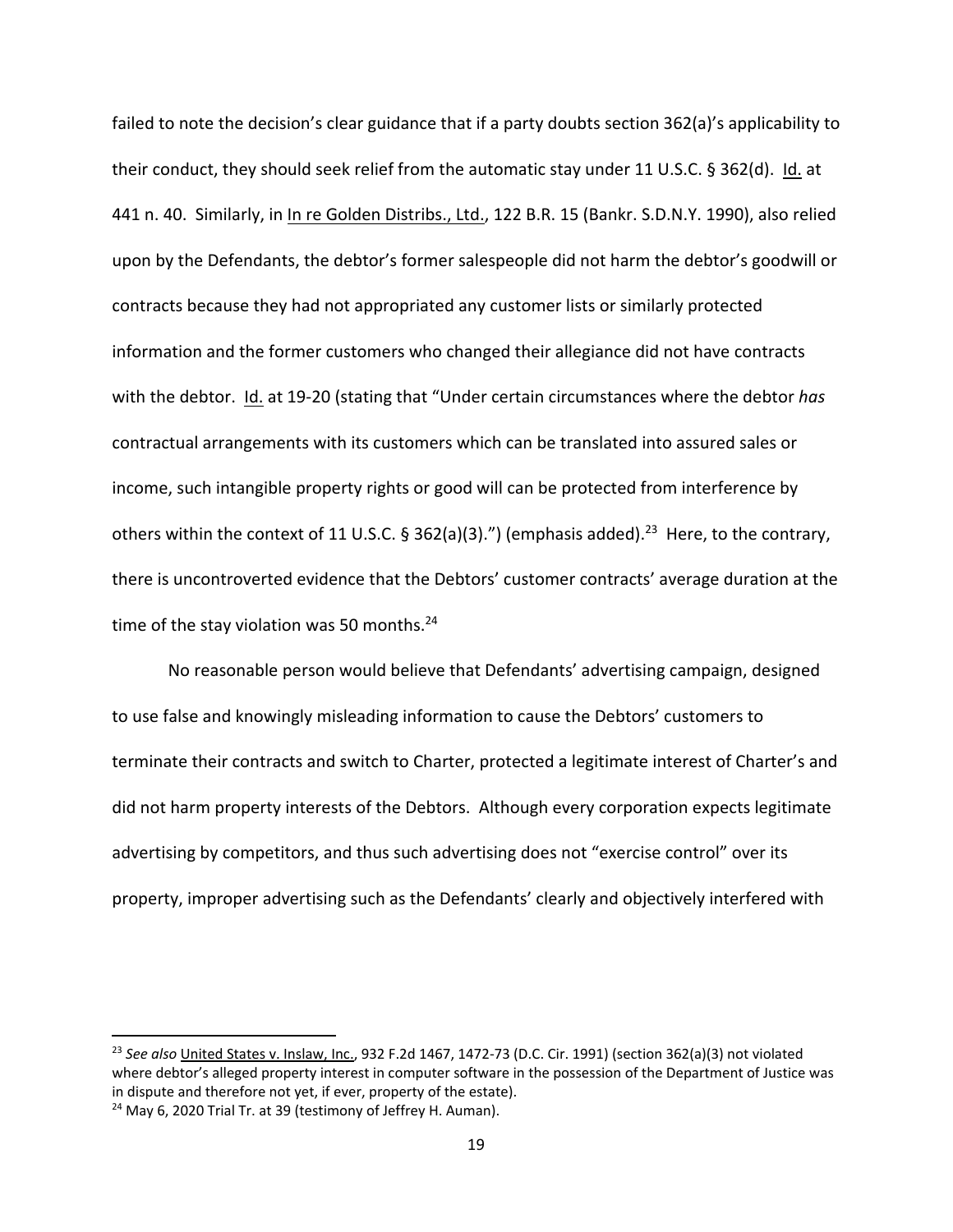the Debtors' customer contracts and goodwill and thus clearly was precluded by section 362(a)(3)'s plain terms and the caselaw applying them.

Nor, as applied here, is section 362(a)(3) unduly broad as the Defendants contend simply because it could conceivably be applied more broadly to advertising in general. It is the actual application of the statute that matters for First Amendment purposes, Milavetz, Gallop & Milavetz, P.A. v. United States, 559 U.S. at 247‐49; and the foregoing caselaw sufficiently cabins that application for there to be no fair ground of doubt that Charter fell on the wrong side of the statute when it undertook to mislead the Debtors' customers to end their contracts and impaired the Debtors' goodwill.

#### **Sanctions for Violation of the Automatic Stay**

Bankruptcy courts can award three types of sanction under their civil contempt power for breach of the automatic stay: (1) coercive sanctions to encourage compliance, Bartel v. Shugrue (In re Ionosphere Clubs, Inc.), 171 B.R. 18, 21 (S.D.N.Y. 1994); (2) damages for monetary harm, id.; *see generally* Taggart v. Lorenzen, 139 S. Ct. at 1801; McComb v. Jacksonville Paper Co., 336 U.S. 187, 191 (1940) ("Civil contempt . . . is a sanction to enforce compliance with an order of the court or to compensate for losses or damages sustained by reason of noncompliance."); Weston Capital Advisors v. PT Bank Mutiara, Tbk, 738 Fed. App'x at 21 ("Compensatory [contempt] sanctions shall reimburse the injured party for actual damages, though there need not be a one‐to‐one ratio between actual damages and the value of the assets subject to civil contempt. Where a fine is paid directly to the other party rather than the court, the sanction should correspond at least to some degree with the amount of damages.") (internal citations and quotations omitted); and (3) in appropriate, generally egregious

20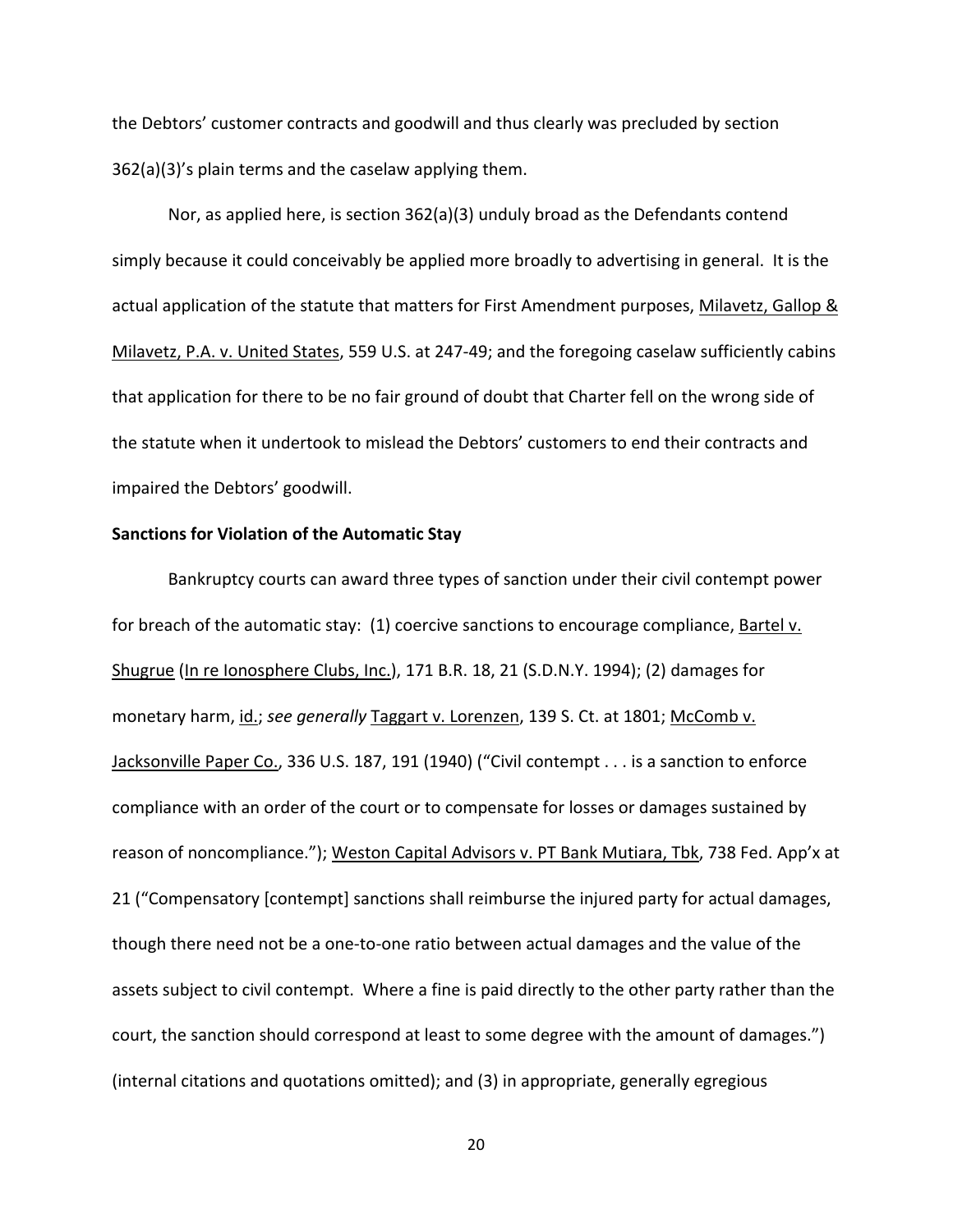circumstances, relatively minor non‐compensatory, or punitive sanctions. In re Crysen/Montenay Energy Co., 902 F.2d at 1105; In re 1601 Sunnyside #106, LLC, 2010 Bankr. LEXIS 4903, at \*20 (Bankr. D. Idaho Dec. 20, 2010); *see generally* Rosellini v. United States Bankruptcy Ct. (In re Sanchez), 941 F.3d 625, 627‐28 (2d Cir. 2019) (bankruptcy court has power to issue minor non‐compensatory contempt sanction).

Courts have stated that unlike under section 362(k) of the Bankruptcy Code, which provides that the Court "shall" award actual damages for a willful stay violation, they have discretion to award damages when exercising their general contempt power and 11 U.S.C. § 105(a) with respect to a breach of the automatic stay. *See, e.g.,* First Bank P.R. v. Barclays Capital Inc. (In re Lehman Bros. Hldgs.), 526 B.R. 481, 497 (S.D.N.Y. 2014), *aff'd* 645 Fed. App'x 6 (2d Cir. 2016), in which the court also observed that while a party's subjective good faith is not relevant to whether it should be held in contempt, it "is merely a factor that a bankruptcy court may consider in deciding whether to impose sanctions." Id.<sup>25</sup> On the other hand, other courts, including the Second Circuit, have held that courts' discretion is considerably narrowed and perhaps absent when the focus is on compensatory rather than coercive or punitive sanctions. Weitzman v. Stein, 98 F.3d 717, 719 (2d Cir. 1995) ("The compensatory goal . . . can only be met by awarding to the plaintiff any proven damages"); Vuitton Fils, S.A. v. Carousel Handbags, 592 F.2d 126, 131 (2d Cir. 1979) ("The District Court is not free to exercise its discretion and withhold an order of civil contempt awarding damages to the extent they are established."); Robin Woods Inc. v. Woods, 28 F.3d 396, 400 (3d Cir. 1994) ("Because damages assessed in civil

<sup>25</sup> *See also* Taggert v. Lorenzen, noting in dicta that "a party's good faith, even where it does not bar civil contempt, may help to determine the appropriate sanction." 139 S. Ct. at 1802.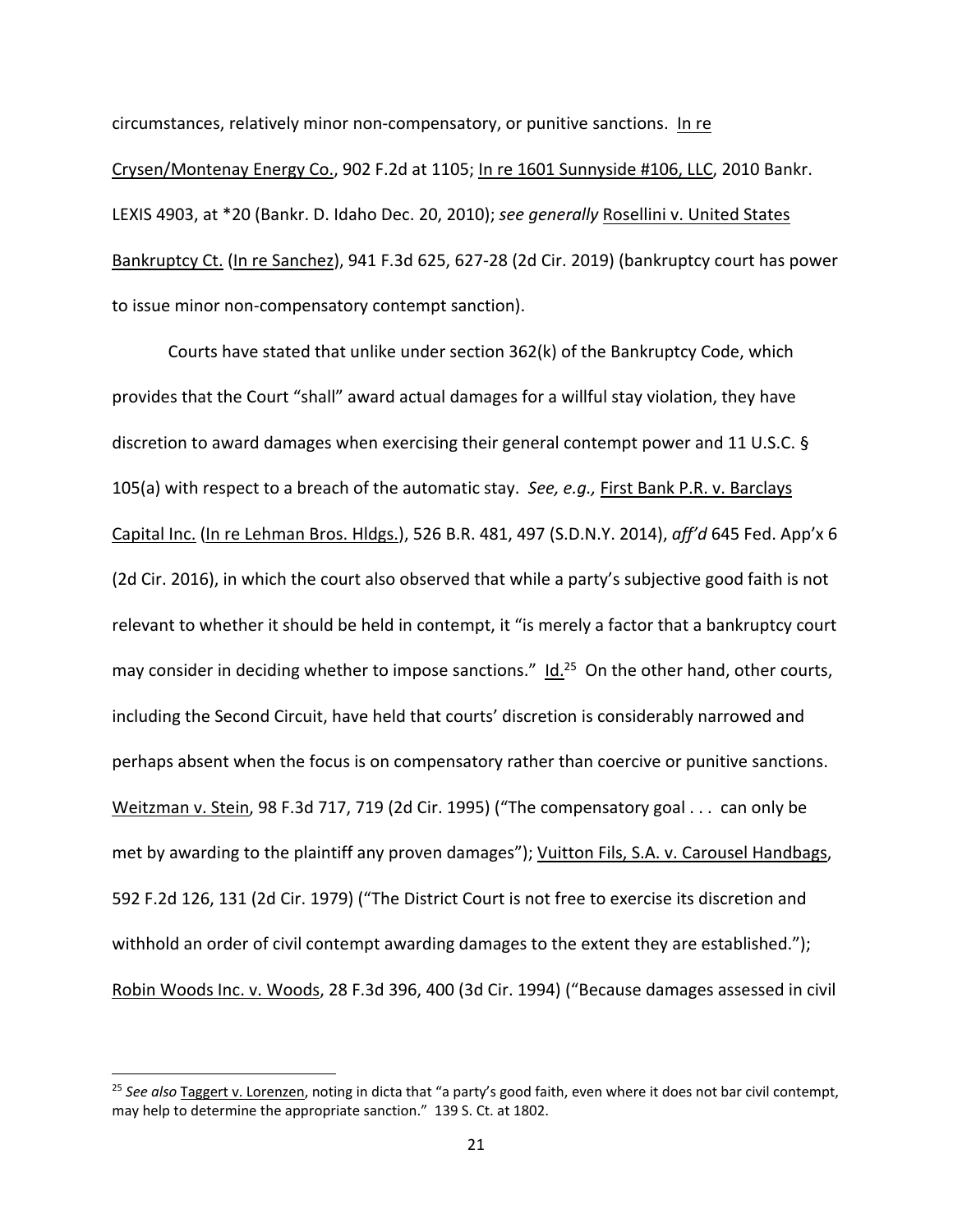contempt cases are oftentimes compensatory (instead of coercive) the mental state of the violator should not determine the level of compensation due.") (internal quotation and citation omitted). *See generally* In re Genesys, Inc., 273 B.R. 290, 294 (Bankr. D. D.C. 2001) (listing cases on both sides of the question and noting, "The Court was unable to find any decision addressing the possible conflict between these two sets of decisions."), an observation that applies today, as well, although a closer look at the caselaw can harmonize most of the disagreement.

First, based on the principle underlying compensatory sanctions, awarding actual damages for contempt generally does not require a finding that the contemnor acted willfully, Manhattan Indust. v. Sweater Bee By Banff, Ltd., 885 F.2d 1, 5 (2d Cir. 1989) ("that [contemnor's] conduct may not have been willful does not preclude such an award, since sanctions for civil contempt can be awarded without a finding of willfulness" where violations were "sustained and material"), *citing* McComb v. Jacksonville Paper Co, 336 U.S. at 191. *See also* Leary v. Great Lakes Educ. Loan Servs. (In re Leary), 620 B.R. 39, 57‐58 (Bankr. S.D.N.Y. 2020), and the cases cited therein (rejecting argument that bad faith or willfulness is required to impose civil contempt sanction), although such a finding of course supports the sanction, Taggert, 139 S. Ct. at 1802; Lehman Bros. Hldgs., 526 B.R. at 497.

Nevertheless, courts should have some discretion to decide whether further warnings are warranted before imposing a compensatory sanction in the light of the complexity of the issues and the risk of harm to the non‐breaching party. That is, when a court can manage the parties' conduct to avoid more conflict, it may and sometimes should give the alleged contemnor the chance to comply without imposing a monetary sanction. Relatedly, even if the court does not have such an opportunity, a plaintiff is not relieved of the duty to mitigate; a

22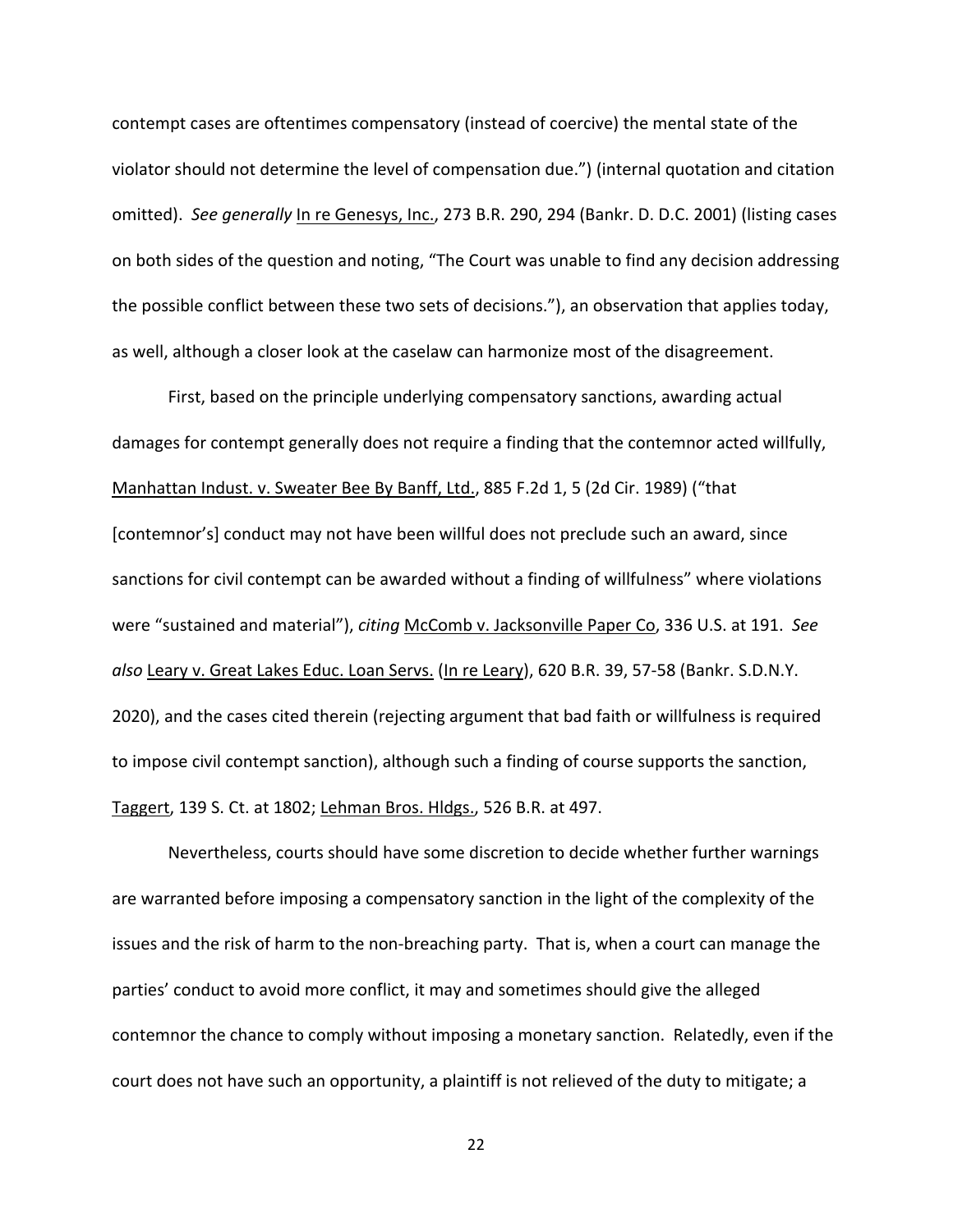debtor should not recover extensive attorneys' fees, for example, for litigating a stay violation that was voluntarily and promptly corrected before other damages accrued or that it failed to try to head off with a simple phone call or by invoking a well‐established, court‐approved procedure for addressing such violations short of litigation. In re Sturman, 2011 U.S. Dist. LEXIS 1095, at \*10-12 (S.D.N.Y. Sept. 26, 2010); In re Squire, 2014 Bankr. LEXIS 1291, at \*10 (Bankr. N.D.N.Y. Mar. 26, 2014). In re Genesys Inc., 273 B.R. at 294‐95.

Third, while it is well recognized that compensatory damages for violation of the automatic stay include fees and expenses incurred in trying to enforce the stay, In re Ionosphere Clubs, 171 B.R. at 21; *see also* Lowe v. Bowers (In re Nicole Gas Prod.), 916 F.3d 566, 577‐79 (6th Cir. 2019), *cert. denied sub nom.* Caffey v. Bowers, 140 S. Ct. 39 (2019), as well as in proving and enforcing a sanction for other damages caused by the violation, In re Pace, 67 F.3d at 193; Americas Servicing Co. v. Schwartz‐Tallard, (In re Schwartz‐Tallard), 803 F.3d 1095, 1099 (9th Cir. 2015); In re Am. Med. Utilization Mgmt. Corp., 494 B.R. 626, 637‐38 (Bankr. E.D.N.Y. 2013) (fees and expenses awarded for curing breach and prosecuting contempt and sanctions motion); 3 Collier on Bankruptcy ¶ 362.12[3]; *see generally* Weitzman v. Stein, 98 F.3d at 719 (district court may award appropriate attorneys' fees to a victim of civil contempt); In re Cowan, 2020 Bankr. LEXIS 3466, at \*22 (Bankr. N.D. Ga. Dec. 10, 2020) (well established exception to "American Rule" applies to contempt sanction for violations of court order, including discharge injunction), the Second Circuit has recognized that it has yet to decide whether "a finding of willfulness or bad faith is required before a court may order attorneys' fees as a sanction for violating a court order, and the issue appears to remain an open one in our Circuit," Jacobs v. Citibank, N.A., 318 Fed App'x 3, 5 n.3 (2d Cir. 2008). Again, though, while a finding of

23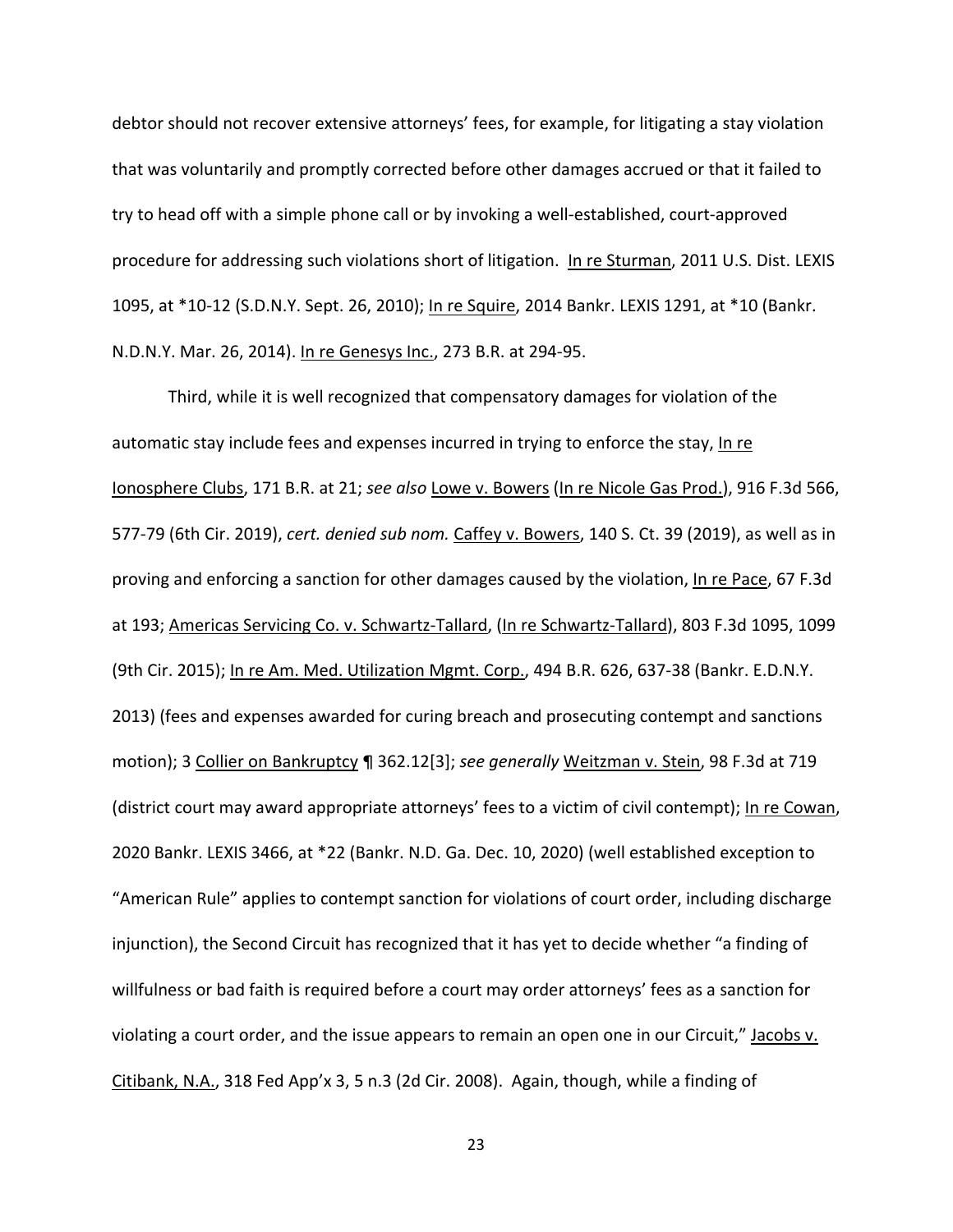willfulness may not necessarily be a prerequisite to an award of fees and costs, a finding of willfulness strongly supports them. Weitzman v. Stein, 98 F.3d at 719.

In any event, however, "willfulness" for this purpose is defined as "where the contemnor had actual notice of the court's order, was able to comply with it, did not seek to have it modified, and did not make a good faith effort to comply." Fendi Adele S.R.L. v. Burlington Coat Factory Warehouse Corp., 2007 U.S. Dist. LEXIS 75812, at \*12 (S.D.N.Y. Oct. 10, 2007); In re Lehman Bros. Hldgs., 526 B.R. at 496‐97.

Last, it is also well recognized that courts have considerable discretion when determining the proper attorneys' fees and expenses as a compensatory sanction, albeit guided by established principles pertaining to fee and expense awards. *See, e.g.*, Medina v. Bother, 2019 U.S. Dist. LEXIS 156139, at \*11‐18, \*22‐23 (S.D.N.Y. Sept. 9, 2019) (lodestar rate sets presumptive framework, subject to market evidence; analysis of complexity of work performed and number of hours to be compensated is guided by Johnson factors and the court's understanding of what a reasonable lawyer would do under the circumstances). These principles are well embodied in the standards followed by bankruptcy courts in deciding fee and expense applications for estate compensated professionals under section 330 of the Bankruptcy Code, a task that they regularly perform. 11 U.S.C. § 330; *see also* In re Cenargo Int'l PLC, 294 B.R. 571, 595‐96 (Bankr. S.D.N.Y. 2003).

Notwithstanding the Defendants' suggestion that the Plaintiffs seek coercive and substantial punitive sanctions, the latter requiring a jury trial,  $26$  it is clear that, to the contrary, Plaintiffs seek only compensatory sanctions for their damages.

<sup>26</sup> Charter Mem. 5, 33.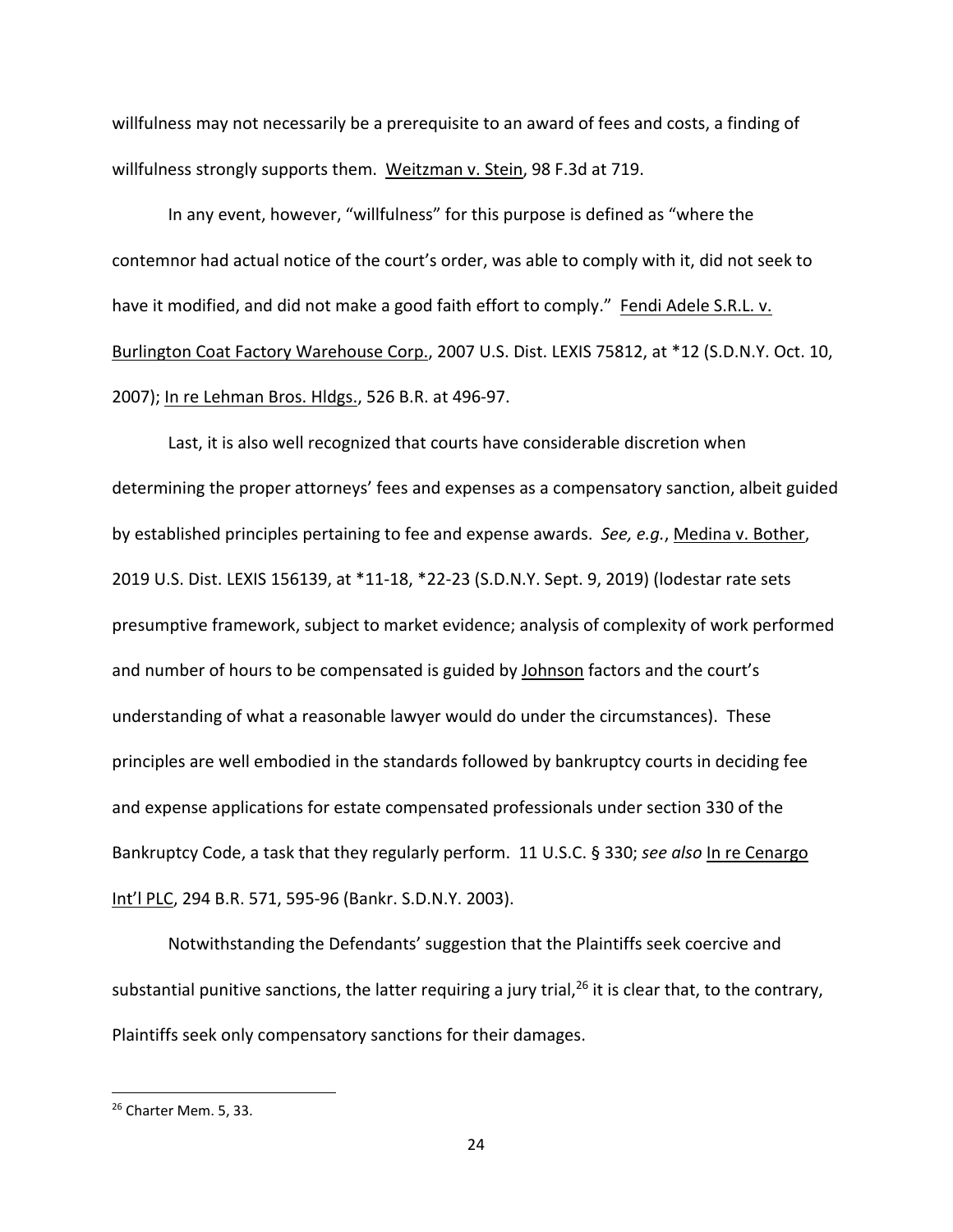These damages are easily addressed with respect to Charter's termination of services under the VAR Agreement, which constituted a willful breach of the automatic stay under the caselaw cited above. The Debtors' contention that they provided \$5,278.85 of credits<sup>27</sup> to customers whose service was temporarily shut off apparently is uncontroverted and, in any event, credible. Because the Defendants' breach was a proscribed act to collect under the VAR Agreement, such sum should be paid to the Debtor parties to that agreement. Although the Debtors argued that they incurred additional loss to their goodwill, as well as attorneys' fees and expenses to enforce their rights under the automatic stay based on this breach,<sup>28</sup> they have not provided quantifiable evidence in support, however. Nor do the time and expense records submitted by the Debtors sufficiently identify legal work related to the violation of the automatic stay related to the VAR Agreement, and no evidence has been submitted regarding the amount of allegedly lost goodwill.

On the other hand, the Debtors have provided evidence to support the following types of damages caused by the Defendants' literally false and intentionally misleading advertising campaign in breach of section 362(a)(3) of the Bankruptcy Code: (1) lost profits from customers who switched to Charter as a result of the campaign, (2) the cost of corrective advertising to maintain customers, (3) the cost of a promotional campaign to recover market share, or new customer momentum lost because of the breach, and (4) the fees and expenses of outside counsel and the Plaintiffs' expert witness related to enforcing the automatic stay and recovering the foregoing damages.

<sup>&</sup>lt;sup>27</sup> Witness Declaration of Jeffrey H. Auman, dated April 20, 2020 ("Auman Decl."),  $\P$ 14.

<sup>28</sup> Auman Decl., ¶¶14, 20.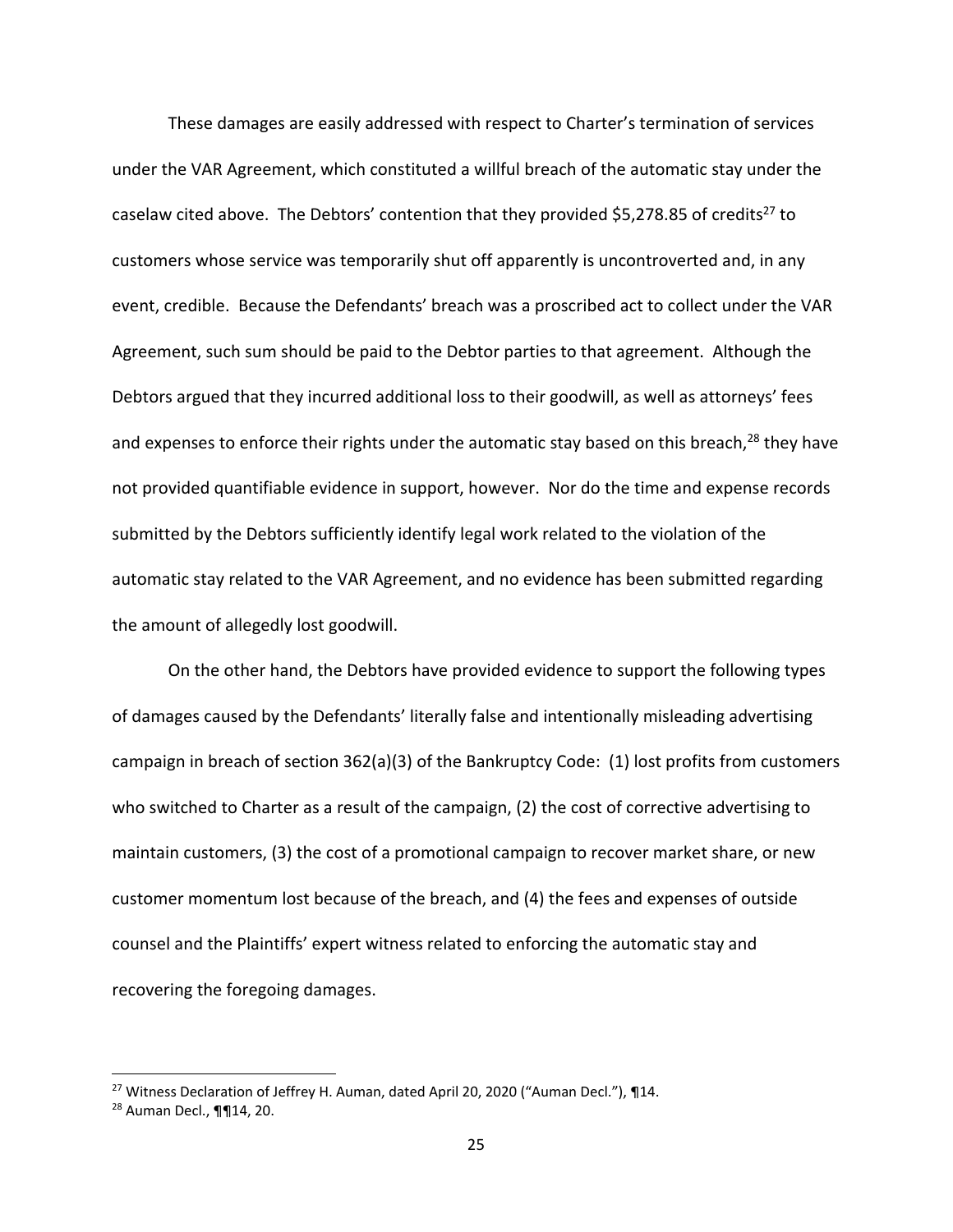Although the Defendants identified four expert witnesses, they chose not to present them.29 Nor did they offer any fact witness regarding the scope and reasonableness of the damages claimed by the Plaintiffs as to lost profits, the reach or cost of Plaintiffs' corrective advertising and the promotional campaign, or the Plaintiffs' claimed legal fees and costs. Instead, they chose to attack certain portions of the Plaintiffs' damages case on cross and with certain exhibits as noted below.

The Plaintiffs offered John C. Jarosz as their expert on lost profits attributable to customers' termination of their agreements because of the ad campaign.<sup>30</sup> Mr. Jarosz opined that the Plaintiffs "lost approximately 1,386 customers as a result of the unlawful conduct of Charter, and that this represents lost profits to [Plaintiffs] in the range of approximately \$3.2 million to \$5.1 million."<sup>31</sup> He further testified that his calculation of lost customers "is conservative" because (a) his analysis covered only April through August 2019 while Charter's late‐March 2019 campaign could have influenced customers after August 2019, and (b) he considered customers lost only in areas where the Plaintiffs and Charter competed, and customers in other areas might well be influenced by communications with friends and family

<sup>&</sup>lt;sup>29</sup> The Defendants argued that they were in effect precluded from presenting these experts by the Court's ruling in Windstream Hldgs., Inc. v. Charter Communs., Inc. (In re Windstream Hldgs., Inc.), 2020 Bankr. LEXIS 708, on their motion for a declaration that the Court lacked jurisdiction to decide Counts VI and VII of the complaint because of their right to a jury trial on the other counts. After reviewing the parties' post‐trial submissions on this issue, however – more specifically, their timelines related to it provided at the Court's request – as well as the docket, it is clear that the Plaintiffs put the Defendants on sufficient notice that they were introducing expert testimony on the scope of the sanction under Count VI and the extent of equitable subordination under Count VII with ample time for Plaintiffs to prepare and present their expert witnesses, who already had prepared opinions and been deposed, in rebuttal.

<sup>30</sup> Witness Declaration of John C. Jarosz, dated April 17, 2020 ("Jarosz Decl."), ¶6  $31$  Id.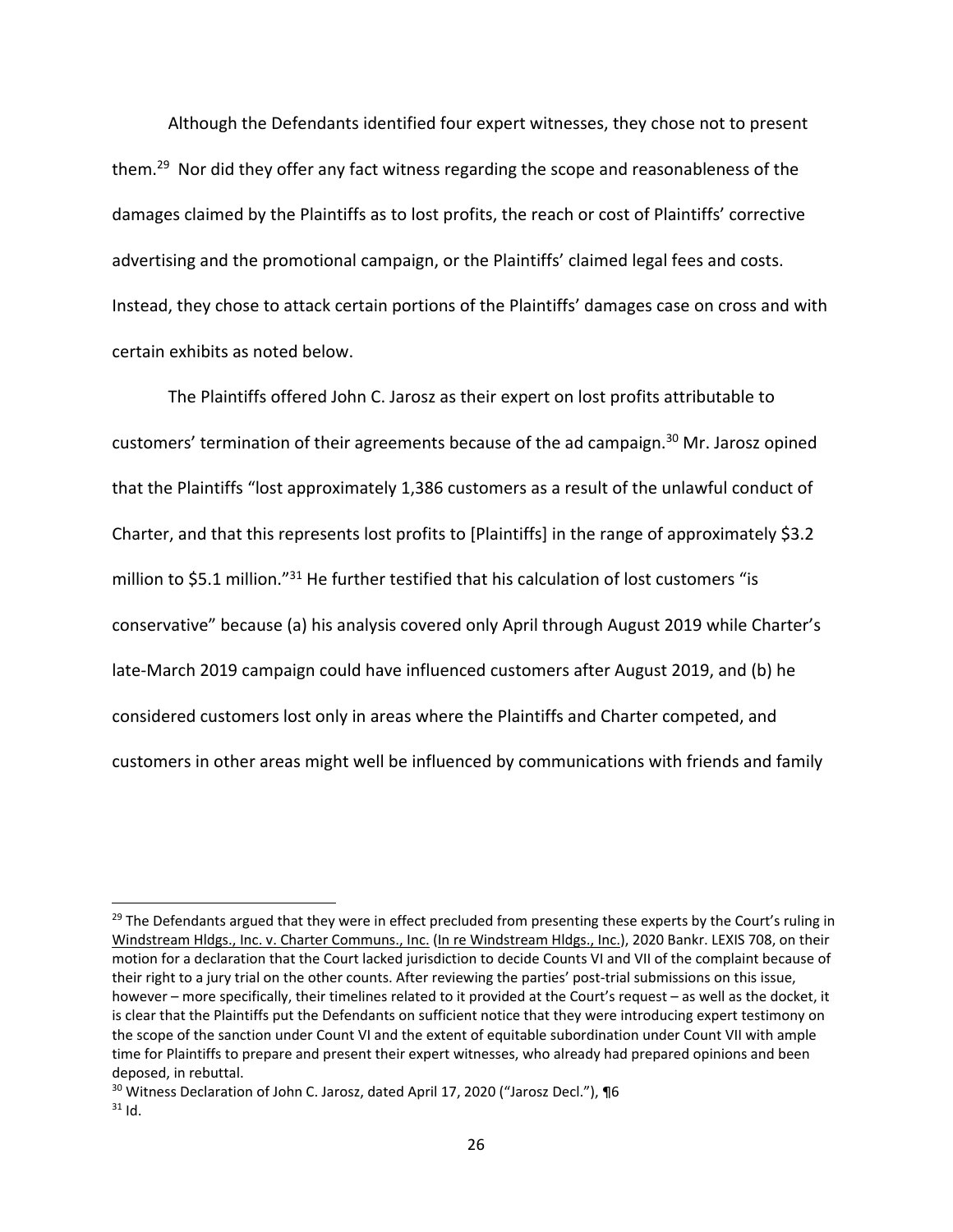and on social media.<sup>32</sup> As discussed in more detail below, he also stated that the lower end of his lost profits range is likely too conservative.<sup>33</sup>

Mr. Jarosz is an economist "whose specialty is IP valuation and monetary relief (including damages) assessments."34 He is well credentialed; his CV, attached as an exhibit to his Witness Declaration runs 44 pages of small print, including a list of 20 articles, most of which involve the calculation of damages. He has provided expert testimony approximately 100 times at trial or in arbitration.<sup>35</sup>

He was also a credible expert witness. Notwithstanding an untethered reference to "junk science" in a heading in their post-trial brief,  $36$  the Defendants do not challenge Mr. Jarosz's general methodology, which he describes as "a commonly used empirical methodology that I have used in the past and which is widely accepted for use in this type of economic analysis."<sup>37</sup> To form his opinion, he took three steps: he determined the number of customers lost by examining whether there were any changes to the Plaintiffs' "churn rate" for the April-August 2019 period following Charter's ad campaign that would be reasonably attributable to that campaign and quantifiable in terms of lost customers; he determined the lost revenue associated with those lost customers; and he applied the Plaintiffs' profit margins to the lost revenue associated with the lost customers.<sup>38</sup> The Defendants quarrel with only the first step.

- $34$  Id. 12.
- <sup>35</sup> Id.

 $32$  Id.,  $\P$ 20

 $33$  Id., ¶26.

<sup>&</sup>lt;sup>36</sup> Charter Mem. 16

<sup>&</sup>lt;sup>37</sup> Jarosz Decl., ¶5.

 $38$  Id., ¶7.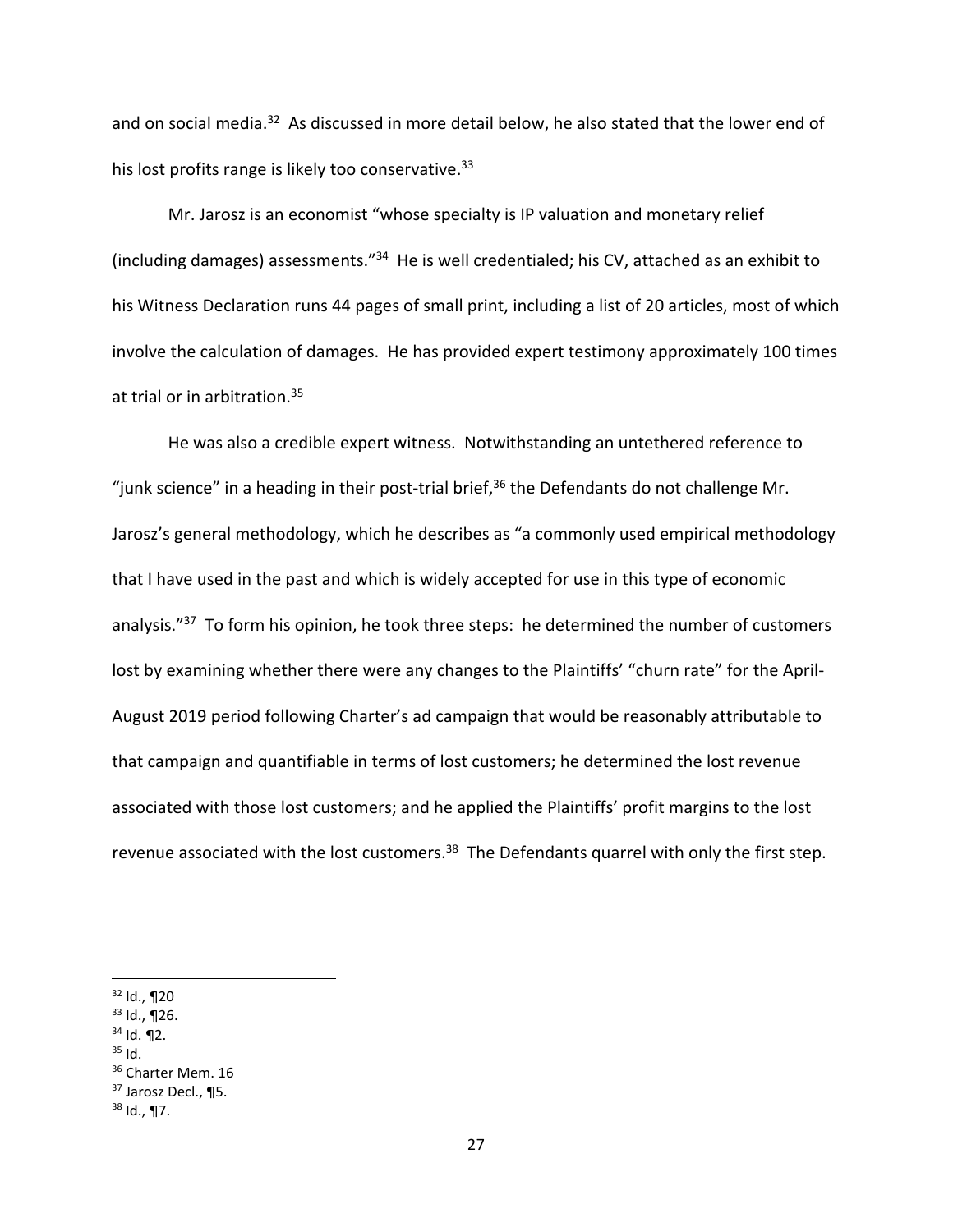"'Churn rate' refers to the percentage of customers that discontinue service in a given period. It is calculated as the number of disconnected customers in a period divided by the total number of customers at the beginning of that period."<sup>39</sup> The Plaintiffs kept this information in the regular course of their business.<sup>40</sup> It was recorded according to, or by, "Exchanges," which are the geographical units in which the Plaintiffs' usually input and retain their customer data, which includes not only the number of customers in a particular Exchange, but also customer adds and disconnects from service and other information routinely used in their business.<sup>41</sup>

To determine the change in churn rate attributable to Charter's ad campaign, Mr. Jarosz compared Plaintiffs' churn rate data for April‐August 2019 (the first full month through the last month of the campaign) against their churn rate for April‐August 2018 in (a) Exchanges where the Plaintiffs competed with Charter and (b) the Exchanges were the Plaintiffs and Charter did not compete and in which, also, Charter did not engage in the ad campaign.<sup>42</sup> Assuming no material competitive changes during the relevant periods with the exception of Charter's ad campaign as between the Charter Exchanges, on the one hand, and the non‐Charter Exchanges, on the other, this "difference‐in‐difference" comparison would logically identify whether the ad campaign caused a higher churn rate and, if so, enable one to calculate the number of lost customers attributable to that higher rate.<sup>43</sup> That is, the trend in churn rate for the Charter Exchanges for the two periods can be compared to the parallel trend in churn rate for the non‐

 $39$  Id., ¶8.

<sup>40</sup> Auman Decl., ¶18

<sup>41</sup> May 6, 2020 Trial Tr. at 76‐77, 87 (testimony of Jeffrey H. Auman) at 76‐77, 87. P. Ex. 5. See also April 28, 2020 Trial Tr. at 177 (testimony on John C. Jarosz).

 $42$  Jarosz Decl., ¶9. See P. Ex. 60.

<sup>43</sup> Id., ¶¶9‐11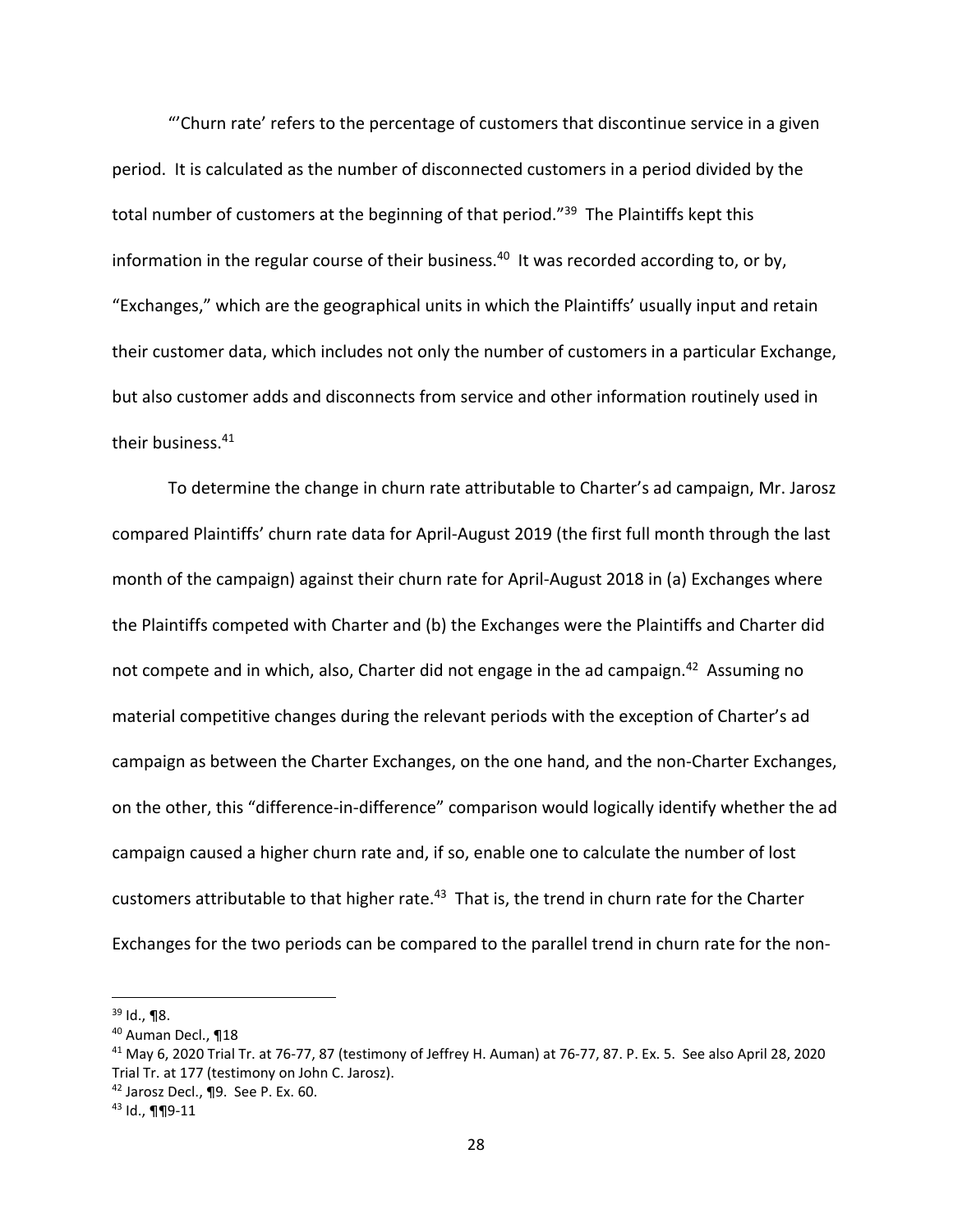Charter Exchanges for those periods to determine if the key distinguishing factor, the ad campaign in the Charter Exchanges, had a quantifiable effect in the form of lost customers.<sup>44</sup>

And indeed according to Mr. Jarosz, the Charter Exchanges and the control group, non‐ Charter Exchanges had comparable parallel churn rates for the two periods until the introduction of Charter's ad campaign, at which point the Charter Exchanges reflected a materially greater churn.<sup>45</sup> Multiplying the increase in churn rate against Plaintiffs' customer base in the Charter Exchanges yielded Mr. Jarosz's 1,386 lost customers attributable to the ad campaign<sup>46</sup> (out of at least approximately 4,500 who switched to Charter during that period).<sup>47</sup>

Again, the Defendants have not attacked Mr. Jarosz's general methodology, which, as he noted, is commonly accepted for such damage calculations. *See*, *e.g.*, Messner v. Northshore Univ. HealthSystems, 669 F.3d 802, 818 (7th Cir. 2012), *reh. denied*, 2012 U.S. App. LEXIS 4778 (7th Cir. Feb. 28, 2012); Smith v. Keurig Green Mt., Inc., 2020 U.S. Dist. LEXIS 172826, at \*26‐30 (N.D. Cal. Sept. 21, 2020); Lowes Foods LLC v. Burroughs & Chapin Co., 2019 U.S. Dist. LEXIS 100410, at \*7 (D. S.C. Apr. 17, 2019) (each discussing "difference-in-difference" analysis); and Kurtz v. Kimberly‐Clark Co., 414 F. Supp. 3d 317, 330 (E.D.N.Y. 2019), and the cases cited therein, *aff'd in part, rev'd in part on other grounds*, 818 Fed. App'x 57 (2d Cir. 2020)

<sup>44</sup> Id. ¶¶11‐14.

<sup>45</sup> Id. ¶17-19 and Tabs 2 and 3 to Jarosz Decl. See also Auman Decl., ¶¶17-19 (discussing "significant spike in customers discontinuing service in those exchanges in which [the Plaintiffs] compete with Charter; P. Ex. 60; May 5, 2020 Trial Tr. at 110 (testimony of Jeffrey H. Auman): "The false and misleading advertising had a big impact on our business, and it was immediate, it was seen in net subscriber losses, it was seen by my sales organization in customers not coming in, missed commissions, missed sales plans. It had a profound impact on our business and we didn't see it in the non-Charter [Exchanges]."

<sup>46</sup> Id., ¶20.

 $47$  Auman Decl., ¶ 19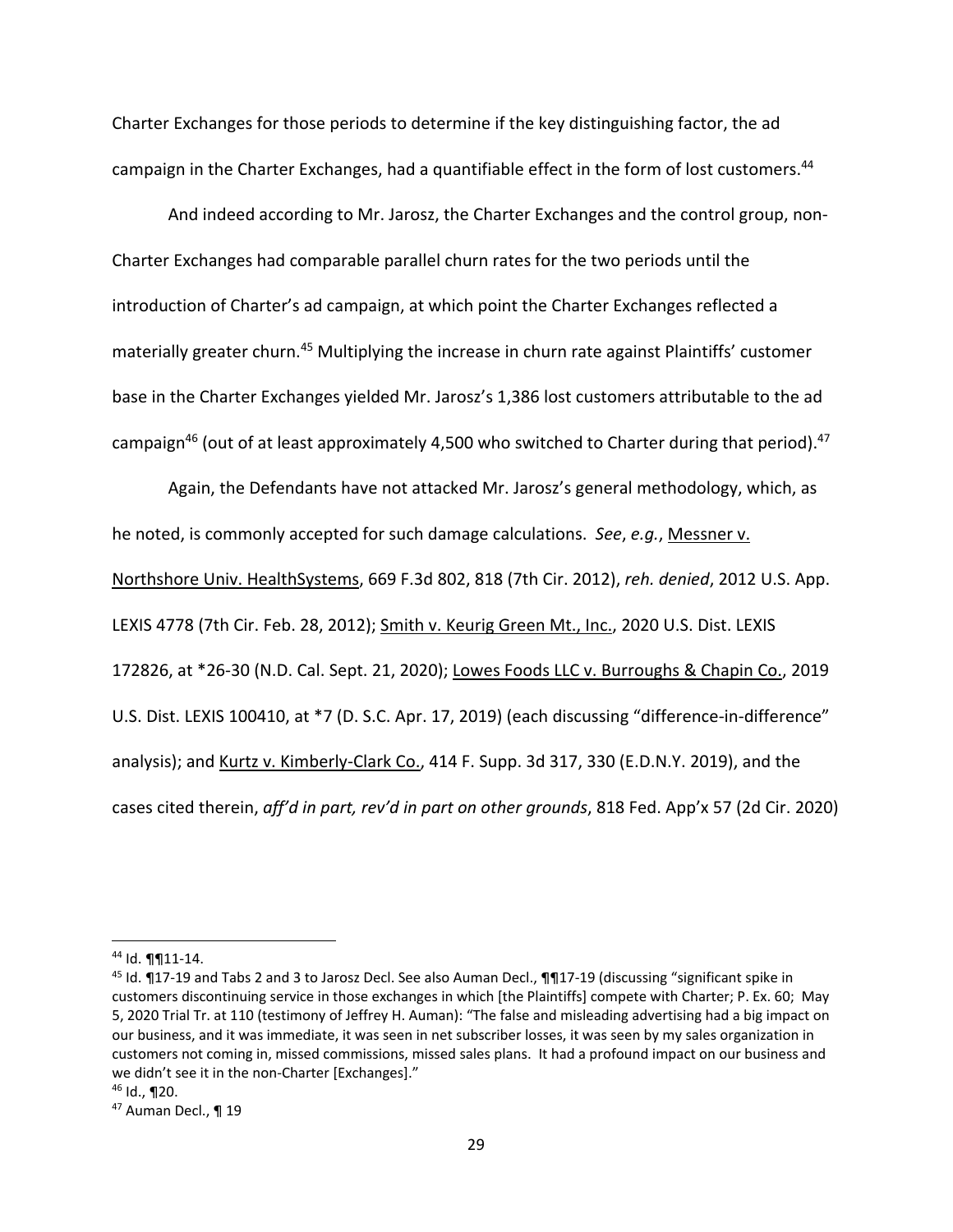(discussing general acceptance of regression models). Instead, the Defendants raise three relatively narrow criticisms.

First, they argue that Mr. Jarosz's calculations should have been on a Plaintiff‐by‐ Plaintiff basis. However, the Plaintiffs established that the ad campaign attacked their common "Kinetic by Windstream" brand by which they marketed themselves to their customers.<sup>48</sup> If there is any dispute as to what particular Plaintiff was injured by the loss of which particular customers based on that attack, it would properly be among the Debtors/Plaintiffs, not between the Plaintiffs and the Defendants, who, if Mr. Jarosz's calculations are reasonably accurate, would owe aggregate lost profits damages to the Plaintiffs as a whole, for later allocation among the Plaintiffs without Defendants' further involvement.<sup>49</sup> The authority relied upon by the Defendants, Hatahley v. United States, 351 U.S. 173, 182 (1956), where the trial court did not tie the numbers of lost horses and burros to specific plaintiffs, is clearly distinguishable.

Second, the Defendants contend that the geographical unit of measurement ‐‐ by Exchange ‐‐ for Mr Jarosz's "difference‐in‐difference" analysis was not precise enough, in that another unit of measurement for the areas in which the Plaintiffs and Defendants allegedly competed head to head -- FCC census reporting data<sup>50</sup> -- shows locations within Charter Exchanges where the companies actually did not compete. This argument is not persuasive,

 $^{48}$ ld., ¶3; May 6, 2020 Trial Tr. at 88, 118 (testimony of Jeffrey H. Auman); April 28, 2020 Trial Tr. at 68, 177 (testimony of John C. Jarosz).

 $49$  The Debtors' confirmed Chapter 11 Plan basically moots any such inter-Debtor dispute by establishing a class of general unsecured creditors holding allowed claims against the so‐called "Obligor Debtors," entitled to a very small pro rata distribution, and a class of general unsecured holding allowed claims against the so‐called "Non‐Obligor Debtors," entitled to payment in full.

<sup>50</sup> Charter Impeachment Exs. 1‐5, 23, 25, 30‐31, 38‐39.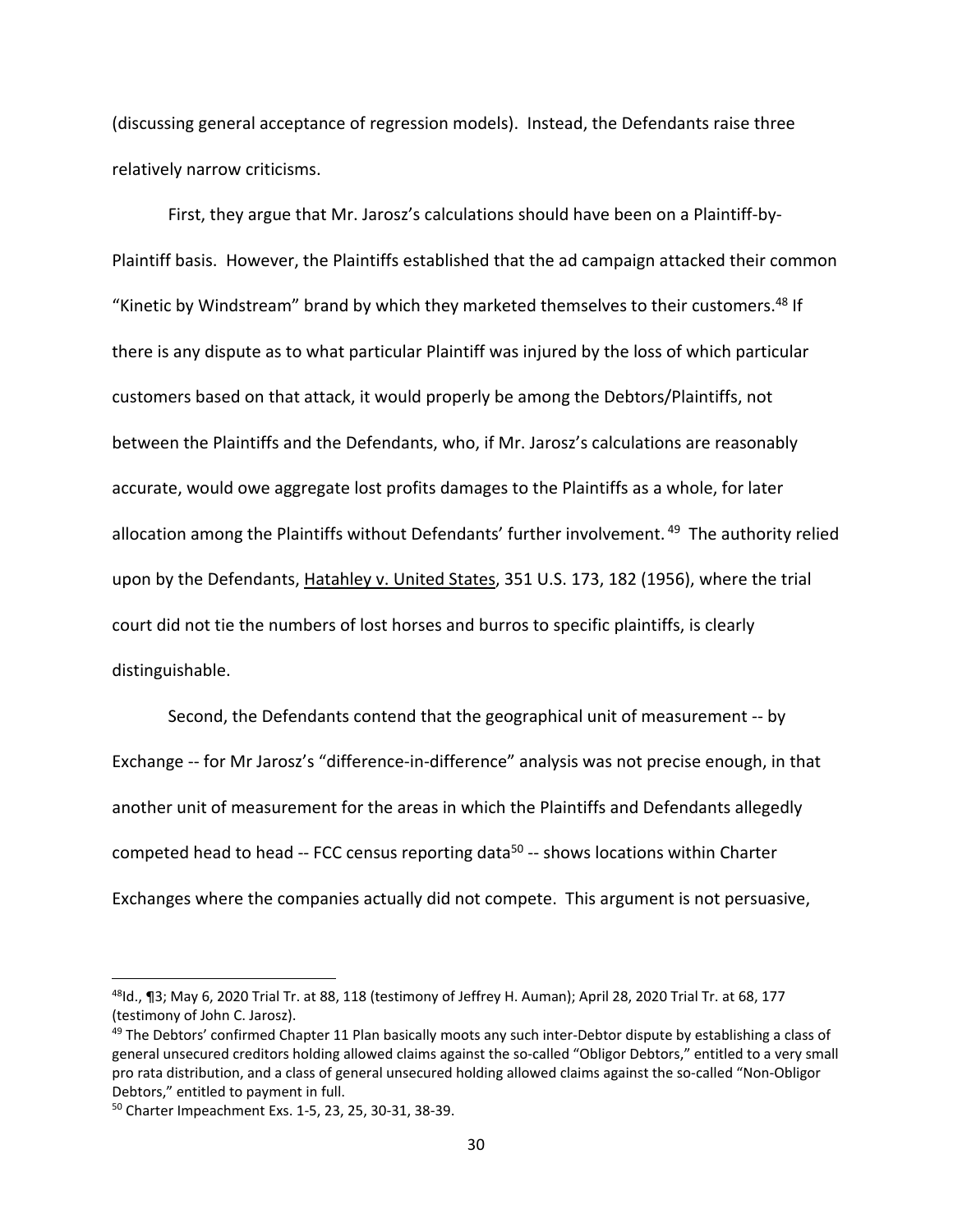however, because (a) as noted above, the Plaintiffs record their new customer and customer discontinuance data by Exchanges, and the FCC reporting data does not include such information,<sup>51</sup> (b) the Exchanges are themselves rather small in size and enable the Plaintiffs to readily track their customers vis a vis their competitors, including Charter, which they do actively and in many ways, by Exchange, $52$  and (c) the difference-in-difference comparison of Charter and non‐Charter Exchanges was uniformly undertaken; that is, the geographical configuration of the Exchanges did not change from the April‐August 2018 time frame to the April‐August 2019 time frame. Thus, as long as the spike in lost customers in the Charter Exchanges without a corresponding change in the non‐Charter Exchanges can be tied to the ad campaign as opposed to other variables, Exchanges would appear to be an appropriate geographical unit for the analysis.

The Defendants' third criticism of Mr. Jarosz's analysis, based on the contention that there were in fact other variables besides the ad campaign to which the spike in "churn" can be attributed, requires closer consideration. Clearly if such a variable or variables were established, Mr. Jarosz's difference‐in‐difference analysis would lose efficacy based on the failure to control for them. *See, e.g.*, Banks v. United States, 102 Fed. Cl. 115, 197‐98 (2011), *rev'd on other grounds*, 741 F.3d 1268 (Fed. Cir. 2014). It should be noted, however, that in establishing lost profits, some degree of speculation on the Plaintiffs' part is acceptable, although causation must be initially established. Playtex Prods. V. Proctor & Gamble Co., 2003 U.S. Dist. LEXIS 8913, at \*14 (S.D.N.Y. May 28, 2003), *aff'd* 126 Fed. App'x 32 (2d Cir. 2005).

<sup>&</sup>lt;sup>51</sup> See n.41 supra; May 6, 2020 Trial Tr. at 121 (testimony of Jeffrey H. Auman).

 $52$  See n.41 supra; May 6, 2020 Trial Tr. at 34-35, 92-93, 96-97 (testimony of Jeffrey H. Auman).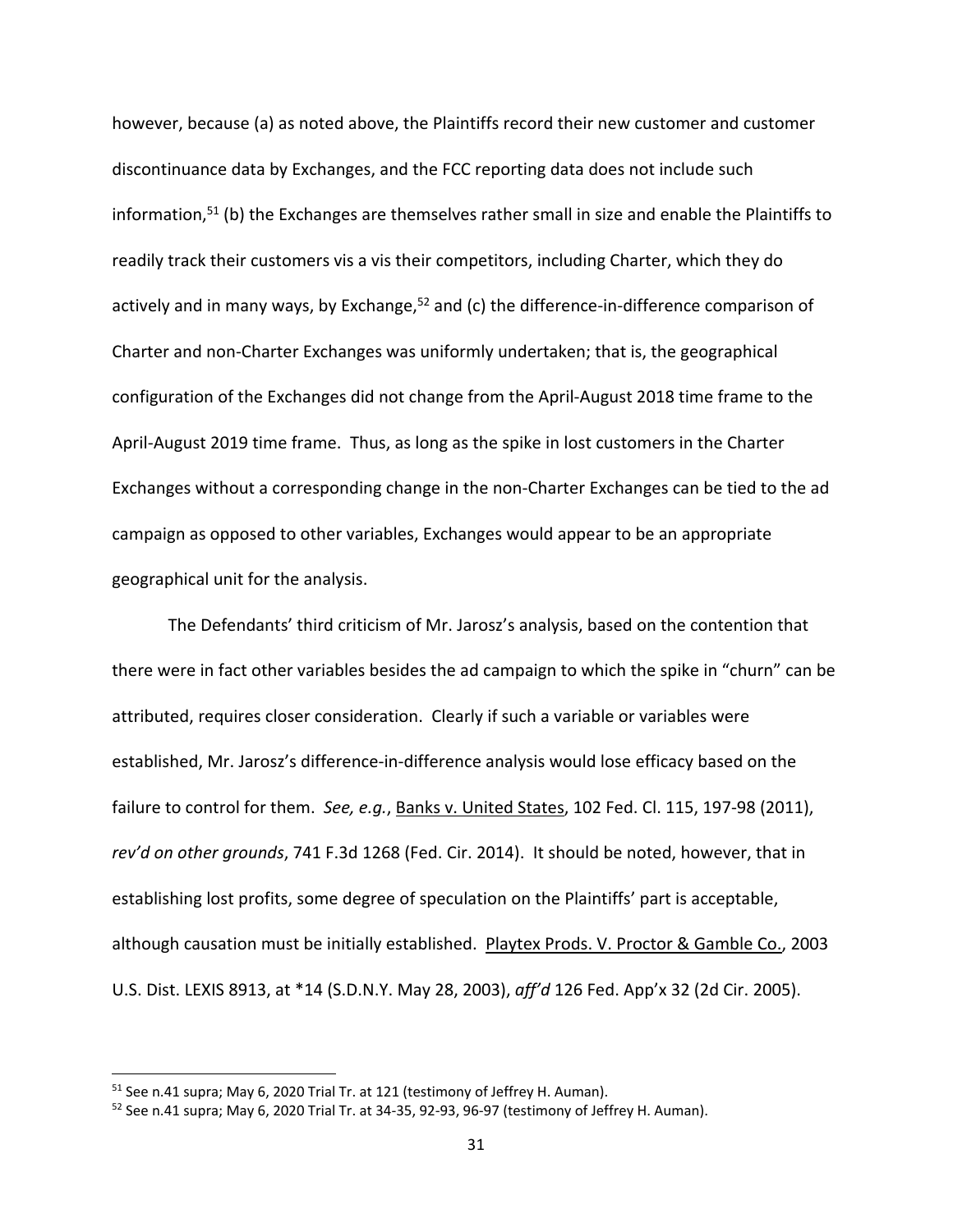The trend study for non‐Charter Exchanges generally reflected, as Mr. Jarosz noted, that both the Charter and non‐Charter Exchanges "were exposed to [the same] systemic factors unrelated to Charter's false advertising campaign that may affect [the Plaintiffs'] churn rate," such as the Plaintiffs' "corporate strategy or truthful and accurate news surrounding [the Plaintiffs'] bankruptcy"<sup>53</sup> as the data moved in parallel tracks until the start of the ad campaign. Mr. Jarosz further concluded that "there were no indications of other variables causing those parallel trends to deviate during the time period I reviewed."<sup>54</sup> And indeed the Defendants raised no confounding variables ‐‐ such as, for example, a different business strategy for the non‐Charter Exchanges than in the Charter Exchanges or increased competition in Charter Exchanges but not in the non‐Charter Exchanges from third parties during April‐August 2019 ‐‐ with two exceptions.<sup>55</sup> The first alleged confounding variable was Charter's introduction of higher internet speed service in much of the Charter Exchanges starting at some time after the end of 2017 and during 2018.<sup>56</sup> The Defendants introduced no evidence, however, of the effect of such an increase on their position vis a vis the Plaintiffs and other business competitors, although one can reasonably infer that such evidence exists in such a clearly competitive and data‐driven market. In other words, the Defendants left it to the Court to speculate that faster

<sup>53</sup> Jarosz Decl., ¶9.

 $54$  Id., ¶13.

<sup>&</sup>lt;sup>55</sup> Charter refers to a third possible confounding variable at Charter Mem. 15 and 22, namely that "in 2019, Charter offered its high‐speed internet in new markets." However, not only does Charter fail to identify these "new markets" or whether and, if so, when in 2019, and to what extent, any involved new competition with the Plaintiffs, but also offers no evidence for the assertion with the exception of a reference to Windstream Holdings, Inc.'s Form 10‐K for the year ending December 31, 2018 stating that "Cable television companies have aggressively expanded in our consumer markets."

<sup>&</sup>lt;sup>56</sup> April 28, 2020 Trial Tr. at 127-29 (testimony of John C. Jarosz) (discussing FCC data showing that the percentage of Plaintiffs' internet service in excess of 500 mbps remained basically stable between December 2017 and December 2018 while Defendants' percentage of such service increased between December 2017 and December 2018 from 17.91 percent to 98.93 percent).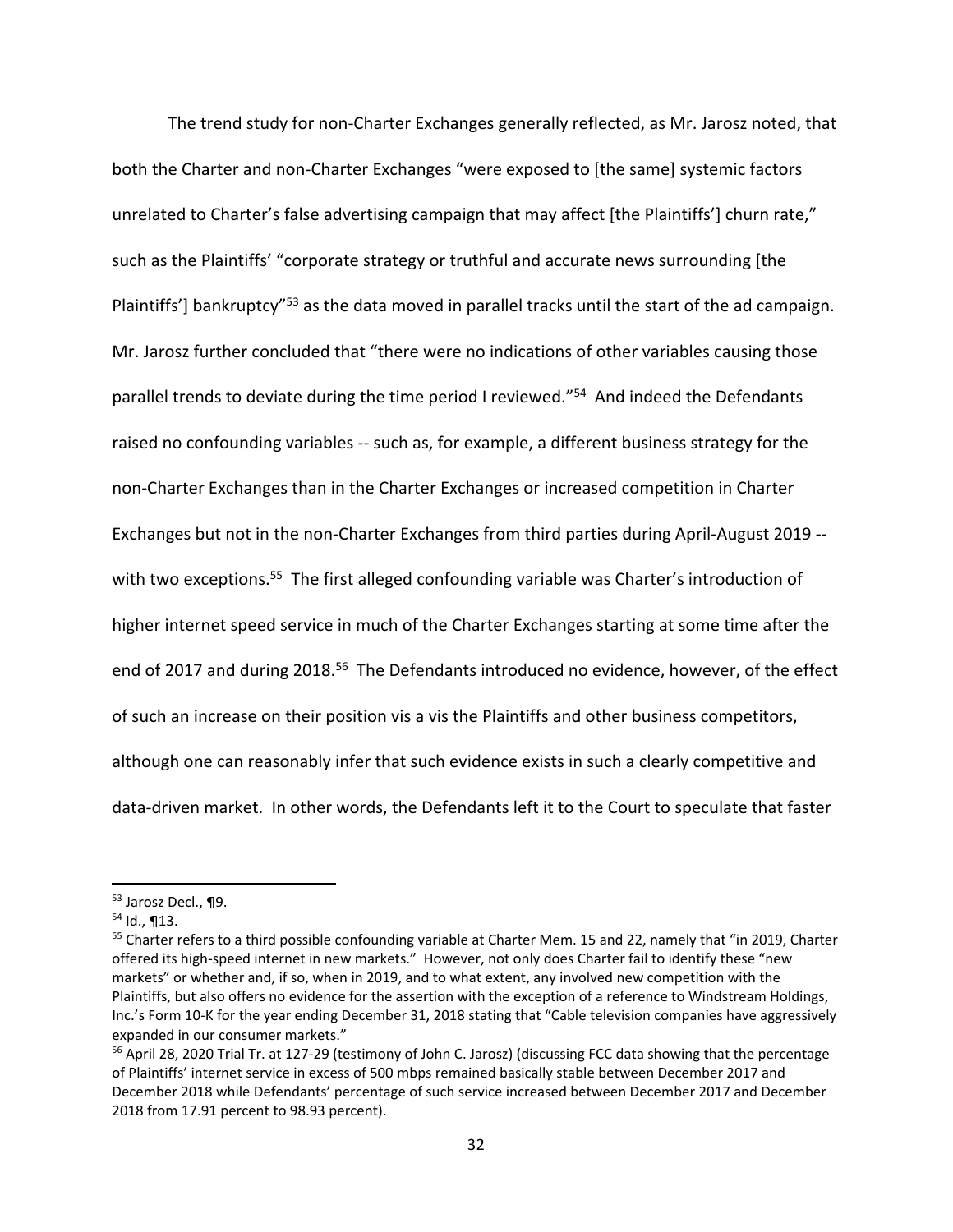internet speeds lead to greater churn without showing anything regarding the tipping point between Defendants' speeds and Plaintiffs' for purposes of customer churn.<sup>57</sup> Moreover, they did not explain how the April‐August 2019 spike in churn could be tied to the introduction of higher speeds when Charter's increased speeds were introduced on a widespread basis sometime between the end of 2017 and the end of 2018, with almost complete coverage at higher speeds by December 2018,<sup>58</sup> which could easily have affected the April-August 2018 control period as well the April‐August period of Charter's misleading ad campaign.

In addition, Plaintiffs provided unrefuted testimony that after the Defendants' ad campaign was halted and the Plaintiffs engaged in corrective advertising and promotional efforts to recover suppressed demand, the Plaintiffs eventually returned to plan,<sup>59</sup> yet there is no evidence that the Plaintiffs came close to matching Defendants' increased internet speeds during that time. It is unlikely, therefore, that the Plaintiffs would have regained their market share if the earlier spike in lost customers was, as Charter contends, attributable to Charter's widespread introduction of higher internet speeds in 2018.

Charter's second proposed confounding variable is that "Charter also widely offered a new product throughout 2019 that was not even available in March, April, and May of 2018."<sup>60</sup> The "product" according to one of the two pieces of evidence cited by Charter in support of this statement, was the introduction of "Spectrum mobile service to residential customers" before

<sup>&</sup>lt;sup>57</sup> On the other hand, there is evidence that simple differences in internet speed alone did not drive competition between Plaintiffs and Defendants. May 6, 2020 Trial Tr. at 63-65 (testimony of Jeffrey H. Auman). <sup>58</sup> Id. See also id. at 178 (testimony of John C. Jarosz).

<sup>&</sup>lt;sup>59</sup> May 6, 2020 Trial Tr. at 110-11 (testimony of Jeffrey H. Auman: "October was the first month we got back, where we started meeting our plan again. So, we finally started to offset the losses in October and it continued through the end of the year."

<sup>60</sup> Charter Mem. 15.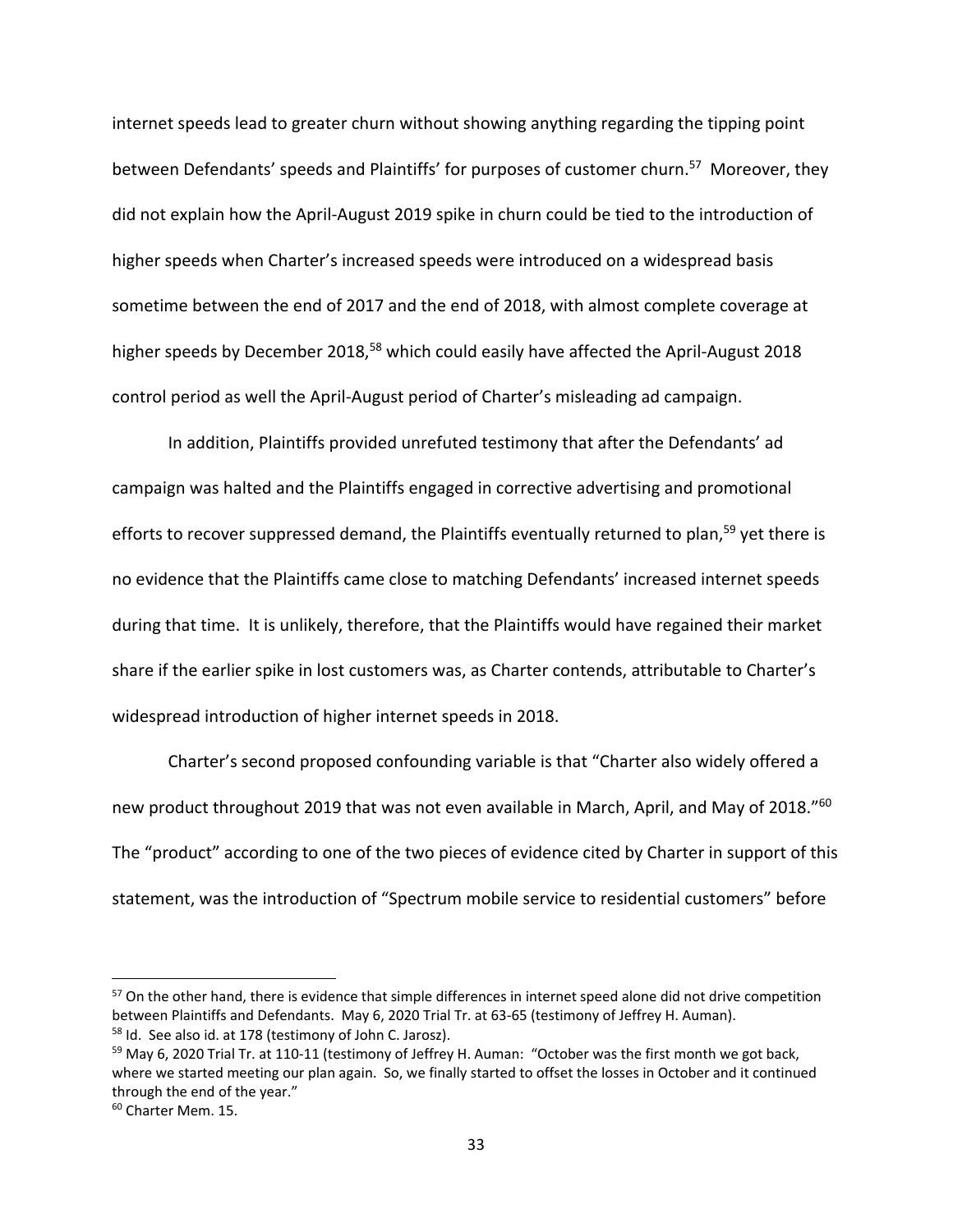the end of  $2018.51$  The other evidence cited in support of the statement, Charter Communications Inc.'s Form 10‐Q for the period ending June 30, 2019, states, "We began mass market advertising of Spectrum Mobile in September 2018. In the second quarter of 2019, we expanded our Spectrum Mobile bring‐your‐own‐device ("BYOD") program across all sales channels to include a broader set of devices. We believe our BYOD program will lower the cost for consumers of switching mobile carriers, and will reduce the short-term working capital impact of selling new mobile devices on installment plans. We expect these developments to contribute to the growth of our mobile business."62 Again, Charter did not provide evidence of the nature and scope of this product or program or its effect vis a vis the Plaintiffs and Charter's other competitors. Charter therefore again asks the Court to speculate, as did its Form 10‐Q, that the program would increase its competitiveness generally (although even the Form 10‐Q does not address competitiveness versus the Plaintiffs) and explain at least some portion in the spike in churn during April‐August 2019. Again also, the inference that Charter asks to be drawn is belied by Plaintiffs' eventual return to plan by the end of 2019<sup>63</sup> notwithstanding Charter's BYOD program, as well as the parallel trends for 2018 and 2019 with the exception of the period immediately following the misleading ad campaign.

Based on the foregoing, on the only contested aspects of Plaintiffs' lost-profits case the Plaintiffs have carried their burden of proof. *See* Ardray v. Ardry‐Mart, Inc., 76 F.3d 984, 989 (9th Cir. 1995), and Alpo Petfoods Inc. v. Ralston Purina Co., 997 F.2d 949, 954 (D.C. Cir. 1993)

<sup>&</sup>lt;sup>61</sup> JE 3, Charter Communications Inc. Form 10-K for year ending December 31, 2018.

<sup>62</sup> JE 4, Charter Communications Inc. Form 10‐Q for period ending June 30, 2019.

<sup>63</sup> See n. 59.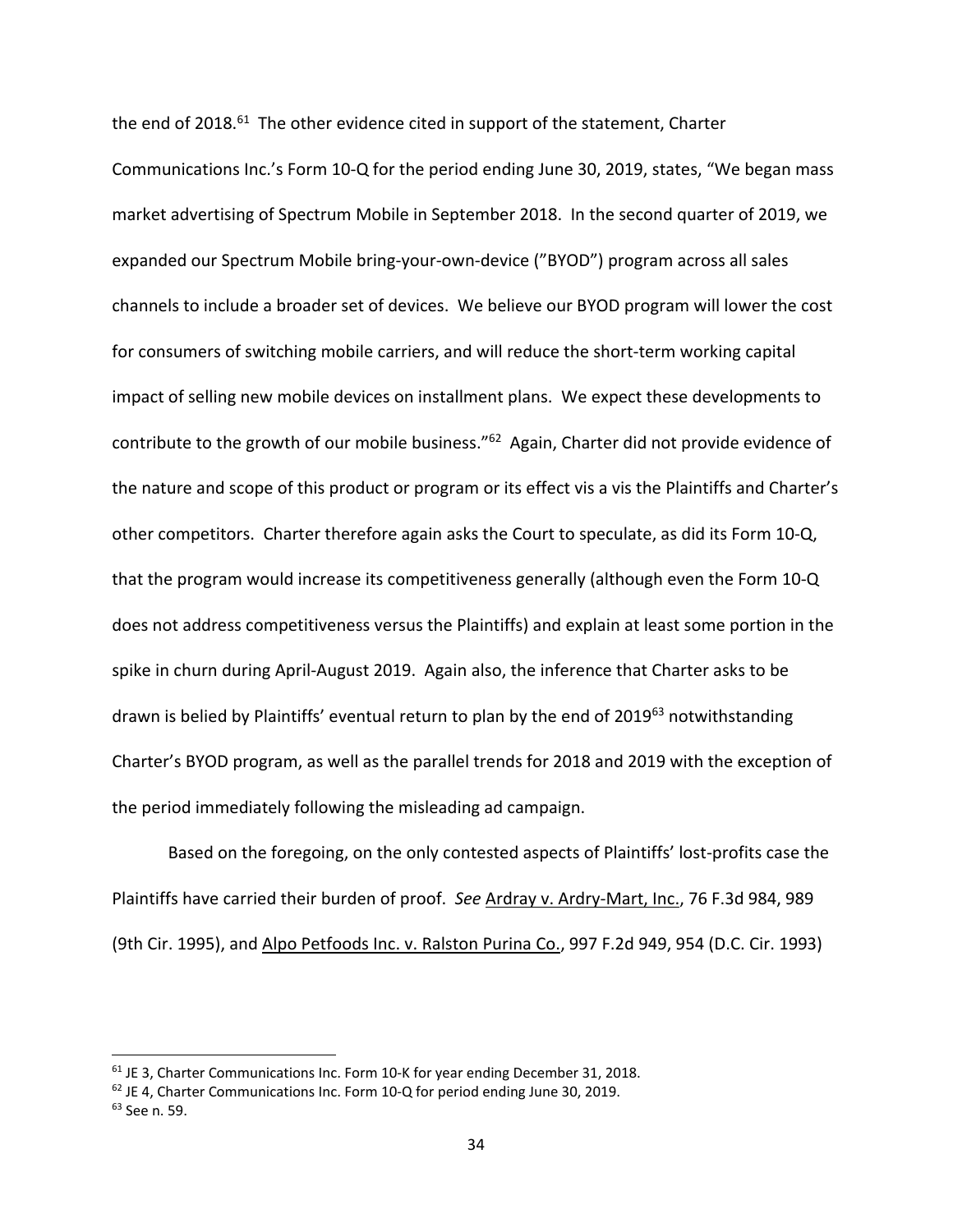(burden on uncertainty of damages is rightfully on the wrongdoer), each citing Bigelow v. RKO Pictures Inc., 327 U.S. 251, 265 (1945).

It remains to briefly address the third step in Mr. Jarosz's analysis, translating lost customers into lost profits. He posited two ways to make such a calculation, each starting with Plaintiffs' average monthly revenue per customer in March 2019 (\$73.63) and the number of months the lost customers otherwise would have remained with the Plaintiffs (50 months), both taken from data kept by the Plaintiffs in the ordinary course.<sup>64</sup> For his first alternative calculation, Mr. Jarosz applied the Plaintiffs' gross profit margin to the lost revenue and derived lost profits of \$5.1 million.<sup>65</sup> Alternatively, he deducted from gross profit margin Plaintiffs-wide operating expenses such as selling, general, and administrative expenses, resulting in a lost profits calculation of \$3.2 million.<sup>66</sup> He opined, however, that this alternative was probably too low based on the likelihood that such operating expenses would be incurred regardless of the loss of 1,386 customers from a much larger customer pool.<sup>67</sup> Given the size of the Plaintiffs' customer base in the Charter Exchanges -- 360,865<sup>68</sup> -- and the nature of Plaintiffs' business, that assessment, which the Plaintiffs have not challenged, is reasonable. Whatever common operating expenses might be attributable to the lost customers would be offset, moreover, by the spillover effect of Charter's campaign past August 2019 and in non‐Charter Exchanges discussed but not included by Mr. Jarosz in his lost profits calculation. Accordingly, Plaintiffs'

<sup>&</sup>lt;sup>64</sup> May 6, 2020 Trial Tr. at 39 (testimony of Jeffrey H. Auman); Jarosz Decl., ¶¶23-24.

 $65$  Id.,  $\P$ 24.

 $66$  Id., 125-26.

 $67$  Id., ¶26.

 $68$ Id., ¶17.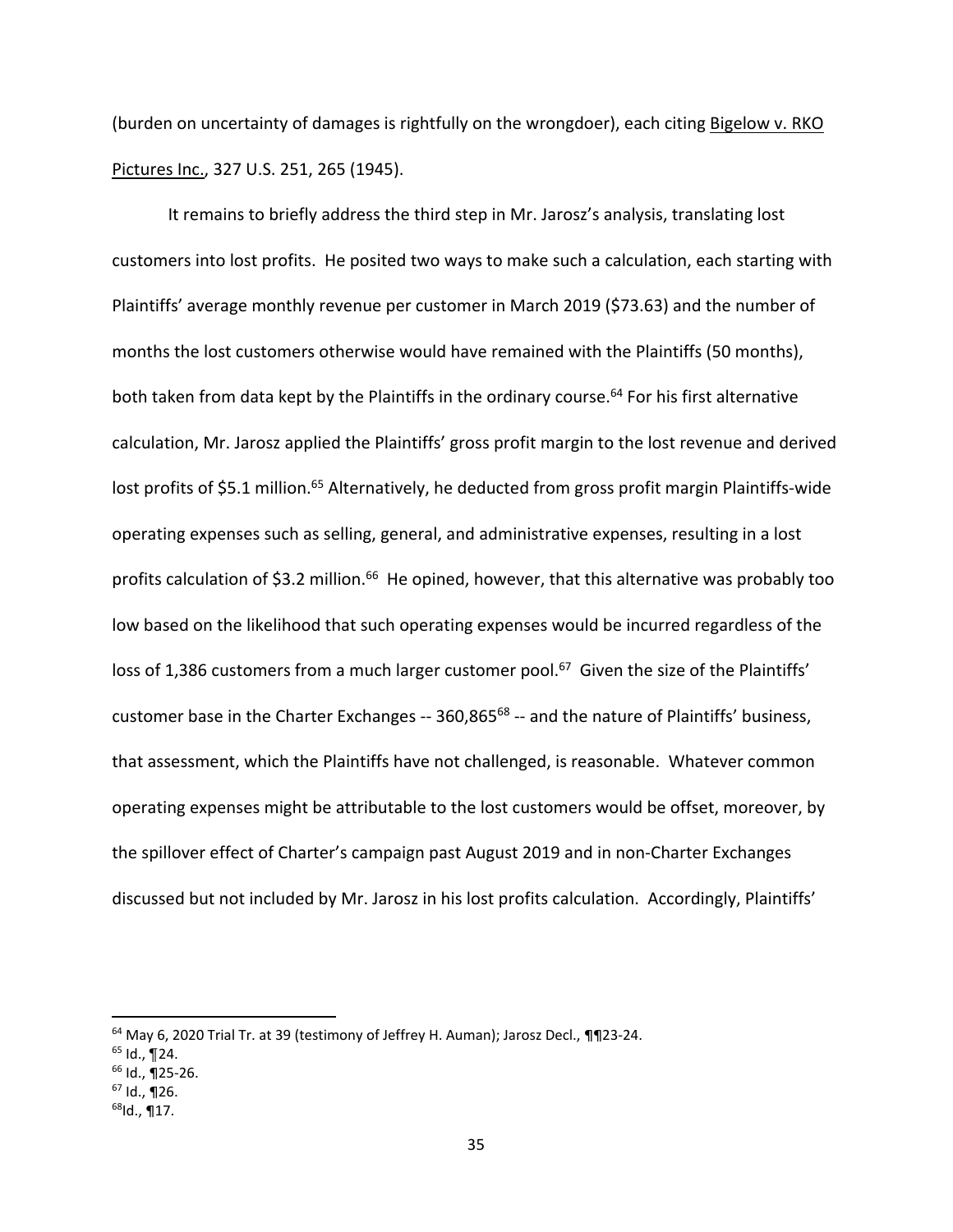have met their burden to show that they suffered \$5.1 million of lost profits because of Defendants' violation of section 362(a)(3) with their ad campaign.

The Defendants have not challenged Plaintiffs' assertion<sup>69</sup> of damages of \$862,775 comprising the cost of corrective advertising in response to the ad campaign.<sup>70</sup> The cost of such corrective advertising is a well‐recognized component of damages for harm caused by wrongful advertising. Alpo Pet Foods v. Ralston Purina Co., 997 F.2d at 952; Mobius Management Sys. v. Fourth Dimension Software, 880 F. Supp. 1005, 1022‐23 (S.D.N.Y. 1995); Cuisinarts v. Robot‐ Coupe Int'l Corp., 580 F. Supp. 634, 641 (S.D.N.Y. 1984). Given the lack of objection and the evidence in support of this element of Plaintiffs' damages claim, Plaintiffs have carried their burden that such costs were reasonable and causally related to Defendants' ad campaign. Alpo Pet Foods, 997 F.2d at 952 ("We think it hardly meet that the party injured by a false advertising campaign be required to prove the false advertisements were the sole reason for the responsive campaign. It is enough that the campaign would not have been undertaken but for the false ads."); Mobius Management Sys., 880 F. Supp. at 1025 n.13.

The Defendants have, however, challenged the next element of Plaintiffs' damages claim, namely Plaintiffs' claim for the cost of a promotional campaign comprising customer upgrades, discounts and other pricing promotions undertaken from September through December 2019.<sup>71</sup> The Defendants do not question the \$4,033,425 cost or reasonableness of the campaign, nor that it was, like Plaintiffs' corrective advertising, incurred because of and in

<sup>69</sup> Auman Decl., ¶ 15 and the exhibits cited therein.

 $70$  Charter Mem. 16-17 ("A plaintiff could recover for its Retained Customer Injury by receiving a payment for the costs it incurred convincing customers to maintain their service.").

<sup>71</sup> May 6, 2020 Trial Tr. at 56‐58 (testimony of Jeffrey H. Auman).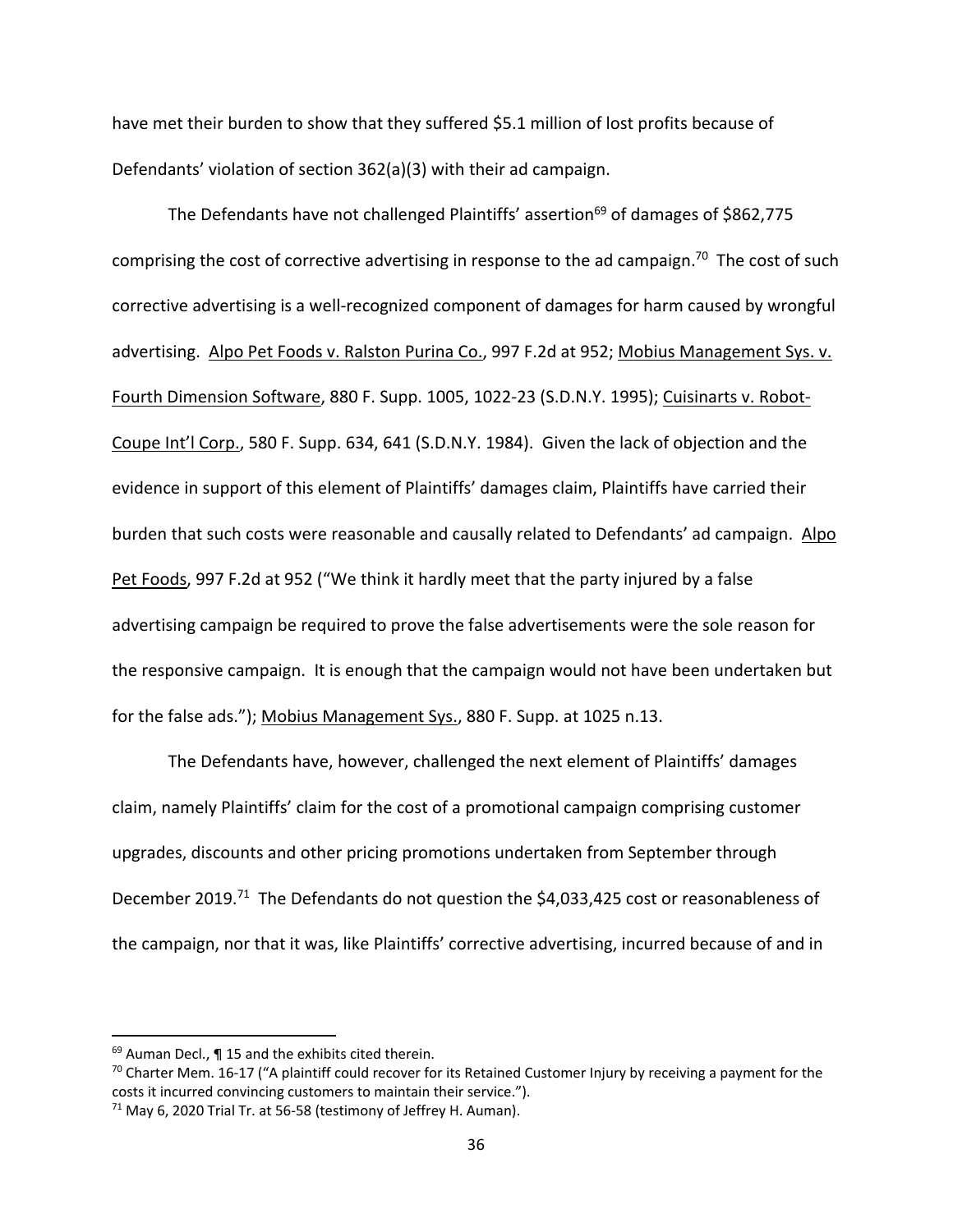response to Defendants' ad campaign. In any event, the cost of the promotional campaign is supported by sufficient evidence in addition to Mr. Auman's testimony,<sup>72</sup> as is Plaintiffs' assertion that the campaign was targeted in direct response to Charter's misleading ad campaign.<sup>73</sup> It was "the most aggressive campaign that [Plaintiffs] have run,"<sup>74</sup> "was absolutely uncommon for [Plaintiffs],"75 and was aimed to address the Charter campaign's "profound impact on [Plaintiffs'] business, and we didn't see it in the non-Charter [Exchanges],"76 where Plaintiffs' campaign was not offered.<sup>77</sup>

Instead, the Defendants assert that awarding such damages would unfairly duplicate Plaintiffs' lost profits damages, based on the contention that because Plaintiffs' promotional campaign concededly was not intended to retain remaining customers, $78$  it must have been intended to win back the lost customers accounted for in Mr. Jarosz's lost profits calculation.<sup>79</sup>

It stands to reason that, just as with the corrective advertising that Defendants do not contest as an element of damages, some the promotional campaign reached former customers

<sup>72</sup> Id. at 55‐57; P. Exs. 313, 316.

<sup>&</sup>lt;sup>73</sup> May 6, 2020 Trial Tr. at 52, 58, 109-10 (testimony of Jeffrey H. Auman).

<sup>74</sup> Id. at 66.

<sup>75</sup> Id. at 109; see also id. at 111.

<sup>76</sup> Id. at 110.

<sup>77</sup> Id. at 52

<sup>78</sup> Id. at 56‐57, 58‐59.

 $79$  Charter Mem. 16, 19-20. At the same time, Defendants make the rather wild argument that because Mr. Auman, Plaintiffs' witness on this issue, described the promotional campaign in ¶15 of his witness Declaration as intended "to convince customers to maintain their service with [Plaintiffs]," the Court should disregard his testimony in its entirety because he made it clear in his live testimony that the promotional campaign was intended to attract new customers to replace "suppressed demand." May 5, 2020 Trial Tr. at 56, 109. Such testimony does not warrant Defendants' allegations of perjury or justify the wholesale disregard of Mr. Auman's testimony on cross examination, however, which the Court found to be consistently credible. (It is worth noting that there was nettle to no added difficulty in assessing witness credibility presented by the video format of the trial.) Nor should the Court give credence to Defendants' speculation about Mr. Jarosz' motive for reducing his damages calculation from his expert report to his trial declaration, which Defendants apparently base not on any testimony by Mr. Jarosz (he was not questioned about this issue on cross examination), but, rather, on the alleged effect on Mr. Jarosz of a report by an expert retained by the Defendants who was not offered at trial. Charter Mem. 17.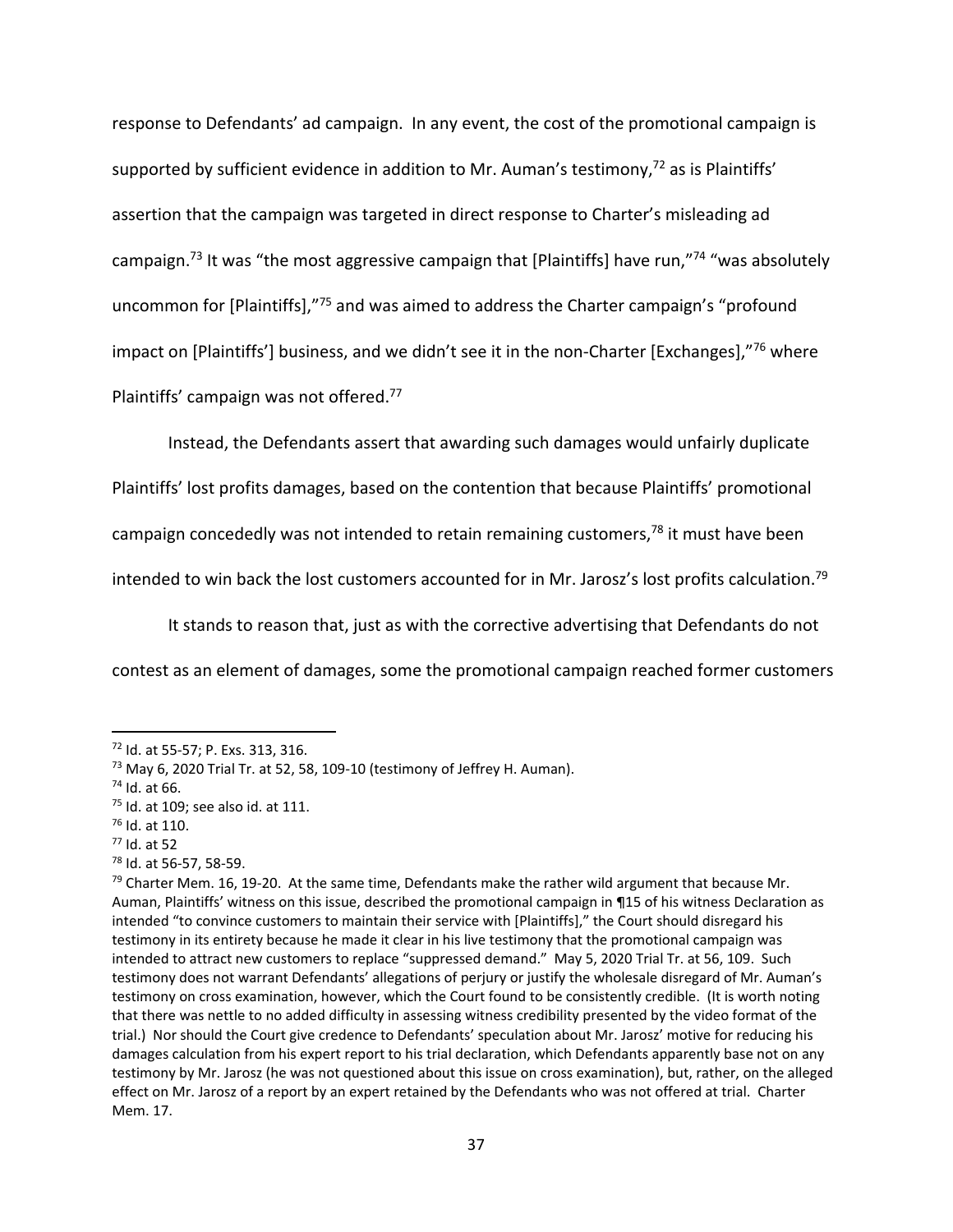who had terminated their contracts with Plaintiffs because of Charter's campaign. Indeed, Mr. Auman testified that although the promotion was open only to those who had not disconnected with the Plaintiffs in the past 30 days, "some of those customers likely disconnected and came back with us and enjoyed a promotional period, or a promotion that we offered."<sup>80</sup> The question, however, is whether the promotional campaign was intended to win back the customers that Plaintiffs had lost or primarily to redress other damages caused by Charter, because it is well recognized that damages for wrongful advertising can include both lost profits and the cost of damage control programs, including corrective advertising, at the same time. *See* Merck Eprova AG v. Gnosis S.p.A., 760 F.3d 247, 264‐65 (2d Cir. 2014) (overruling defendant's contention that "corrective advertising when paired with the district court's award of damages, constitutes an unfair double recovery"); Alpo Pet Foods Inc. v. Ralston Purina Co., 913 F.3d 958, 969 (D.C. Cir. 1990) (actual damages based on false advertising include (i) plaintiff's lost profits on sales diverted to the defendant, (ii) plaintiff's lost profits on sales made at reduced prices because of defendant, (iii) plaintiff's cost of corrective advertising, and (iv) quantifiable harm to plaintiff's goodwill, to the extent that corrective advertising has not repaired that harm); Gayle Martz v. Geo Global Grp., 1998 U.S. Dist. LEXIS 6295, at \*9 (S.D.N.Y. Apr. 30, 1998) (actual damages include lost profits, cost of corrective advertising and the harm to plaintiff's goodwill). *See also* Balance Dynamics Corp. v. Schmitt Indus., 204 F.3d 683, 692‐93 (6th Cir. 2000), *cert. denied* 531 U.S. 927 (2000) (recognizing damage control costs and harm to goodwill as damages).

<sup>80</sup> May 5, 2020 Trial Tr. at 52 (testimony of Jeffrey H. Auman).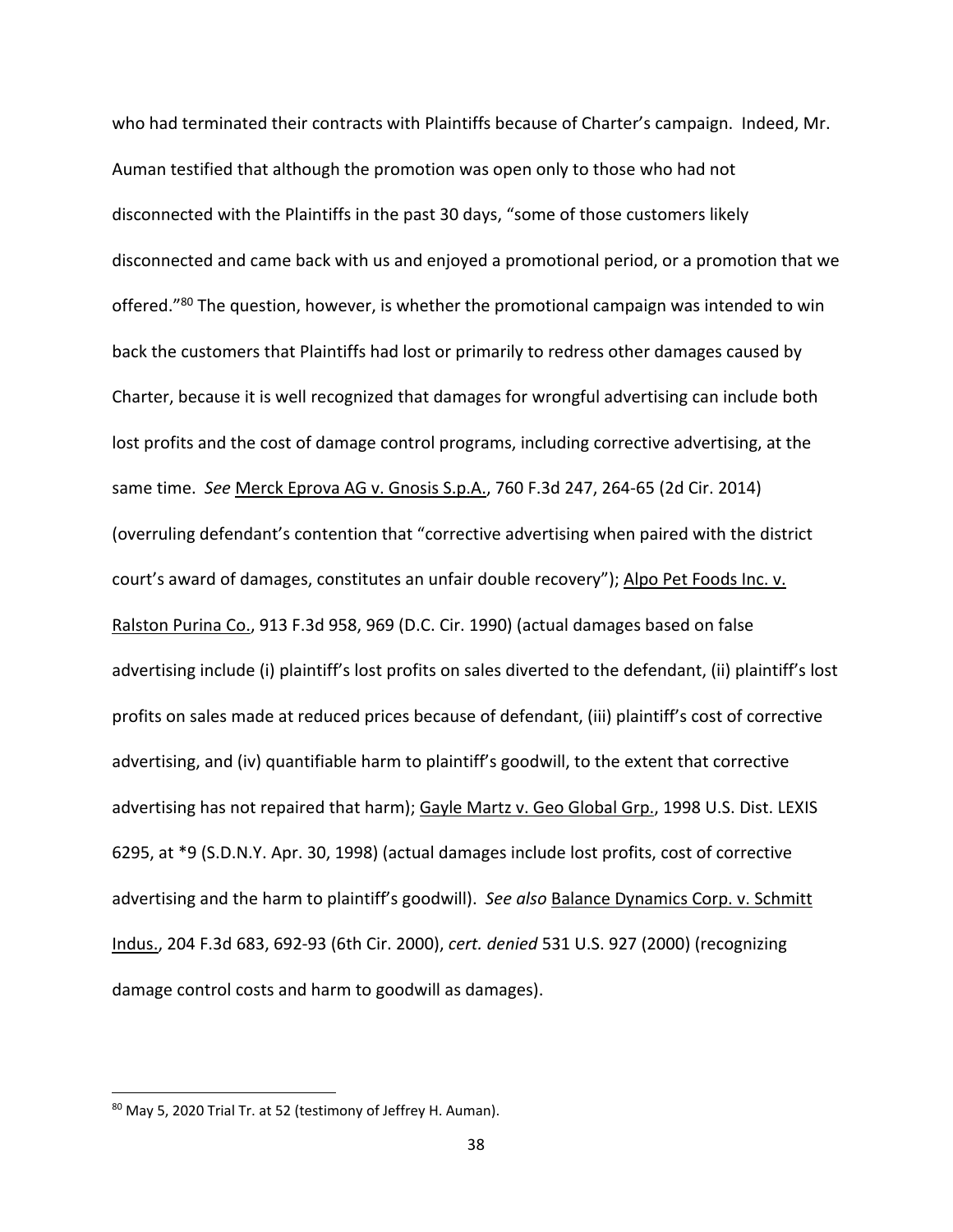Here, Mr. Auman testified credibly that before the Defendants' false advertising campaign, Plaintiffs "were on a growth trajectory" but after the campaign they were "behind plan. And at one point, in April‐June timeframe, we were about 5,000 customers behind our busines plan. And so, we introduced [the promotional program] later in the year."<sup>81</sup> That program was primarily designed to recover "demand that was suppressed"<sup>82</sup> or Plaintiffs' "commitment" to return to plan, $^{83}$  which occurred in October 2020, "the first month we go back, we started meeting our plan again."<sup>84</sup> Under the circumstances, therefore, Plaintiffs have carried their burden, including that the cost of their promotional campaign constitutes damages separate from their lost profits damages from lost customers.<sup>85</sup>

As discussed above, the Plaintiffs are also entitled to damages in the amount of the reasonable attorneys' fees and expenses incurred because of Defendants' breach of the automatic stay under section 362(a)(3) of the Bankruptcy Code. Plaintiffs' have asserted that the amount of such fees and expenses is \$10,281.858.26, comprising the fees and expenses of their counsel and experts, the fees and expenses of counsel for the Official Committee of Unsecured Creditors, which intervened in support of the Plaintiffs, and the imputed fees and expenses of Plaintiffs' in‐house counsel. The Court has reviewed these asserted damages employing the standard set forth in section 330 of the Bankruptcy Code, which generally adopts

<sup>81</sup> Id. at 51‐52.

<sup>82</sup> Id. at 109.

<sup>83</sup> Id. at 110

 $84$  Id.

<sup>&</sup>lt;sup>85</sup> Alternatively, one could find that Mr. Auman's testimony establishes the cost of the successful promotional campaign as damages for Plaintiffs' loss of business goodwill. Defendants' contention that this should be precluded because the Debtors' monthly operating reports filed during their bankruptcy cases showed no erosion in goodwill clearly misses the mark; GAAP goodwill for purposes of the Debtors' monthly operating reports is not business goodwill for purposes of calculating damages.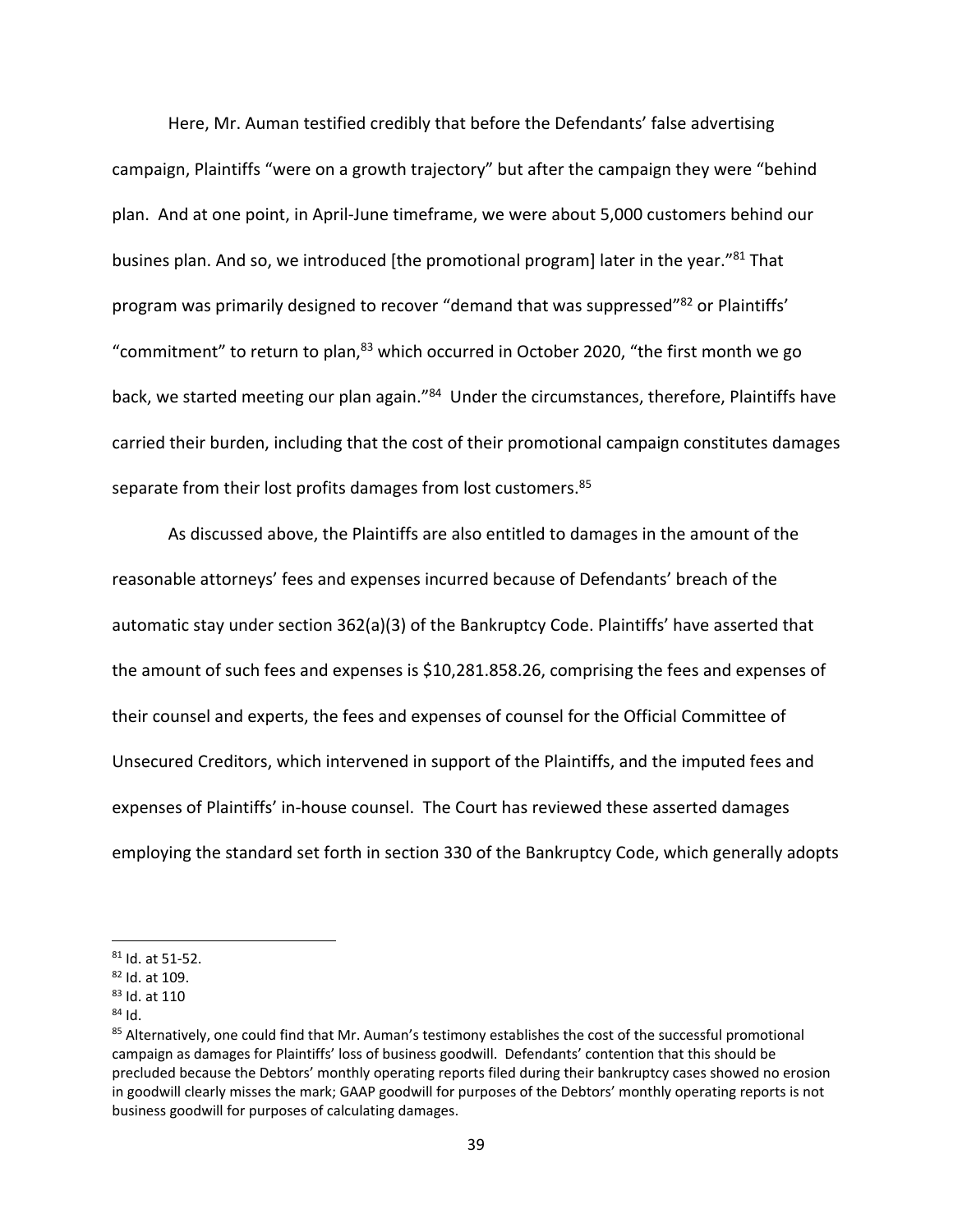the lodestar method of determining a reasonable fee and reasonable and necessary expenses with certain additional limitations and is consistent, as discussed above, with the caselaw on fees and expenses as damages for contempt.

Based on that review, the portion of Plaintiffs' claimed fee and expense damages comprising the legal fees and expenses of the Official Committee of Unsecured Creditors, \$592,134.56, should not be granted. These fees and expenses, while they may have been properly incurred as part of the Committee's monitoring role in these chapter 11 cases, were not necessary to proving Defendants' stay violation and enforcing sanctions therefor.

Nor should Plaintiffs' damages include Plaintiffs' imputed in‐house legal fees of \$389,200. Although such legal fees can be recoverable, Broadcast Music, Inc. v. R Bar of Manhattan, Inc., 919 F. Supp. 656, 661 (S.D.N.Y. 1996), here the Plaintiffs' records of the claimed fees<sup>86</sup> are concededly not substantially contemporaneous with the services performed but, rather, prepared several months after the fact based on calendar entries, travel records, invoices and other recollections. $87$  They also are not broken out incrementally by task performed and instead usually record several hours each day spent on the Charter matter generally, which makes meaningful review impossible. Under section 330 of the Bankruptcy Code and the caselaw discussed above, this time therefore was not recorded in a way to support a fee request. Id. Similarly, the time and expense records of NERA Economic Consulting, apparently a non‐testimonial expert for the Plaintiffs, are insufficiently detailed to enable meaningful review, as they are by and large limited to entries such as "Review

<sup>86</sup> P. Ex. 315.

<sup>87</sup> May 6, 2020 Tr. Tr. at 103-04 (testimony of Jeffrey H. Auman).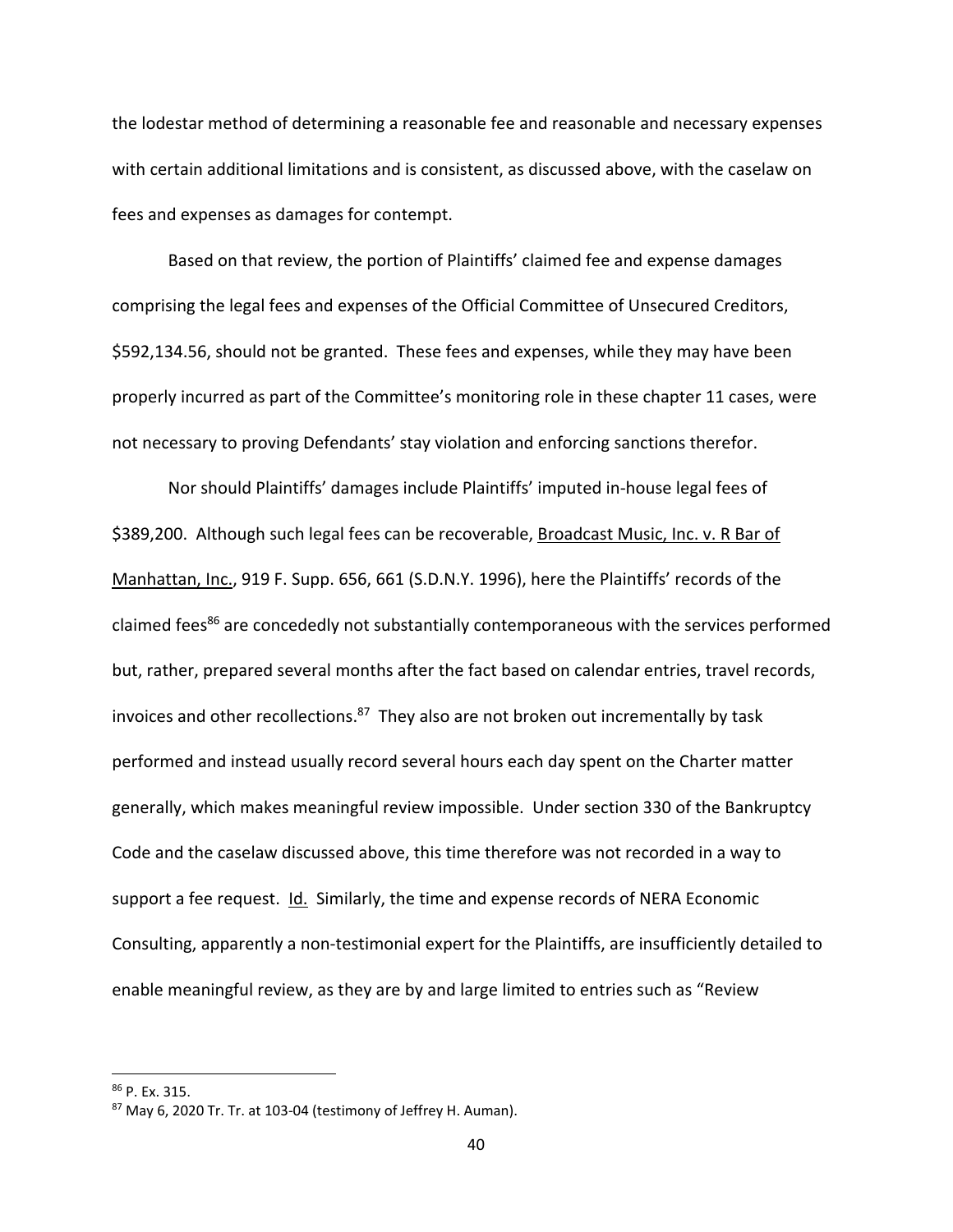materials," "Review documents," "Discussions with staff," "Discussions with counsel," and "Worked on report."88 These \$33,396.25 of fees and expenses therefore also cannot be included in Plaintiffs' damages.

On the other hand, the \$154,330 of fees and expenses of Mr. Jarosz's company, Analysis Group, Inc.<sup>89</sup> were reasonable and are warranted as damages, as are most of Plaintiffs' claimed damages attributable to the fees and expenses of its outside counsel. The Court has previously reviewed and approved the final allowance of Plaintiffs' outside counsel's fees and expenses under section 330 of the Bankruptcy Code.<sup>90</sup> Mr. Jarosz's firm's fees and expenses also satisfy that standard. Plaintiffs' damages based on its outside counsel's fees and expenses should be reduced from the amount previously allowed, however, by \$83,948 for time spent representing the Debtors on matters other than this adversary proceeding, which are properly compensable but not properly damages that Charter should pay.<sup>91</sup>

To the extent that the law of the Second Circuit would require a showing of Defendants'

"willfulness" before approval of these fees and expenses for proving contempt and damages

therefor, the Court finds Charter to have acted willfully as defined by the foregoing caselaw.

While the ratio of Plaintiffs' fees and expenses to Plaintiffs' damages is high

(\$9,183179.45/\$9,996,200), a large portion of the legal fees and expenses were incurred in

 $88$  P. Ex. 95. Apparently, the report mentioned is not part of the record.

<sup>89</sup> P. Ex. 94.

 $90$  The Court's order approving counsel's final fees and expenses appears at Dkt. No. 2626. The final fee and expense application appears at Dkt. No. 2393, and counsel's interim applications appear at Dkt. Nos. 932, 1319, 1679, 1701, 1824, 1993, and 2324.

 $91$  This includes \$1,875 of Ms. Lockhart's time from Dkt. No. 1360; \$8,730 of Ms. Thompson's time from Dkt. Nos. 1360 and 1449; \$47,767.50 of Mr. Rochester's time from Dkt. Nos. 1360, 1449, and 1522; \$12,360 of Mr. Churbuck's time from Dkt. Nos. 1360 and 1449; \$640 of Mr. Justus' time from Dkt. No. 1360; \$8,766.50 of Mr. Ross' time from Dkt. Nos.1449, 1522, 1993, and 2324; \$2,117.50 of Ms. Yager's time from Dkt. No.1449; \$195 of Mr. Sieger's time from Dkt. No.1449; and \$1,496 of Ms. O'Brien's time from Dkt. No. 1449.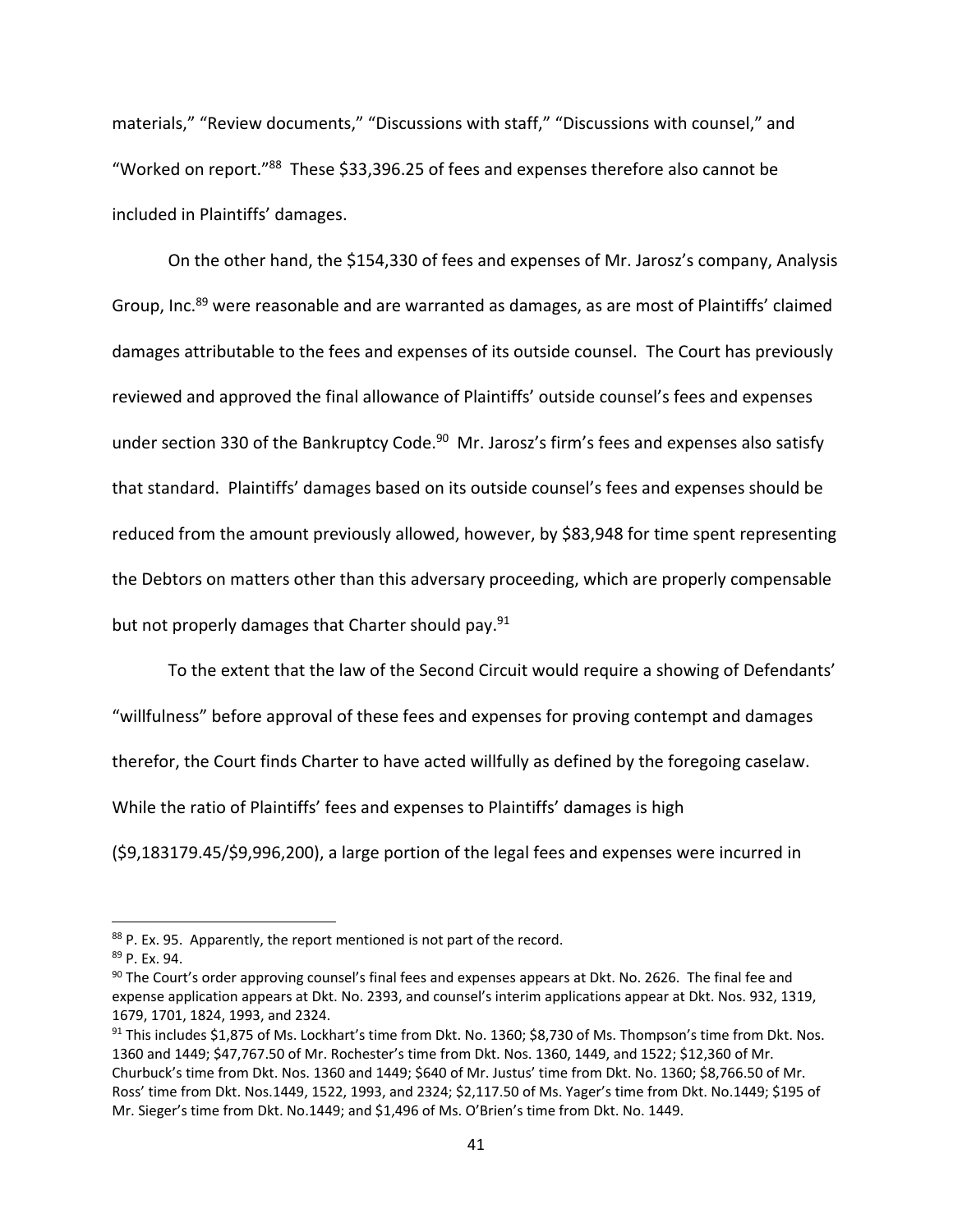response to several questionable litigation choices by Defendants, some of which are detailed in prior opinions in this adversary proceeding but which also included unnecessary discovery disputes and misguided motions for summary judgment, judgment on the pleadings and Daubert witness exclusion, the filing of a mammoth motion for judicial notice on the eve of trial and then later withdrawn, and, after the Court specifically directed the parties not to do so, the filing of purported proposed findings of fact and conclusions of law.  $92$  In addition, the ration does not take into account the significant portion of fees and expenses incurred in obtaining the contested cessation of Charter's violation of the stay. Plaintiffs' damages therefore should include \$9,183,179.45 of litigation fees and expenses.

In sum, Defendants should be sanctioned, jointly and severally,  $93$  \$19,179,329.45 based on their misleading ad campaign's willful violation of the automatic stay under section 363(a)(3) of the Bankruptcy Code.

## **Equitable Subordination**

The purpose of the doctrine of equitable subordination codified in section 510(c) of the Bankruptcy Code is "to undo wrongdoing by an individual creditor in the interest of the other creditors." Enron Corp. v. Springfield Assocs. LLC (In re Enron Corp.), 379 B.R. 425, 434 (S.D.N.Y. 2007). It has been described as "a drastic and unusual remedy" that "should be applied only to the extent necessary to offset the specific harm that creditors have suffered on account of the inequitable conduct." Id. Courts in this district have long applied to so-called Mobile Steel test

<sup>92</sup> Without, however, citations to the record.

 $93$  The sanction should be joint and several because each Defendant was responsible for the stay violation as part of their concerted misleading ad campaign. Of course, the aggregate recovery against both Defendants cannot exceed the \$19,179,329.45 sanction.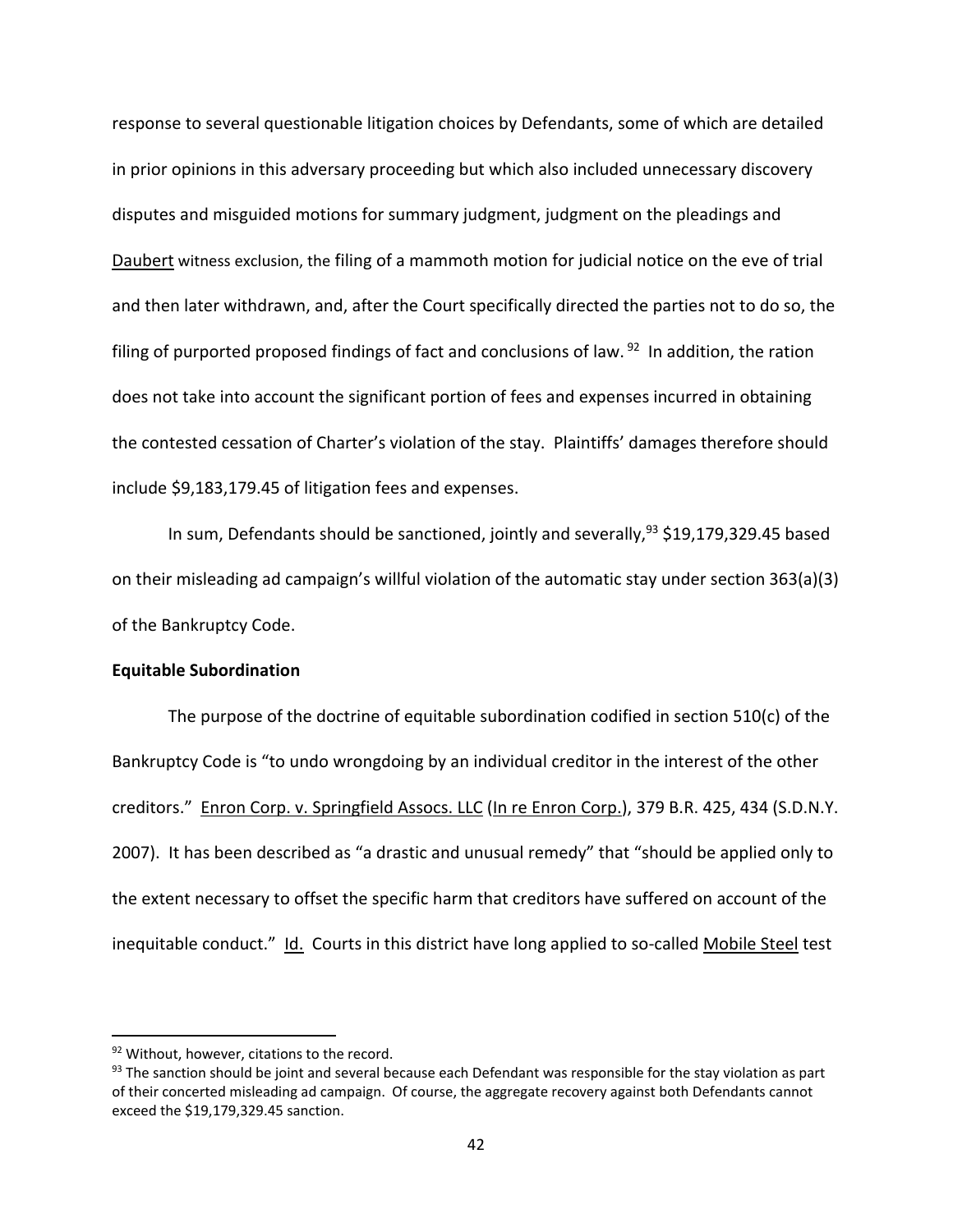derived from Benjamin v. Diamond (In re Mobile Steel Corp.), 563 F.2d 692, 700 (5th Cir. 1977), when asked to equitably subordinate a claim: (1) the claimant must have engaged in some type of inequitable conduct, (2) the misconduct caused injury to the creditors or conferred an unfair advantage on the claimant, and (3) equitable subordination of the claim is consistent with bankruptcy law. Assante v. Eastern Sav. Bank (In re Assante), 2013 U.S. Dist. LEXIS 30132, at \*12 (S.D.N.Y. March 4, 2013); In re Enron Corp., 379 B.R. at 433; 80 Nassau Assocs. v. Crossland Fed. Sav. Bank (In re 80 Nassau Assocs.), 69 B.R. 832, 837 (Bankr. S.D.N.Y. 1994). *See also* United States v. Noland, 517 U.S. 535, 538-39 (1996) (citing Mobile Steel).<sup>94</sup> The required "misconduct" is best described as conduct that violates a generally recognized duty that justifies the intervention of equity. In re 80 Nassau Assocs., 69 B.R. at 839‐40.

Here, as previously determined on summary judgment, Operating's two violations of the automatic stay, giving rise to \$19,184,658.30 of contempt sanctions, clearly constitutes the requisite misconduct. Imposing equitable subordination of Operating's unsecured claims in this case also would not violate any other provision of the Bankruptcy Code and would be consistent with bankruptcy law. As noted above, the harm caused by Operations' stay violations was to the Debtors' common brand; it therefore does not have to be particularized on an Applicable Debtor‐by‐Debtor basis.

Nevertheless, based on the Debtors' Chapter 11 Plan and the Court‐approved Disclosure Statement, of which judicial notice may be taken, unsecured creditors in Class 6B, comprising

<sup>94</sup> Although Mobile Steel and most cases applying it, including United States v. Noland, refer to "injury to the creditors *or* conferred an unfair advantage" (emphasis added), some decisions use "and/or" (*see* In re Assante, 2013 U.S. Dist. LEXIS 30132, at \*12), and some courts have stated that a finding of unfair advantage without injury to creditors is insufficient. *See* LightSquared LP v. SP Special Opportunities LCC (In re LightSquared Inc.), 511 B.R. 253, 347 n. 152 (Bankr. S.D.N.Y. 2014). Charter makes much of this distinction, although it fails to explain why it is relevant to the present facts, Charter Mem. at 42, 43, but they key point is that there must be injury to creditors.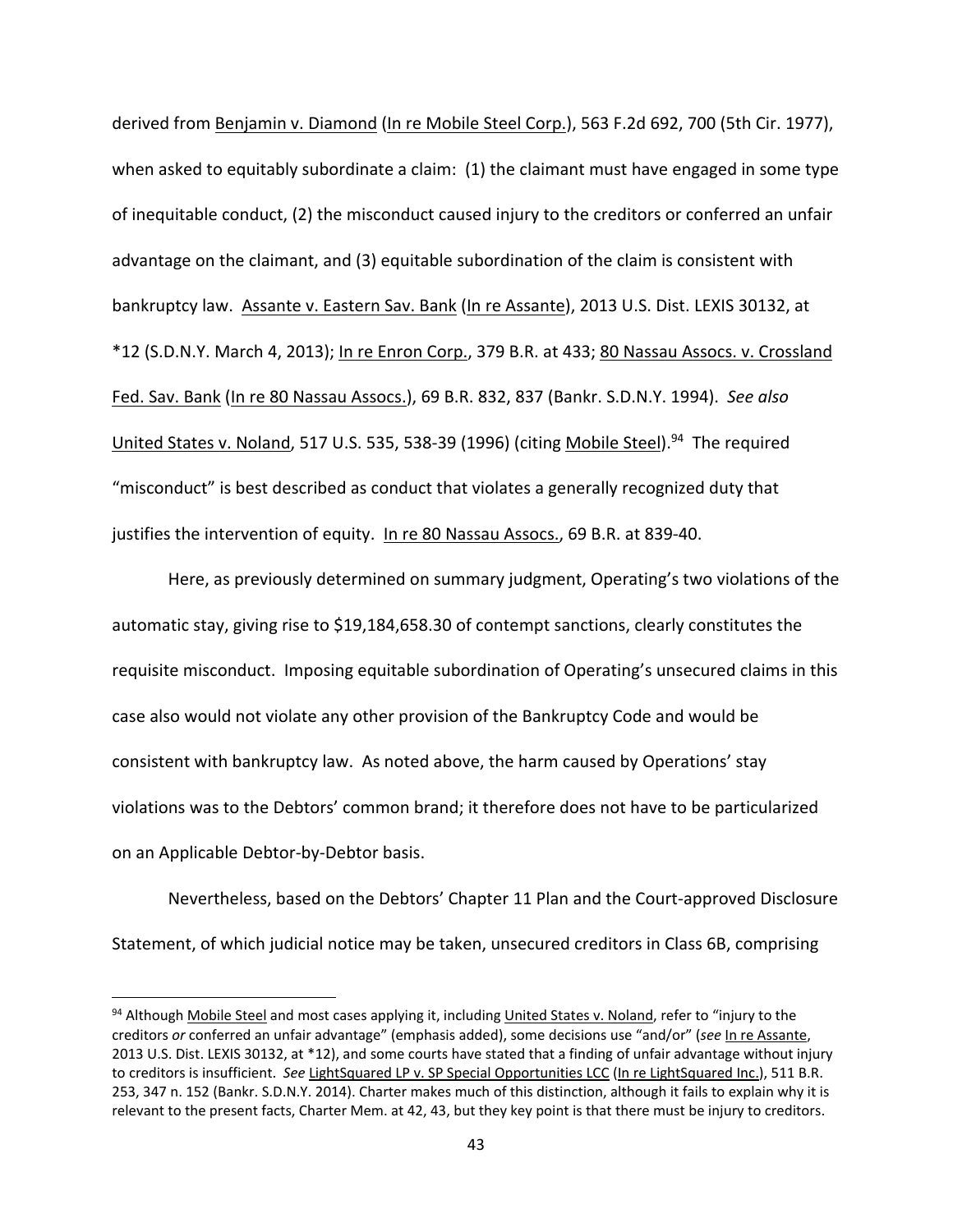the holders of allowed unsecured claims against "Non‐Obligor Debtors" are unimpaired by the Plan and thus will receive a 100% recovery on their claims regardless of Charters' misconduct.<sup>95</sup> Therefore, the remedy of equitable subordination would not apply to Operating's Class 6B claim numbers 5740, 5786, 5668, 5755, 5767, 5761, 5748, 5780, 5749, 5750, 5734, 5751, 5752, 5753, 5754, 5763, 5737, 5747, and 5793, which are against Non-Obligor Debtors.<sup>96</sup>

On the other hand, unsecured creditors in Class 6A, comprising the holders of allowed unsecured claims against "Obligor Debtors" are described in the Disclosure Statement as receiving a projected pro rata recovery of between 0 and .125%.<sup>97</sup> The Disclosure Statement estimated the aggregate allowed amount of these claims as being between \$1.183 billion ‐ \$1.203 billion.<sup>98</sup> The face amount of Operating's aggregate claims against the Obligor Debtors is \$16,974,706.43, which would result in a maximum projected recovery of \$21,218.34 from such Debtors. Clearly Operating's misconduct harmed the other Class 6A creditors more than this sum, and therefore the full amount of Operating's Class 6A claims against the Obligor Debtors<sup>99</sup> should be equitably subordinated to the other Class 6A claims.

## **Conclusion**

For the foregoing reasons, the Defendants are in contempt of the automatic stay under section 362(a) of the Bankruptcy Code and jointly and severally liable for compensatory sanctions therefor constituting Defendants' resulting lossess in the aggregate amount of

<sup>&</sup>lt;sup>95</sup> Dkt. No. 1813 at 5.

<sup>96</sup> See www.kccllc,net/windstream/ for "Charter claim search results.

<sup>97</sup> Id. at 7.

 $98$  Id.

<sup>99</sup> These are claim numbers 5731, 5732, 5733, 5735, 5736, 5738, 5739, 5758, 5759, 5760, 5762, 5764, 5765, 5766, 5769, 5790, 5791, and 5792. See www.kccllc.net/windstream/ for Charter claim search results.